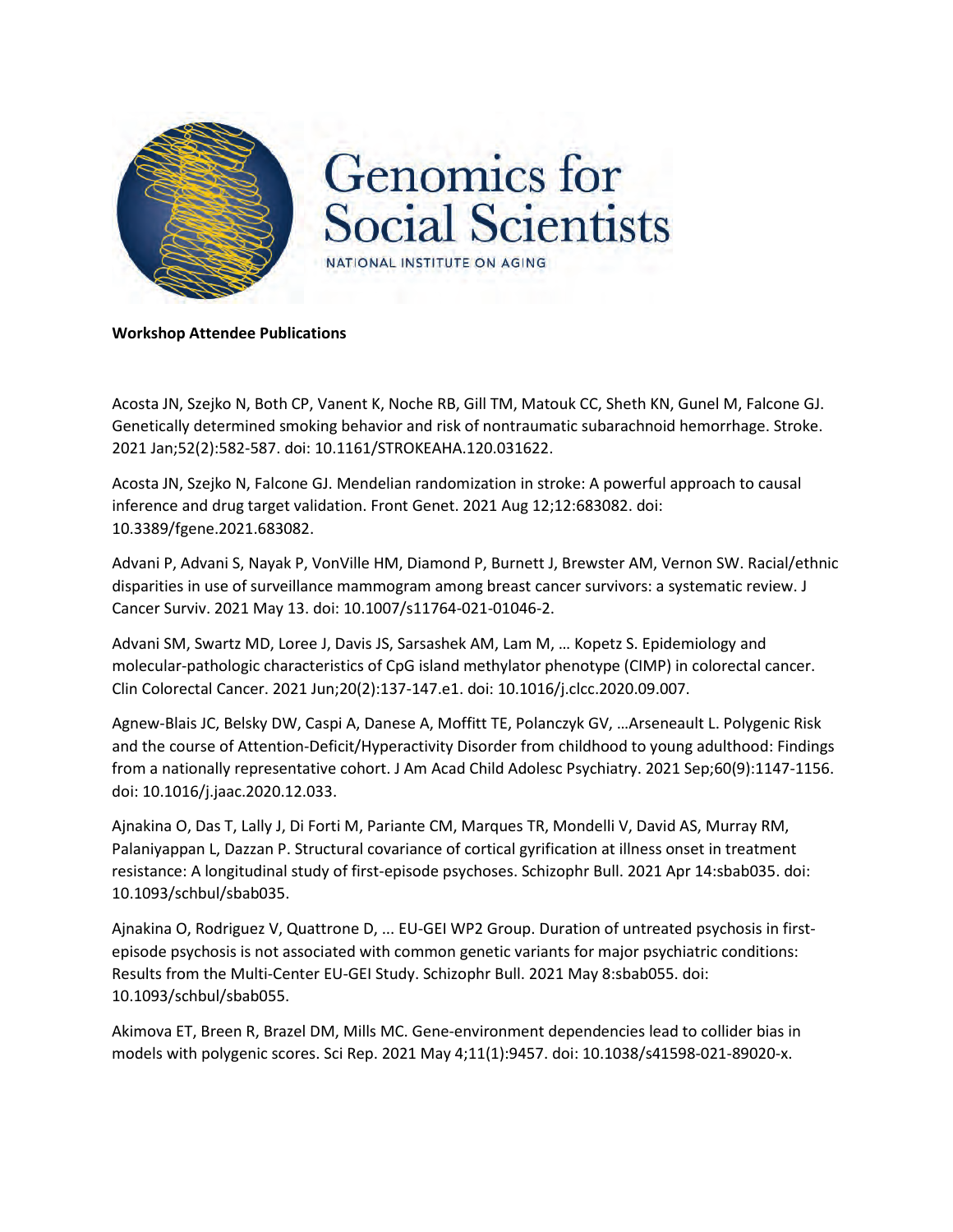Aschbacher K, Cole S, Hagan M, Rivera L, Baccarella A, Wolkowitz OM, Lieberman AF, Bush NR. An immunogenomic phenotype predicting behavioral treatment response: Toward precision psychiatry for mothers and children with trauma exposure. Brain Behav Immun. 2021 Jul 21:S0889-1591(21)00276-2. doi: 10.1016/j.bbi.2021.07.012.

Atyeo C, Slein MD, Fischinger S, Burke J, Schafer A, Leist SR, … Alter G. Dissecting strategies to tune the therapeutic potential of SARS-CoV-2-specific monoclonal antibody CR3022. JCI Insight. 2021 Jan 11;6(1):e143129. doi: 10.1172/jci.insight.143129.

Ayers CK, Kondo KK, Williams BE, Kansagara D, Advani SM, Smith M, Young S, Saha S. Disparities in H1N1 vaccination rates: A systematic review and evidence synthesis to inform COVID-19 vaccination efforts. J Gen Intern Med. 2021 Jun;36(6):1734-1745. doi: 10.1007/s11606-021-06715-7.

Bae KD, Um TY, Yang WT, Park TH, Hong SY, Kim KM, Chung YS, Yun DJ, Kim DH. Characterization of dwarf and narrow leaf (dnl-4) mutant in rice. Plant Signal Behav. 2021 Feb 1;16(2):1849490. doi: 10.1080/15592324.2020.1849490.

Balboni E, Filippini T, Crous-Bou M, Guxens M, Erickson LD, Vinceti M. The association between air pollutants and hippocampal volume from magnetic resonance imaging: A systematic review and metaanalysis. Environ Res. 2021 Aug 31:111976. doi: 10.1016/j.envres.2021.111976.

Barcelona V, Montalvo-Ortiz JL, Wright ML, Nagamatsu ST, Dreisbach C, Crusto CA, Sun YV, Taylor JY. DNA methylation changes in African American women with a history of preterm birth from the InterGEN study. BMC Genom Data. 2021 Sep 5;22(1):30. doi: 10.1186/s12863-021-00988-x.

Barcelona V, Wang Z, DeWan A, Sun YV, Taylor JY. DNA methylation, preterm birth and blood pressure in African American children: The DPREG Study. J Immigr Minor Health. 2021 Apr 22:1-8. doi: 10.1007/s10903-021-01201-y.

Beach SRH, Ong ML, Lei MK, Klopack E, Carter SE, Simons RL, Gibbons FX, Lavner JA, Philibert RA, Ye K. Childhood adversity is linked to adult health among African Americans via adolescent weight gain and effects are genetically moderated. Dev Psychopathol. 2021 Aug;33(3):803-820. doi: 10.1017/S0954579420000061.

Becker J, Burik CAP, Goldman G, ... Okbay A. Resource profile and user guide of the Polygenic Index Repository. Nat Hum Behav. 2021 Jun 17. doi: 10.1038/s41562-021-01119-3.

Benatti B, Dell'Osso B, Shen H, ... Rodriguez CI. Prevalence and correlates of current suicide risk in an international sample of OCD adults: A report from the International College of Obsessive-Compulsive Spectrum Disorders (ICOCS) network and Obsessive Compulsive and Related Disorders Network (OCRN) of the European College of Neuropsychopharmacology. J Psychiatr Res. 2021 Aug;140:357-363. doi: 10.1016/j.jpsychires.2021.05.054.

Blostein F, Foote S, Salzman E, McNeil DW, Marazita ML, Martin ET, Foxman B. Associations between salivary bacteriome diversity and salivary Human Herpesvirus detection in early childhood: A prospective cohort study. J Pediatric Infect Dis Soc. 2021 Jun 26:piab044. doi: 10.1093/jpids/piab044.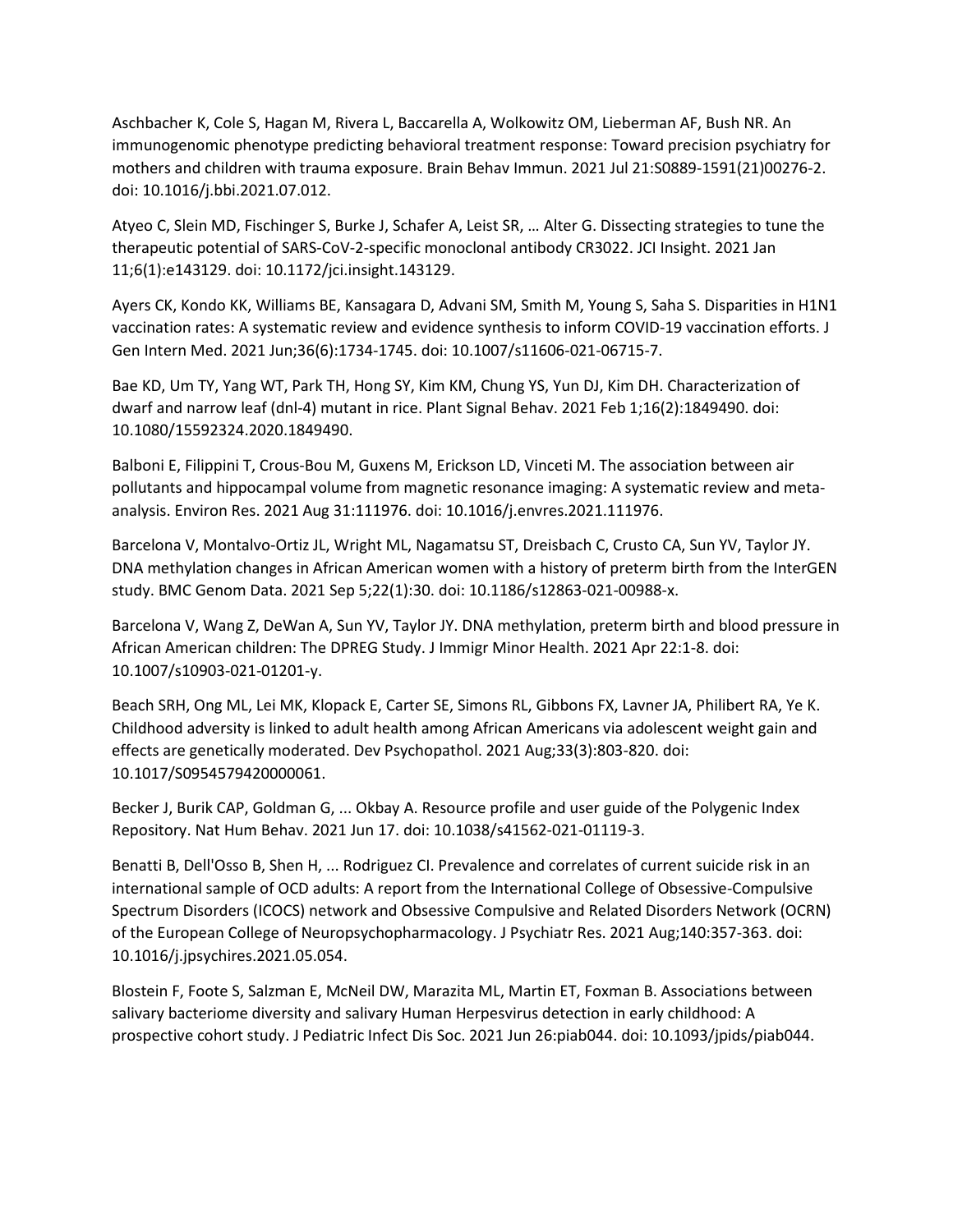Brock K, Homer V, Soul G, Potter C, Chiuzan C, Lee S. Is more better? An analysis of toxicity and response outcomes from dose-finding clinical trials in cancer. BMC Cancer. 2021 Jul 5;21(1):777. doi: 10.1186/s12885-021-08440-0.

Brown LC, Salgado R, Luen SJ, Savas P, Loi S. Tumor-infiltrating lymphocyctes in triple-negative breast cancer: Update for 2020. Cancer J. 2021 Jan-Feb 01;27(1):25-31. doi: 10.1097/PPO.0000000000000501.

Brown S, Sherratt D, Hinsley S, Flanagan L, Roberts S, Walker K, Hall A, Pratt G, Messiou C, Jenner M, Kaiser M; Myeloma UK Early Phase Clinical Trial Network. MUKnine OPTIMUM protocol: a screening study to identify high-risk patients with multiple myeloma suitable for novel treatment approaches combined with a phase II study evaluating optimised combination of biological therapy in newly diagnosed high-risk multiple myeloma and plasma cell leukaemia. BMJ Open. 2021 Mar 24;11(3):e046225. doi: 10.1136/bmjopen-2020-046225.

Burkhard C, Cicek S, Barzilay R, Radhakrishnan R, Guloksuz S. Need for ethnic and population diversity in psychosis research. Schizophr Bull. 2021 Jul 8;47(4):889-895. doi: 10.1093/schbul/sbab048.

Camal Ruggieri IN, Cicero AM, Issa JPM, Feldman S. Bone fracture healing: perspectives according to molecular basis. J Bone Miner Metab. 2021 May;39(3):311-331. doi: 10.1007/s00774-020-01168-0.

Camerota M, Graw S, Everson TM, McGowan EC, Hofheimer JA, O'Shea TM, … Lester BM. Prenatal risk factors and neonatal DNA methylation in very preterm infants. Clin Epigenetics. 2021 Sep 10;13(1):171. doi: 10.1186/s13148-021-01164-9.

Cathcart-Rake EJ, Ruddy KJ, Bleyer A, Johnson RH. Breast cancer in adolescent and young adult women under the age of 40 years. JCO Oncol Pract. 2021 Jun;17(6):305-313. doi: 10.1200/OP.20.00793.

Caufield JH, Fu J, Wang D, Guevara-Gonzalez V, Wang W, Ping P. A second look at FAIR in proteomic investigations. J Proteome Res. 2021 May 7;20(5):2182-2186. doi: 10.1021/acs.jproteome.1c00177.

Chappell K, Graw S, Washam CL, Storey AJ, Bolden C, Peterson EC, Byrum SD. PTMViz: A tool for analyzing and visualizing histone post translational modification data. BMC Bioinformatics. 2021 May 26;22(1):275. doi: 10.1186/s12859-021-04166-9.

Chappell K, Manna K, Washam CL, Graw S, Alkam D, Thompson MD, … Byrum SD. Multi-omics data integration reveals correlated regulatory features of triple negative breast cancer. Mol Omics. 2021 Jun 18. doi: 10.1039/d1mo00117e.

Chen YX, Shi C, Deng J, Diao C, Maarouf N, … O'Brien ER. HSP25 vaccination attenuates atherogenesis via upregulation of LDLR expression, lowering of PCSK9 levels and curbing of inflammation. Arterioscler Thromb Vasc Biol. 2021 Jun;41(6):e338-e353. doi: 10.1161/ATVBAHA.121.315933.

Chen XX, Wu WC, Shi M. Discovery and characterization of actively replicating DNA and retrotranscribing viruses in lower vertebrate hosts based on RNA sequencing. Viruses. 2021 May 31;13(6):1042. doi: 10.3390/v13061042.

Childebayeva A, Goodrich JM, Chesterman N, Leon-Velarde F, Rivera-Ch M, Kiyamu M, Brutsaert TD, Bigham AW, Dolinoy DC. Blood lead levels in Peruvian adults are associated with proximity to mining and DNA methylation. Environ Int. 2021 Oct;155:106587. doi: 10.1016/j.envint.2021.106587.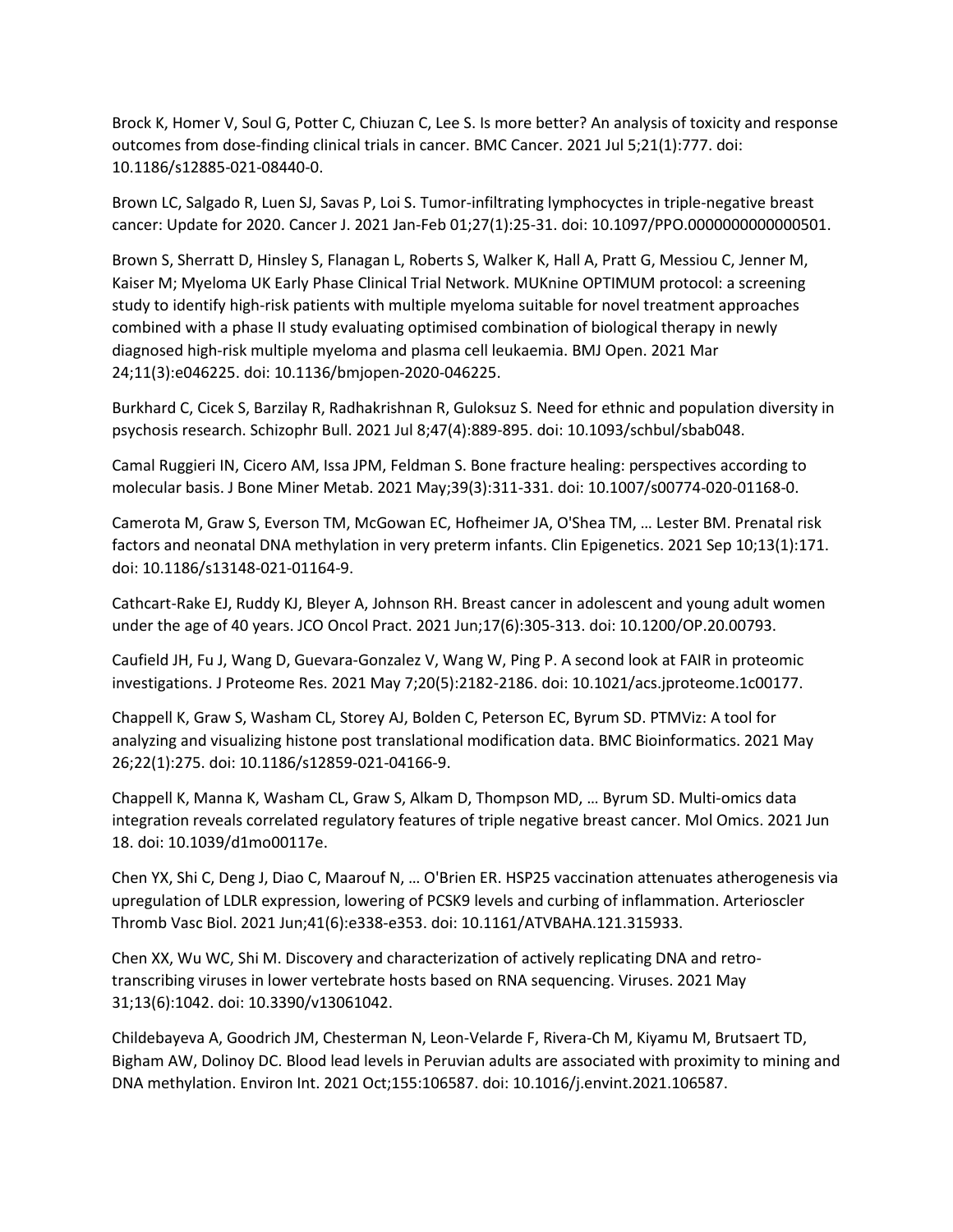Childebayeva A, Goodrich JM, Leon-Velarde F, Rivera-Chira M, Kiyamu M, Brutsaert TD, Dolinoy DC, Bigham AW. Genome-wide epigenetic signatures of adaptive developmental plasticity in the Andes. Genome Biol Evol. 2021 Feb 3;13(2):evaa239. doi: 10.1093/gbe/evaa239.fwertz

Childebayeva A, Harman T, Weinstein J, Day T, Brutsaert TD, Bigham AW. Genome-wide DNA methylation changes associated with high-altitude acclimatization during an Everest base camp trek. Front Physiol. 2021 Jun 28;12:660906. doi: 10.3389/fphys.2021.660906.

Cho YK, Son Y, Saha A, Kim D, Choi C, Kim M, … Lee YH. STK3/STK4 signalling in adipocytes regulates mitophagy and energy expenditure. Nat Metab. 2021 Mar;3(3):428-441. doi: 10.1038/s42255-021- 00362-2.

Choi C, Son Y, Kim J, Cho YK, Saha A, Kim M, Im H, Kim K, Han J, Lee JW, Seong JK, Lee YH. TM4SF5 Knockout protects mice from diet-induced obesity partly by regulating autophagy in adipose tissue. Diabetes. 2021 Sep;70(9):2000-2013. doi: 10.2337/db21-0145.

Clark J, Avula V, Ring C, Eaves LA, Howard T, Santos HP, Smeester L, Bangma JT, O'Shea TM, Fry RC, Rager JE. Comparing the predictivity of Human Placental Gene, microRNA, and CpG methylation signatures in relation to perinatal outcomes. Toxicol Sci. 2021 Jul 13:kfab089. doi: 10.1093/toxsci/kfab089.

Clark SA, Clark LE, Pan J, Coscia A, McKay LGA, Shankar S, Johnson RI, Brusic V, Choudhary MC, Regan J, Li JZ, Griffiths A, Abraham J. SARS-CoV-2 evolution in an immunocompromised host reveals shared neutralization escape mechanisms. Cell. 2021 May 13;184(10):2605-2617.e18. doi: 10.1016/j.cell.2021.03.027.

Clark J, Eaves LA, Gaona AR, Santos HP Jr, Smeester L, Bangma JT, Rager JE, O'Shea TM, Fry RC. Prepregnancy BMI-associated miRNA and mRNA expression signatures in the placenta highlight a sexuallydimorphic response to maternal underweight status. Sci Rep. 2021 Aug 3;11(1):15743. doi: 10.1038/s41598-021-95051-1.

Chu FC, Hii LY, Hung TH, Lo LM, Hsieh TT, Shaw SW. A novel de novo mutation in COL2A1 gene associated with fetal skeletal dysplasia. Taiwan J Obstet Gynecol. 2021 Mar;60(2):359-362. doi: 10.1016/j.tjog.2021.01.017.

Cuevas AG, Mann FD, Williams DR, Krueger RF. Discrimination and anxiety: Using multiple polygenic scores to control for genetic liability. Proc Natl Acad Sci U S A. 2021 Jan 5;118(1):e2017224118. doi: 10.1073/pnas.2017224118.

Davey JW, Catta-Preta CMC, James S, Forrester S, Motta MCM, Ashton PD, Mottram JC. Chromosomal assembly of the nuclear genome of the endosymbiont-bearing trypanosomatid Angomonas deanei. G3 (Bethesda). 2021 Jan 18;11(1):jkaa018. doi: 10.1093/g3journal/jkaa018.

Demange PA, Malanchini M, Mallard TT, Biroli P, Cox SR, Grotzinger AD, … Nivard MG. Investigating the genetic architecture of noncognitive skills using GWAS-by-subtraction. Nat Genet. 2021 Jan;53(1):35-44. doi: 10.1038/s41588-020-00754-2.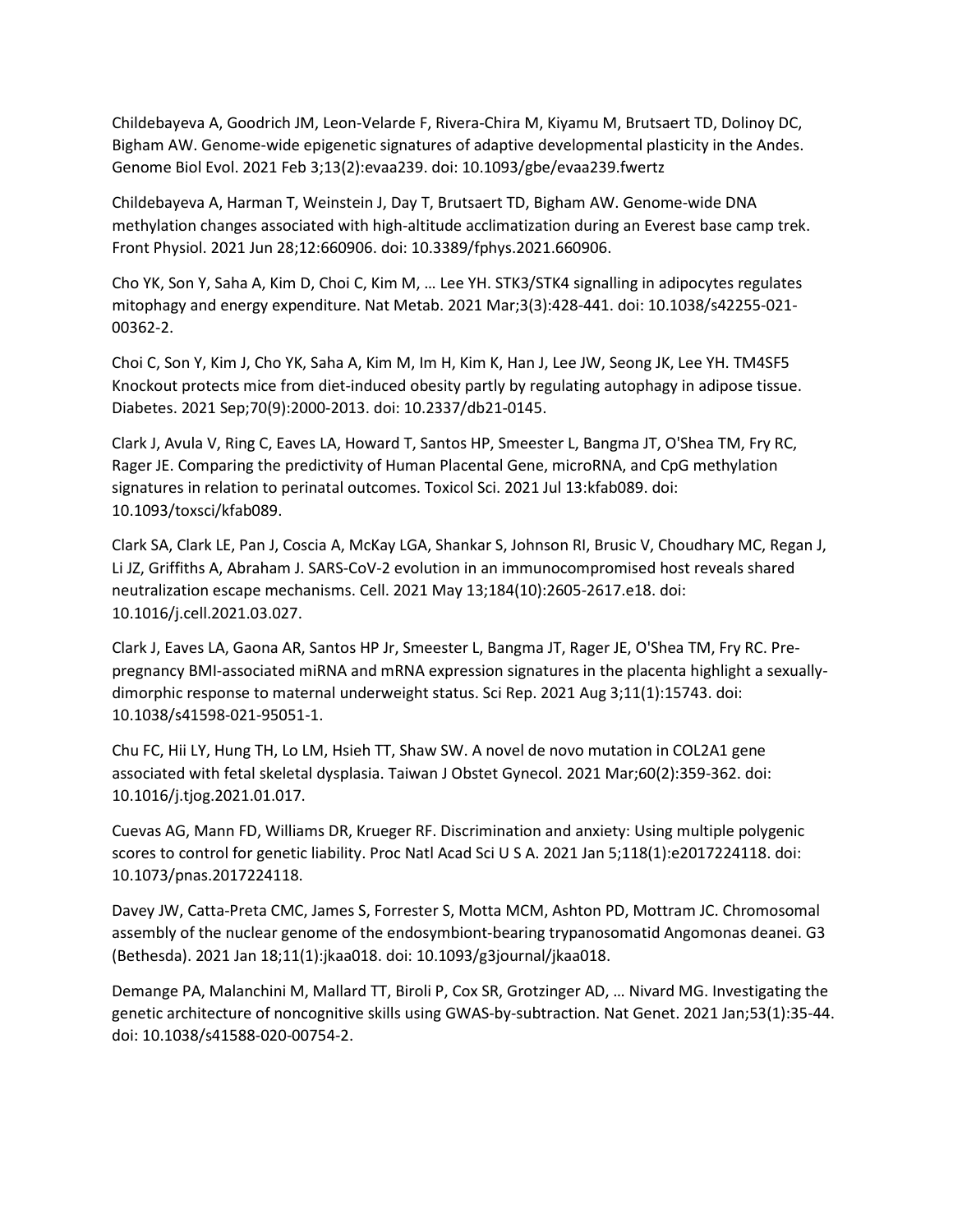Desai A, Gupta R, Advani S, Ouellette L, Kuderer NM, Lyman GH, Li A. Mortality in hospitalized patients with cancer and coronavirus disease 2019: A systematic review and meta-analysis of cohort studies. Cancer. 2021 May 1;127(9):1459-1468. doi: 10.1002/cncr.33386.

Elliott ML, Caspi A, Houts RM, Ambler A, Broadbent JM, Hancox RJ, … Moffitt TE. Disparities in the pace of biological aging among midlife adults of the same chronological age have implications for future frailty risk and policy. Nat Aging. 2021 Mar;1(3):295-308. doi: 10.1038/s43587-021-00044-4.

Evans L, Engelman M, Mikulas A, Malecki K. How are social determinants of health integrated into epigenetic research? A systematic review. Soc Sci Med. 2021 Mar;273:113738. doi: 10.1016/j.socscimed.2021.113738.

Evans CJ, Olson JM, Mondal BC,... Johnson L, et al. A functional genomics screen identifying blood cell development genes in Drosophila by undergraduates participating in a course-based research experience. G3 (Bethesda). 2021 Jan 18;11(1):jkaa028. doi: 10.1093/g3journal/jkaa028.

Ezeji JC, Sarikonda DK, Hopperton A, Erkkila HL, Cohen DE, Martinez SP, Cominelli F, Kuwahara T, Dichosa AEK, Good CE, Jacobs MR, Khoretonenko M, Veloo A, Rodriguez-Palacios A. Parabacteroides distasonis: Intriguing aerotolerant gut anaerobe with emerging antimicrobial resistance and pathogenic and probiotic roles in human health. Gut Microbes. 2021 Jan-Dec;13(1):1922241. doi: 10.1080/19490976.2021.1922241.

Fang Y, Lu X, Wang D, Cai J, Wang Y, Chen P, Ren M, Lu H, Union J, Zhang L, Sun Y, Jia F, Kang X, Tan X, Zhang K. Spherical nucleic acids for topical treatment of hyperpigmentation. J Am Chem Soc. 2021 Jan 27;143(3):1296-1300. doi: 10.1021/jacs.0c12044.

Fong TG, Chan NY, Dillon ST, Zhou W, Tripp B, Ngo LH, Otu HH, Inouye SK, Vasunilashorn SM, Cooper Z, Xie Z, Marcantonio ER, Libermann TA. Identification of plasma proteome signatures associated with surgery using SOMAscan. Ann Surg. 2021 Apr 1;273(4):732-742. doi: 10.1097/SLA.0000000000003283.

Fong TG, Vasunilashorn SM, Gou Y, Libermann TA, Dillon S, Schmitt E, Arnold SE, Kivisäkk P, Carlyle B, Oh ES, Vlassakov K, Kunze L, Hshieh T, Jones RN, Marcantonio ER, Inouye SK; RISE Study Group. Association of CSF Alzheimer's disease biomarkers with postoperative delirium in older adults. Alzheimers Dement (N Y). 2021 Mar 17;7(1):e12125. doi: 10.1002/trc2.12125.

Fu M, Bakulski KM, Higgins C, Ware EB. Mendelian randomization of dyslipidemia on cognitive impairment among older Americans. Front Neurol. 2021 Jun 23;12:660212. doi: 10.3389/fneur.2021.660212.

Fu W, Ho PC, Liu CL, Tzeng KT, Nayeem N, Moore JS, Wang LS, Chou SY. Reconcile the debate over protective effects of BCG vaccine against COVID-19. Sci Rep. 2021 Apr 16;11(1):8356. doi: 10.1038/s41598-021-87731-9.

Freelander A, Brown LJ, Parker A, Segara D, Portman N, Lau B, Lim E. Molecular biomarkers for contemporary therapies in hormone receptor-positive breast cancer. Genes (Basel). 2021 Feb 17;12(2):285. doi: 10.3390/genes12020285.

Gallicchio L, Daee DL, Rotunno M, Barajas R, Fagan S, Carrick DM, Divi RL, Filipski KK, Freedman AN, Gillanders EM, Lam TK, Martin DN, Rogers S, Verma M, Nelson SA. Epidemiologic research of rare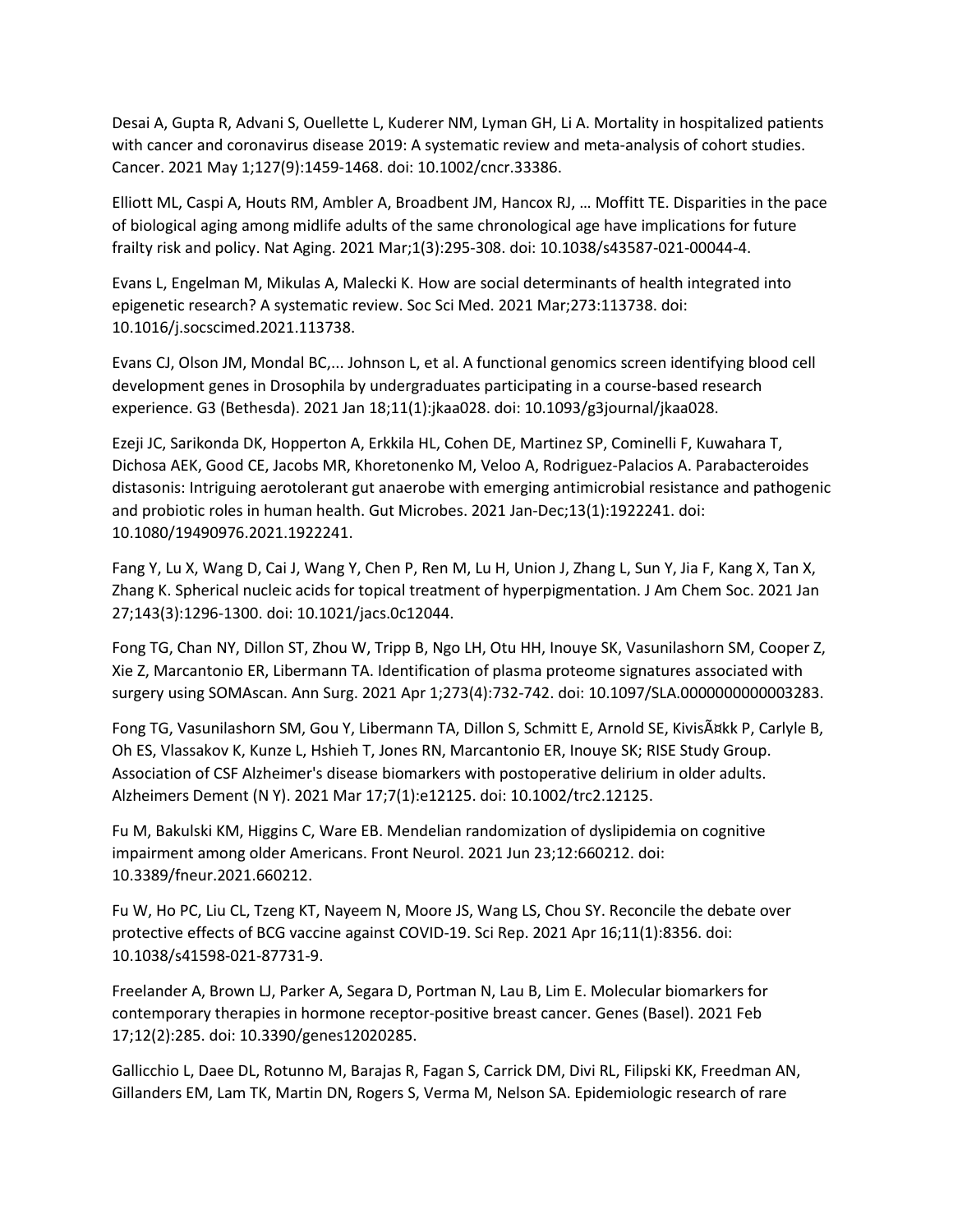cancers: Trends, resources, and challenges. Cancer Epidemiol Biomarkers Prev. 2021 Jul;30(7):1305- 1311. doi: 10.1158/1055-9965.EPI-20-1796.

Ganesan K, Shakoor S, Wertz J, Agnew-Blais J, Bowes L, Jaffee SR, Matthews T, Arseneault L. Bullying behaviours and other conduct problems: Longitudinal investigation of their independent associations with risk factors and later outcomes. Soc Psychiatry Psychiatr Epidemiol. 2021 Apr 15. doi: 10.1007/s00127-021-02062-4.

Gao X, Barcelona V, DeWan A, Prescott L, Crusto C, Sun YV, Taylor JY. Depressive symptoms and blood pressure in African American women: A secondary analysis from the Intergenerational Impact of Genetic and Psychological Factors on Blood Pressure Study. J Cardiovasc Nurs. 2021 Mar 16:10.1097/JCN.0000000000000800. doi: 10.1097/JCN.0000000000000800.

Gard AM, Ware EB, Hyde LW, Schmitz LL, Faul J, Mitchell C. Phenotypic and genetic markers of psychopathology in a population-based sample of older adults. Transl Psychiatry. 2021 Apr 24;11(1):239. doi: 10.1038/s41398-021-01354-2.

Ge Y, Ramirez DH, Yang B, D'Souza AK, Aonbangkhen C, Wong S, Woo CM. Target protein deglycosylation in living cells by a nanobody-fused split O-GlcNAcase. Nat Chem Biol. 2021 May;17(5):593-600. doi: 10.1038/s41589-021-00757-y.

Gehred MZ, Knodt AR, Ambler A, Bourassa KJ, Danese A, Elliott ML, Hogan S, Ireland D, Poulton R, Ramrakha S, Reuben A, Sison ML, Moffitt TE, Hariri AR, Caspi A. Long-term neural embedding of childhood adversity in a population-representative birth cohort followed for 5 decades. Biol Psychiatry. 2021 Aug 1;90(3):182-193. doi: 10.1016/j.biopsych.2021.02.971.

Goetz SM, Steen DA, Miller MA, Guyer C, Kottwitz J, Roberts JF, Blankenship E, Pearson PR, Warner DA, Reed RN. Argentine Black and White Tegu (Salvator merianae) can survive the winter under semi-natural conditions well beyond their current invasive range. PLoS One. 2021 Mar 10;16(3):e0245877. doi: 10.1371/journal.pone.0245877.

Gormley M, Knobf MT, Vorderstrasse A, Aouizerat B, Hammer M, Fletcher J, D'Eramo Melkus G. Exploring the effects of genomic testing on fear of cancer recurrence among breast cancer survivors. Psychooncology. 2021 Aug;30(8):1322-1331. doi: 10.1002/pon.5679.

Graw S, Chappell K, Washam CL, Gies A, Bird J, Robeson MS 2nd, Byrum SD. Multi-omics data integration considerations and study design for biological systems and disease. Mol Omics. 2021 Apr 19;17(2):170- 185. doi: 10.1039/d0mo00041h.

Gur RE, White LK, Shani S, Barzilay R, Moore TM, Emanuel BS, Zackai EH, McDonald-McGinn DM, Matalon N, Weinberger R, Gur RC, Gothelf D. A binational study assessing risk and resilience factors in 22q11.2 deletion syndrome. J Psychiatr Res. 2021 Jun;138:319-325. doi: 10.1016/j.jpsychires.2021.03.058.

Hammond RK, Pahl MC, Su C, Cousminer DL, Leonard ME, Lu S, Doege CA, Wagley Y, Hodge KM, Lasconi C, Johnson ME, Pippin JA, Hankenson KD, Leibel RL, Chesi A, Wells AD, Grant SF. Biological constraints on GWAS SNPs at suggestive significance thresholds reveal additional BMI loci. Elife. 2021 Jan 18;10:e62206. doi: 10.7554/eLife.62206.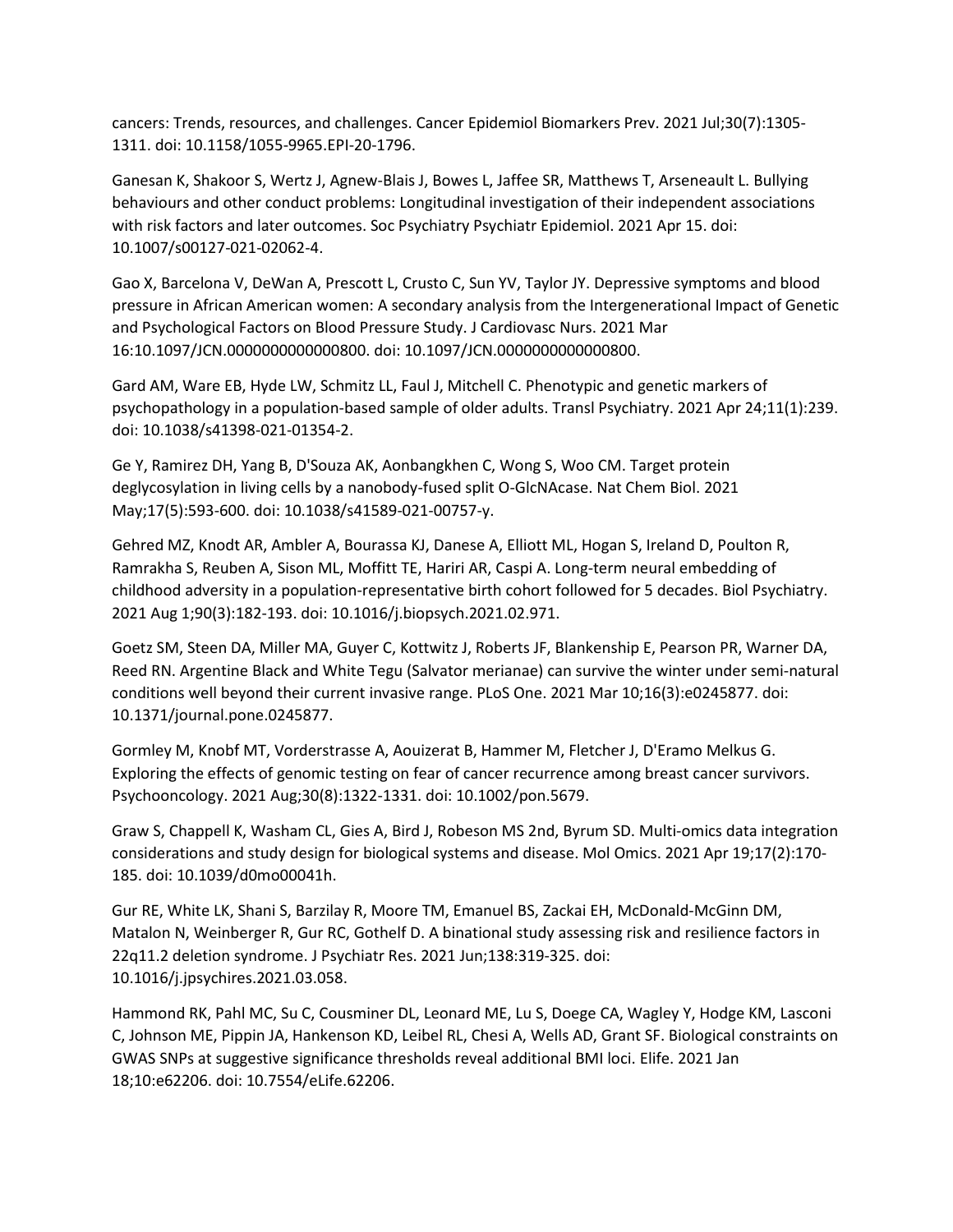Hanson KE, Altayar O, Caliendo AM, Arias CA, Englund JA, Hayden MK, Lee MJ, Loeb M, Patel R, El Alayli A, Sultan S, Falck-Ytter Y, Lavergne V, Mansour R, Morgan RL, Murad MH, Patel P, Bhimraj A, Mustafa RA. The Infectious Diseases Society of America guidelines on the diagnosis of COVID-19: Antigen testing. Clin Infect Dis. 2021 Jun 23:ciab557. doi: 10.1093/cid/ciab557.

Hanson KE, Caliendo AM, Arias CA, Hayden MK, Englund JA, Lee MJ, Loeb M, Patel R, El Alayli A, Altayar O, Patel P, Falck-Ytter Y, Lavergne V, Morgan RL, Murad MH, Sultan S, Bhimraj A, Mustafa RA. The Infectious Diseases Society of America guidelines on the diagnosis of COVID-19: Molecular diagnostic testing. Clin Infect Dis. 2021 Jan 22:ciab048. doi: 10.1093/cid/ciab048.

Hendrickx S, Reis-Cunha JL, Forrester S, Jeffares DC, Caljon G. Experimental selection of paromomycin resistance in Leishmania donovani amastigotes induces variable genomic polymorphisms. Microorganisms. 2021 Jul 21;9(8):1546. doi: 10.3390/microorganisms9081546.

Huang J, Fu X, Chen X, Li Z, Huang Y, Liang C. Promising therapeutic targets for treatment of rheumatoid arthritis. Front Immunol. 2021 Jul 9;12:686155. doi: 10.3389/fimmu.2021.686155.

Huibregtse BM, Hatoum AS, Corley RP, Rhea SA, Hewitt JK, Stallings MC. Etiological overlap between sex under the influence and number of lifetime sexual partners. Behav Genet. 2021 Jan;51(1):12-29. doi: 10.1007/s10519-020-10019-7.

Huibregtse BM, Newell-Stamper BL, Domingue BW, Boardman JD. Genes related to education predict frailty among older adults in the United States. J Gerontol B Psychol Sci Soc Sci. 2021 Jan 1;76(1):173- 183. doi: 10.1093/geronb/gbz092.

Jan R, Aaqil Khan M, Asaf S, Lubna, Park JR, Lee IJ, Kim KM. Flavonone 3-hydroxylase relieves bacterial leaf blight stress in rice via overaccumulation of antioxidant flavonoids and induction of defense genes and hormones. Int J Mol Sci. 2021 Jun 7;22(11):6152. doi: 10.3390/ijms22116152.

Jiang H, Patil K, Vashi A, Wang Y, Strickland E, Pai SB. Cellular molecular and proteomic profiling deciphers the SIRT1 controlled cell death pathways in esophageal adenocarcinoma cells. Cancer Treat Res Commun. 2021;26:100271. doi: 10.1016/j.ctarc.2020.100271.

Johnson RA, Albright DL, Marzolf JR, Bibbo JL, Yaglom HD, Crowder SM, Carlisle GM, Grindler K, Harms N, Willard A, Wassman M, Russell CL. Experiences of military veterans in a therapeutic horseback riding program. Clin Nurs Res. 2021 Sep;30(7):923-933. doi: 10.1177/10547738211003580.

Johnson RI, Boczkowska B, Alfson K, Weary T, Menzie H, Delgado J, Rodriguez G, Carrion R Jr, Griffiths A. Identification and characterization of defective viral genomes in Ebola virus-infected Rhesus Macaques. J Virol. 2021 Aug 10;95(17):e0071421. doi: 10.1128/JVI.00714-21.

Jones HP, Thorpe RJ Jr, Vishwanatha JK. The National Institute of Neurological Disorders and Stroke's efforts on diversifying the neuroscience research workforce. J Neurosci Res. 2021 Jun 3. doi: 10.1002/jnr.24852.

Joyce BT, Gao T, Koss K, Zheng Y, Cardenas A, Heiss J, … Hou L. Impact of paternal education on epigenetic ageing in adolescence and mid-adulthood: a multi-cohort study in the USA and Mexico. Int J Epidemiol. 2021 Sep 17:dyab196. doi: 10.1093/ije/dyab196.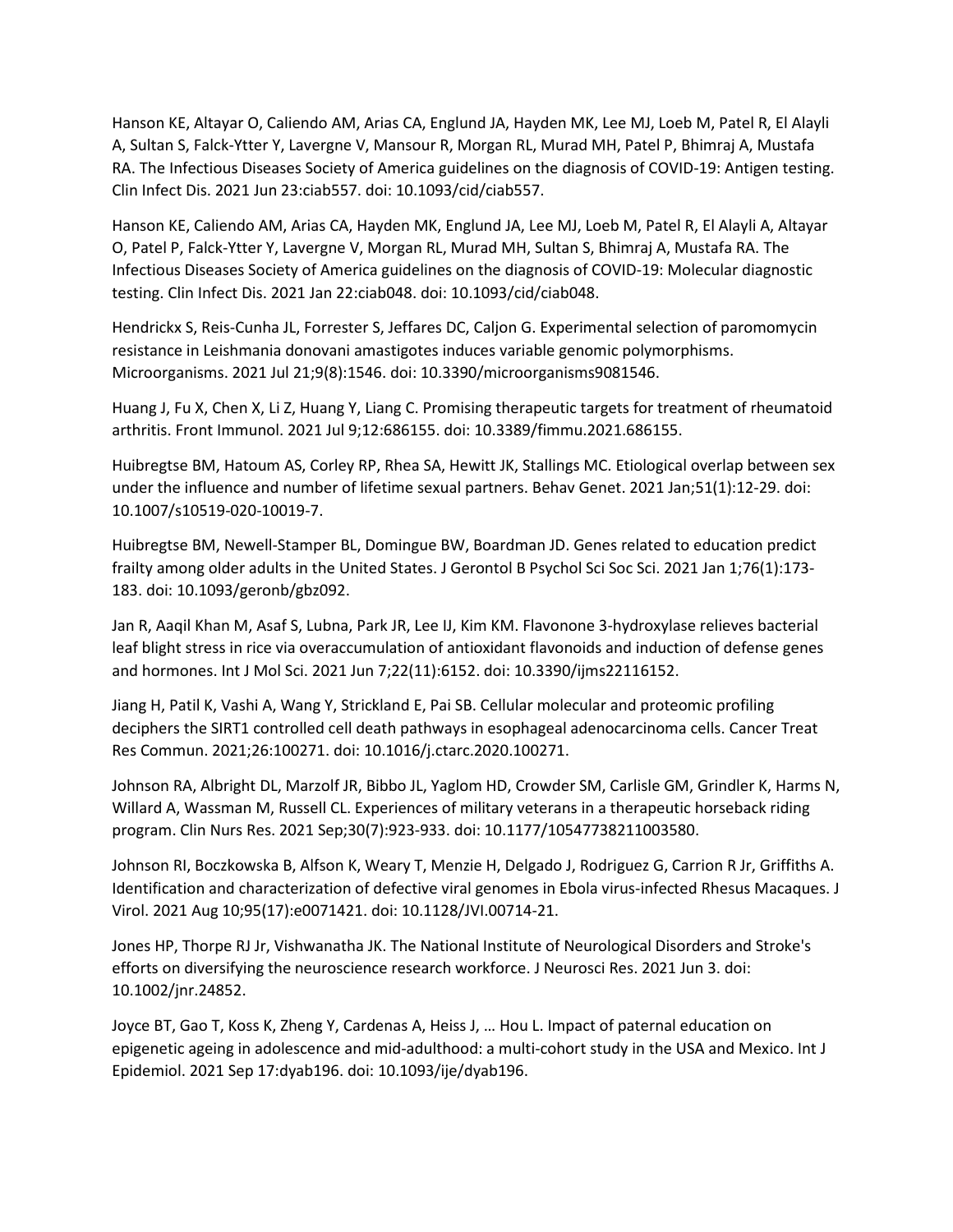Ju X, Zhu Y, Wang Y, Li J, Zhang J, Gong M, Ren W, Li S, Zhong J, Zhang L, Zhang QC, Zhang R, Ding Q. A novel cell culture system modeling the SARS-CoV-2 life cycle. PLoS Pathog. 2021 Mar 12;17(3):e1009439. doi: 10.1371/journal.ppat.1009439.

Karlsson IK, Gatz M, Arpawong TE, Dahl Aslan AK, Reynolds CA. The dynamic association between body mass index and cognition from midlife through late-life, and the effect of sex and genetic influences. Sci Rep. 2021 Mar 30;11(1):7206. doi: 10.1038/s41598-021-86667-4.

Karst SM, Ziels RM, Kirkegaard RH, Sorensen EA, McDonald D, Zhu Q, Knight R, Albertsen M. Highaccuracy long-read amplicon sequences using unique molecular identifiers with Nanopore or PacBio sequencing. Nat Methods. 2021 Feb;18(2):165-169. doi: 10.1038/s41592-020-01041-y.

Katebi A, Ramirez D, Lu M. Computational systems-biology approaches for modeling gene networks driving epithelial-mesenchymal transitions. Comput Syst Oncol. 2021 Jun;1(2):e1021. doi: 10.1002/cso2.1021.

Khan RJ, Needham BL, Advani S, Brown K, Dagnall C, Xu R, Gibbons GH, Davis SK. Association of childhood socioeconomic status with leukocyte telomere length among African Americans and the mediating role of behavioral and psychosocial factors: Results from the GENE-FORECAST Study. J Racial Ethn Health Disparities. 2021 May 4. doi: 10.1007/s40615-021-01040-5.

Khan MA, Sahile AA, Jan R, Asaf S, Hamayun M, Imran M, Adhikari A, Kang SM, Kim KM, Lee IJ. Halotolerant bacteria mitigate the effects of salinity stress on soybean growth by regulating secondary metabolites and molecular responses. BMC Plant Biol. 2021 Apr 12;21(1):176. doi: 10.1186/s12870-021- 02937-3.

Kho M, Wang YZ, Chaar D, Zhao W, Ratliff SM, Mosley TH, Peyser PA, Kardia SLR, Smith JA. Accelerated DNA methylation age and medication use among African Americans. Aging (Albany NY). 2021 Jun 3;13(11):14604-14629. doi: 10.18632/aging.203115.

Kim AR, Choi KS, Kim MS, Kim KM, Kang H, Kim S, Chowdhury T, Yu HJ, Lee CE, Lee JH, Lee ST, Won JK, Kim JW, Kim YH, Kim TM, Park SH, Choi SH, Shin EC, Park CK. Absolute quantification of tumor-infiltrating immune cells in high-grade glioma identifies prognostic and radiomics values. Cancer Immunol Immunother. 2021 Jul;70(7):1995-2008. doi: 10.1007/s00262-020-02836-w.

Kim K, Kirby TW, Perera L, London RE. Phosphopeptide interactions of the Nbs1 N-terminal FHA-BRCT1/2 domains. Sci Rep. 2021 Apr 27;11(1):9046. doi: 10.1038/s41598-021-88400-7.

Klionsky DJ, Abdel-Aziz AK, Abdelfatah S, ... Aurelian L, et al. Guidelines for the use and interpretation of assays for monitoring autophagy (4th edition)(1). Autophagy. 2021 Jan;17(1):1-382. doi: 10.1080/15548627.2020.1797280.

Krueger RF, Hobbs KA, Conway CC, Dick DM, Dretsch MN, Eaton NR, … Kotov R; HiTOP Utility Workgroup. Validity and utility of Hierarchical Taxonomy of Psychopathology (HiTOP): II. Externalizing superspectrum. World Psychiatry. 2021 Jun;20(2):171-193. doi: 10.1002/wps.20844.

Kuo CL, Pilling LC, Liu Z, Atkins JL, Levine ME. Genetic associations for two biological age measures point to distinct aging phenotypes. Aging Cell. 2021 Jun;20(6):e13376. doi: 10.1111/acel.13376.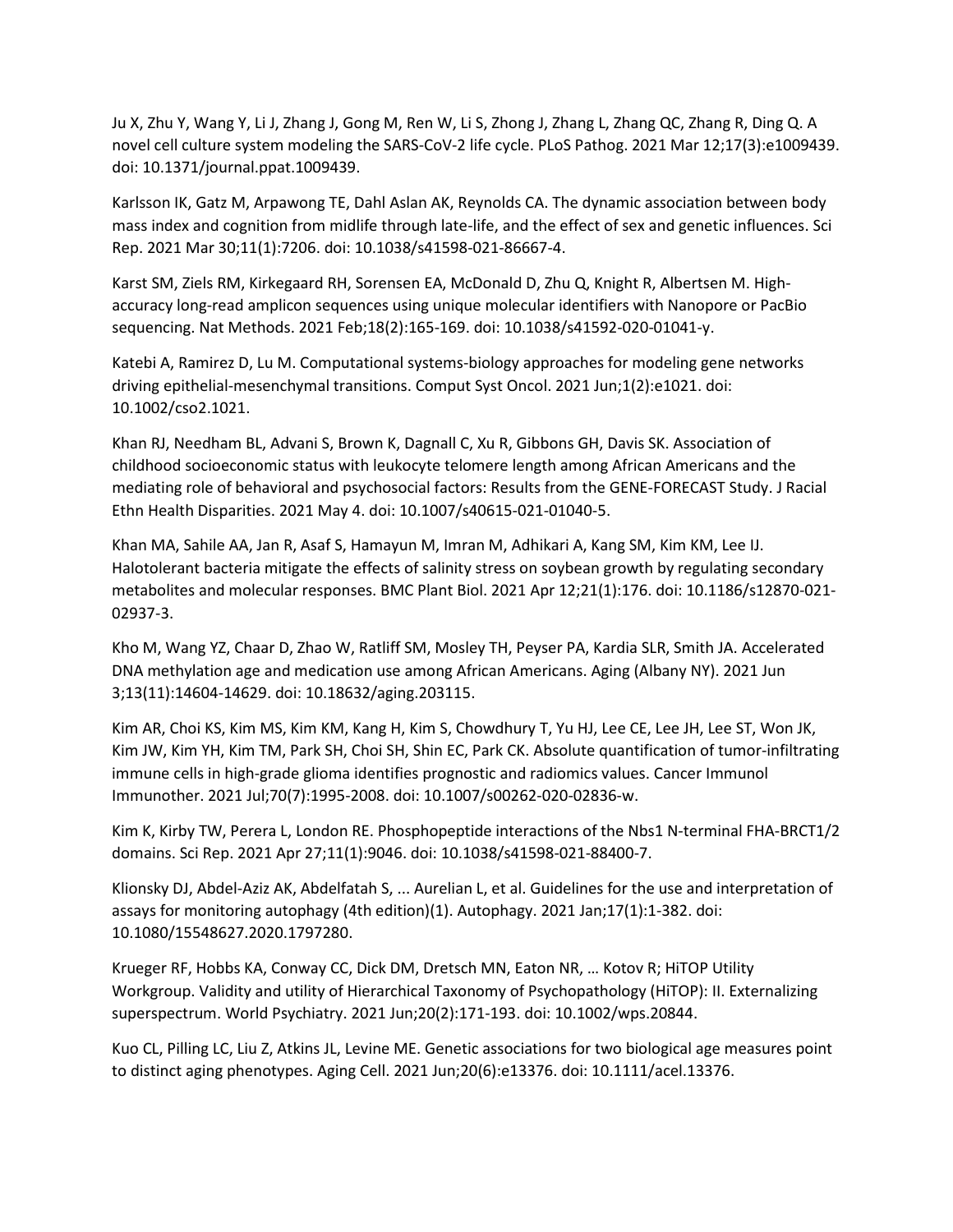Largent EA, Abera M, Harkins K, Feldman SJ, Uhlmann WR, Roberts JS, Karlawish J; REVEAL-SCAN Team. Family members' perspectives on learning cognitively unimpaired older adults' amyloid-Î<sup>2</sup> PET scan results. J Am Geriatr Soc. 2021 Jul 12. doi: 10.1111/jgs.17362.

Lasconi C, Pahl MC, Cousminer DL, Doege CA, Chesi A, Hodge KM, Leonard ME, Lu S, Johnson ME, Su C, Hammond RK, Pippin JA, Terry NA, Ghanem LR, Leibel RL, Wells AD, Grant SFA. Variant-to-gene-mapping analyses reveal a role for the hypothalamus in genetic susceptibility to Inflammatory Bowel Disease. Cell Mol Gastroenterol Hepatol. 2021;11(3):667-682. doi: 10.1016/j.jcmgh.2020.10.004.

Lee JK, Choi YY, Sohn YJ, Kim KM, Kim YK, Han MS, Park JY, Cho EY, Choi JH, Choi EH. Persistent high macrolide resistance rate and increase of macrolide-resistant ST14 strains among Mycoplasma pneumoniae in South Korea, 2019-2020. J Microbiol Immunol Infect. 2021 Aug 26:S1684- 1182(21)00174-2. doi: 10.1016/j.jmii.2021.07.011.

Lee SL, Pearce E, Ajnakina O, Johnson S, Lewis G, Mann F, Pitman A, Solmi F, Sommerlad A, Steptoe A, Tymoszuk U, Lewis G. The association between loneliness and depressive symptoms among adults aged 50 years and older: a 12-year population-based cohort study. Lancet Psychiatry. 2021 Jan;8(1):48-57. doi: 10.1016/S2215-0366(20)30383-7.

Lee JK, Schoppe-Sullivan SJ, Beauchaine TP. Serotonergic sensitivity alleles moderate relations between attachment security at age three and socioemotional competence at age five. Dev Psychobiol. 2021 May;63(4):698-712. doi: 10.1002/dev.22042.

Levenga J, Wong H, Milstead R, LaPlante L, Hoeffer CA. Immunohistological examination of AKT isoforms in the brain: Cell-type specificity that may underlie AKT's role in complex brain disorders and neurological disease. Cereb Cortex Commun. 2021 May 28;2(2):tgab036. doi: 10.1093/texcom/tgab036.

Liao L, Zhou Y, Xu Y, Zhang Y, Liu X, Liu B, Chen X, Guo Y, Zeng Z, Zhao Y. Structural and molecular dynamics analysis of plant serotonin N-Acetyltransferase reveal an acid/base-assisted catalysis in melatonin biosynthesis. Angew Chem Int Ed Engl. 2021 May 17;60(21):12020-12026. doi: 10.1002/anie.202100992.

Lim S, Rajagopal S, Jeong YR, Nzegwu D, Wright ML. Group B Streptococcus and the vaginal microbiome among pregnant women: A systematic review. PeerJ. 2021 May 17;9:e11437. doi: 10.7717/peerj.11437.

Liu Y, Hu G, Wang Y, Ren W, Zhao X, Ji F, Zhu Y, Feng F, Gong M, Ju X, Zhu Y, Cai X, Lan J, Guo J, Xie M, Dong L, Zhu Z, Na J, Wu J, Lan X, Xie Y, Wang X, Yuan Z, Zhang R, Ding Q. Functional and genetic analysis of viral receptor ACE2 orthologs reveals a broad potential host range of SARS-CoV-2. Proc Natl Acad Sci U S A. 2021 Mar 23;118(12):e2025373118. doi: 10.1073/pnas.2025373118.

Lodge EK, Hoyo C, Gutierrez CM, Rappazzo KM, Emch ME, Martin CL. Estimating exposure to neighborhood crime by race and ethnicity for public health research. BMC Public Health. 2021 Jun 5;21(1):1078. doi: 10.1186/s12889-021-11057-4.

Lubna, Asaf S, Khan AL, Jan R, Khan A, Khan A, Kim KM, Lee IJ. The dynamic history of gymnosperm plastomes: Insights from structural characterization, comparative analysis, phylogenomics, and time divergence. Plant Genome. 2021 Sep 10:e20130. doi: 10.1002/tpg2.20130.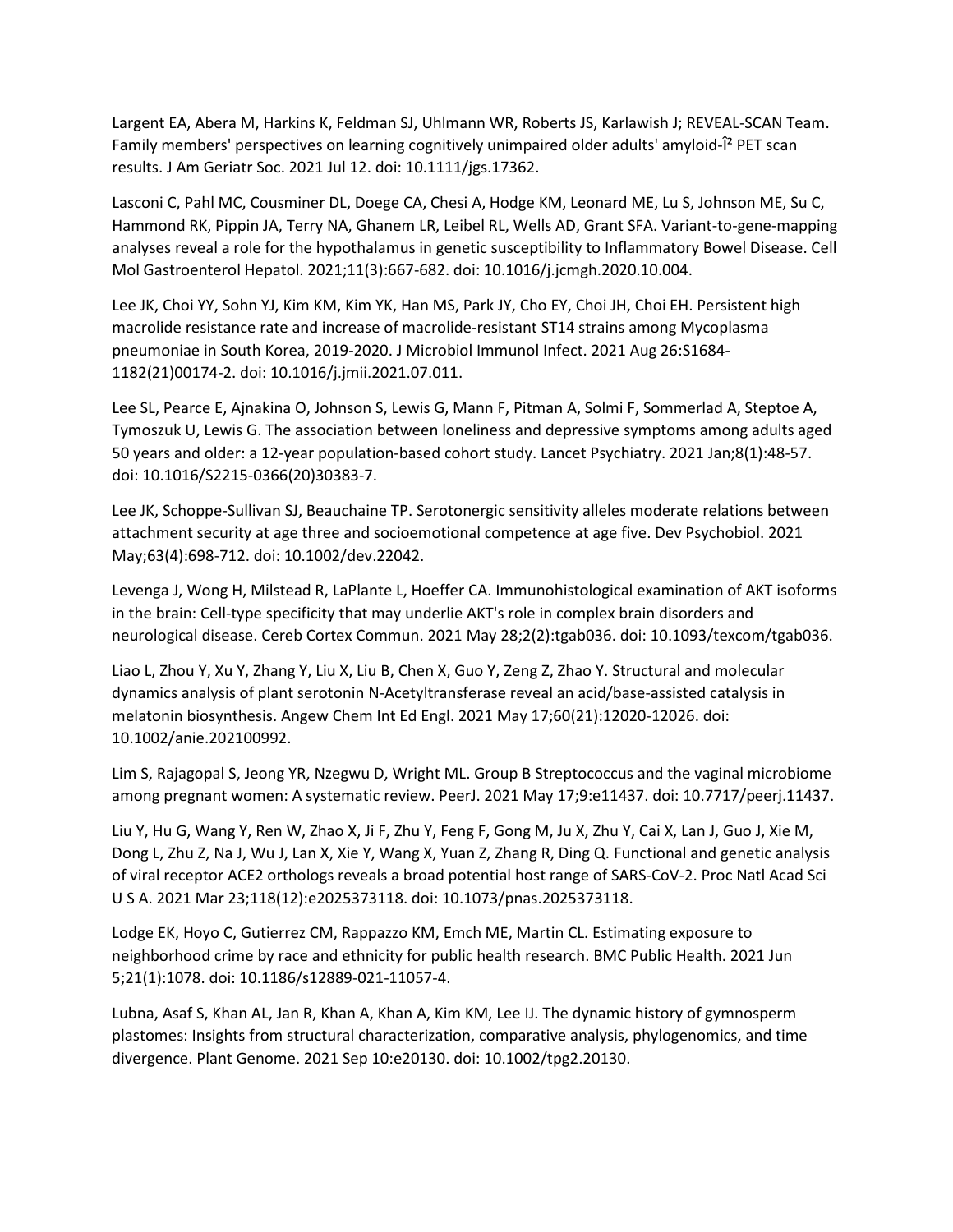Luo J, Huang W, Zhang Q, Guo W, Xu R, Fang F, Cao J, Wu Y. A preliminary metatranscriptomic insight of eggshells conditioning on substrates metabolism during food wastes anaerobic fermentation. Sci Total Environ. 2021 Mar 20;761:143214. doi: 10.1016/j.scitotenv.2020.143214.

Luo J, Huang W, Zhang Q, Wu Y, Fang F, Cao J, Su Y. Distinct effects of hypochlorite types on the reduction of antibiotic resistance genes during waste activated sludge fermentation: Insights of bacterial community, cellular activity, and genetic expression. J Hazard Mater. 2021 Feb 5;403:124010. doi: 10.1016/j.jhazmat.2020.124010.

Luo J, Li Y, Li Y, Li H, Fang X, Li Y, Huang W, Cao J, Wu Y. Waste-to-energy: Cellulase induced waste activated sludge and paper waste co-fermentation for efficient volatile fatty acids production and underlying mechanisms. Bioresour Technol. 2021 Aug 14;341:125771. doi: 10.1016/j.biortech.2021.125771.

Lynch EE, Malcoe LH, Laurent SE, Richardson J, Mitchell BC, Meier HCS. The legacy of structural racism: Associations between historic redlining, current mortgage lending, and health. SSM Popul Health. 2021 Apr 20;14:100793. doi: 10.1016/j.ssmph.2021.100793.

Ma Q, Srivastav SP, Gamez S, Dayama G, Feitosa-Suntheimer F, Patterson EI, Johnson RM, Matson EM, Gold AS, Brackney DE, Connor JH, Colpitts TM, Hughes GL, Rasgon JL, Nolan T, Akbari OS, Lau NC. A mosquito small RNA genomics resource reveals dynamic evolution and host responses to viruses and transposons. Genome Res. 2021 Mar;31(3):512-528. doi: 10.1101/gr.265157.120.

Mackey K, Ayers CK, Kondo KK, Saha S, Advani SM, Young S, Spencer H, Rusek M, Anderson J, Veazie S, Smith M, Kansagara D. Racial and ethnic disparities in COVID-19-related infections, hospitalizations, and deaths : A systematic review. Ann Intern Med. 2021 Mar;174(3):362-373. doi: 10.7326/M20-6306.

Macul Ferreira de Barros P, do RosÂjrio MC, Szejko N, Polga N, Requena GL, Ravagnani B, Fatori D, Batistuzzo MC, Hoexter MQ, Rohde LA, Polanczyk GV, Leckman JF, Miguel EC, de Alvarenga PG. Risk factors for obsessive-compulsive symptoms. Follow-up of a community-based youth cohort. Eur Child Adolesc Psychiatry. 2021 Jan;30(1):89-104. doi: 10.1007/s00787-020-01495-7.

Marcyk PT, LeBlanc EV, Kuntz DA, Xue A, Ortiz F, Trilles R, Bengtson S, Kenney TMG, Huang DS, Robbins N, Williams NS, Krysan DJ, Priva GG, Whitesell L, Cowen LE, Brown LE. Fungal-selective resorcylate aminopyrazole Hsp90 inhibitors: Optimization of whole-cell anticryptococcal activity and insights into the structural origins of cryptococcal selectivity. J Med Chem. 2021 Jan 28;64(2):1139-1169. doi: 10.1021/acs.jmedchem.0c01777.

Martin CL, Ward-Caviness CK, Dhingra R, Zikry TM, Galea S, Wildman DE, Koenen KC, Uddin M, Aiello AE. Neighborhood environment, social cohesion, and epigenetic aging. Aging (Albany NY). 2021 Mar 14;13(6):7883-7899. doi: 10.18632/aging.202814.

Martschenko DO, Domingue BW, Matthews LJ, Trejo S. FoGS provides a public FAQ repository for social and behavioral genomic discoveries. Nat Genet. 2021 Sep;53(9):1272-1274. doi: 10.1038/s41588-021- 00929-5.

Masese RV, DeMartino T, Bonnabeau E, Burns EN, Preiss L, Varughese T, Nocek JM, Lasley P, Chen Y, Davila C, Nwosu C, Scott S, Bowman L, Gordon L, Clesca C, Peters-Lawrence M, Melvin C, Shah N, Tanabe P; SCD Implementation Consortium. Effective recruitment strategies for a sickle cell patient registry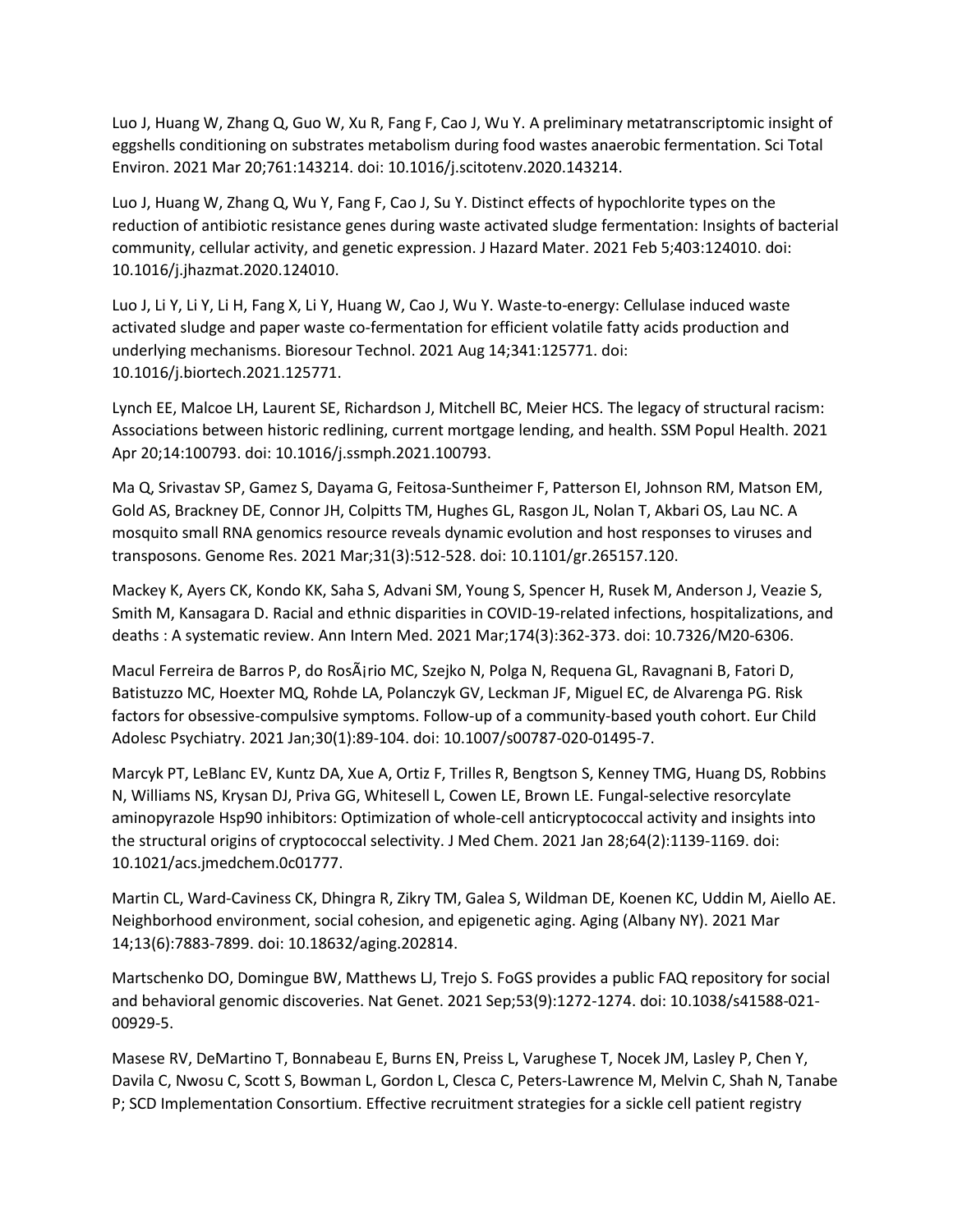across sites from the Sickle Cell Disease Implementation Consortium (SCDIC). J Immigr Minor Health. 2021 Aug;23(4):725-732. doi: 10.1007/s10903-020-01102-6.

Mason D, Ronald A, Ambler A, Caspi A, Houts R, Poulton R, Ramrakha S, Wertz J, Moffitt TE, Happa F. Autistic traits are associated with faster pace of aging: Evidence from the Dunedin study at age 45. Autism Res. 2021 Aug;14(8):1684-1694. doi: 10.1002/aur.2534.

McCrory C, Fiorito G, Hernandez B, Polidoro S, O'Halloran AM, Hever A, Ni Cheallaigh C, Lu AT, Horvath S, Vineis P, Kenny RA. GrimAge outperforms other epigenetic clocks in the prediction of age-related clinical phenotypes and all-cause mortality. J Gerontol A Biol Sci Med Sci. 2021 Apr 30;76(5):741-749. doi: 10.1093/gerona/glaa286.

Mehrvarz Sarshekeh A, Alshenaifi J, Roszik J, Manyam GC, Advani SM, Katkhuda R, Verma A, Lam M, Willis J, Shen JP, Morris J, Davis JS, Loree JM, Lee HM, Ajani JA, Maru DM, Overman MJ, Kopetz S. ARID1A mutation may define an immunologically active subgroup in patients with microsatellite stable colorectal cancer. Clin Cancer Res. 2021 Mar 15;27(6):1663-1670. doi: 10.1158/1078-0432.CCR-20-2404.

Michalon A, Hagenbuch A, Huy C, Varela E, Combaluzier B, Damy T, Suhr OB, Saraiva MJ, Hock C, Nitsch RM, Jan Grimm. A human antibody selective for transthyretin amyloid removes cardiac amyloid through phagocytic immune cells. Nat Commun. 2021 May 25;12(1):3142. doi: 10.1038/s41467-021-23274-x.

Middleton LYM, Dou J, Fisher J, Heiss JA, Nguyen VK, Just AC, Faul J, Ware EB, Mitchell C, Colacino JA, M Bakulski K. Saliva cell type DNA methylation reference panel for epidemiological studies in children. Epigenetics. 2021 Feb 22:1-17. doi: 10.1080/15592294.2021.1890874.

Mozersky J, Hartz S, Linnenbringer E, Levin L, Streitz M, Stock K, Moulder K, Morris JC. Communicating 5 year risk of Alzheimer's disease dementia: Development and evaluation of materials that incorporate multiple genetic and biomarker research results. J Alzheimers Dis. 2021;79(2):559-572. doi: 10.3233/JAD-200993.

Mudd-Martin G, Cirino AL, Barcelona V, Fox K, Hudson M, Sun YV, Taylor JY, Cameron VA; American Heart Association Council on Genomic and Precision Medicine; Council on Cardiovascular and Stroke Nursing; and Council on Clinical Cardiology. Considerations for cardiovascular genetic and genomic research with marginalized racial and ethnic groups and indigenous peoples: A scientific statement from the American Heart Association. Circ Genom Precis Med. 2021 Aug;14(4):e000084. doi: 10.1161/HCG.0000000000000084.

Ngo DB, Chaibun T, Yin LS, Lertanantawong B, Surareungchai W. Electrochemical DNA detection of hepatitis E virus genotype 3 using PbS quantum dot labelling. Anal Bioanal Chem. 2021 Feb;413(4):1027- 1037. doi: 10.1007/s00216-020-03061-1.

Park JR, Kim EG, Jang YH, Kim KM. Screening and identification of genes affecting grain quality and spikelet fertility during high-temperature treatment in grain filling stage of rice. BMC Plant Biol. 2021 Jun 7;21(1):263. doi: 10.1186/s12870-021-03056-9.

Park JR, Resolus D, Kim KM. OsBRKq1, related grain size mapping, and identification of grain shape based on QTL mapping in rice. Int J Mol Sci. 2021 Feb 25;22(5):2289. doi: 10.3390/ijms22052289.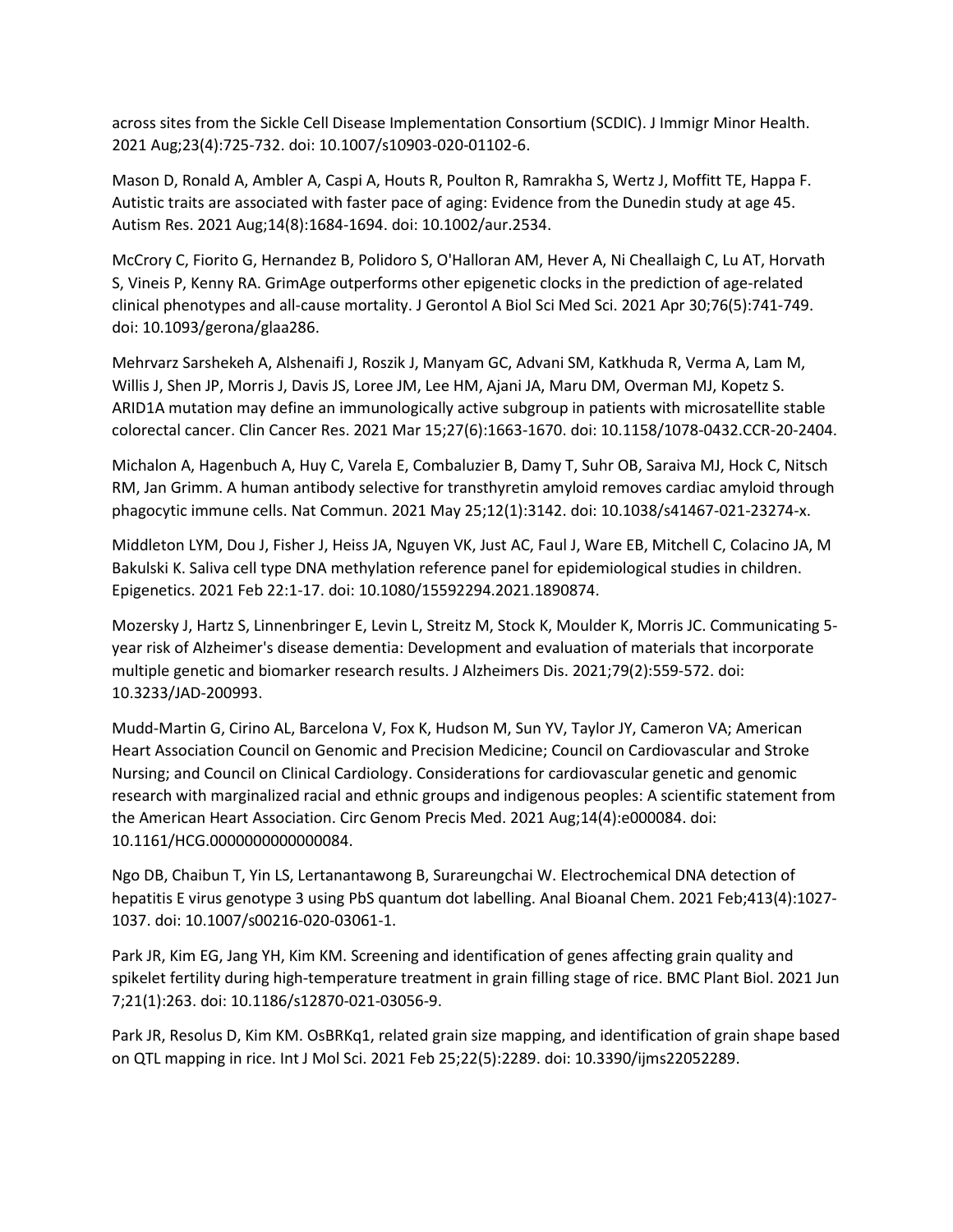Patel M, Lee R, Merchant EV, Juliani HR, Simon JE, Tepper BJ. Descriptive aroma profiles of fresh sweet basil cultivars (Ocimum spp.): Relationship to volatile chemical composition. J Food Sci. 2021 Jul;86(7):3228-3239. doi: 10.1111/1750-3841.15797.

Qu Y, Wang X, Zhu Y, Wang W, Wang Y, Hu G, Liu C, Li J, Ren S, Xiao MZX, Liu Z, Wang C, Fu J, Zhang Y, Li P, Zhang R, Liang Q. ORF3a-mediated incomplete autophagy facilitates severe Acute Respiratory Syndrome Coronavirus-2 replication. Front Cell Dev Biol. 2021 Jul 27;9:716208. doi: 10.3389/fcell.2021.716208.

Ramirez DH, Ge Y, Woo CM. O-GlcNAc engineering on a target protein in cells with nanobody-OGT and nanobody-splitOGA. Curr Protoc. 2021 May;1(5):e117. doi: 10.1002/cpz1.117.

Rella SA, Kulikova YA, Dermitzakis ET, Kondrashov FA. Rates of SARS-CoV-2 transmission and vaccination impact the fate of vaccine-resistant strains. Sci Rep. 2021 Jul 30;11(1):15729. doi: 10.1038/s41598-021- 95025-3.

Ren W, Zhu Y, Wang Y, Shi H, Yu Y, Hu G, Feng F, Zhao X, Lan J, Wu J, Kenney DJ, Douam F, Tong Y, Zhong J, Xie Y, Wang X, Yuan Z, Zhou D, Zhang R, Ding Q. Comparative analysis reveals the species-specific genetic determinants of ACE2 required for SARS-CoV-2 entry. PLoS Pathog. 2021 Mar 24;17(3):e1009392. doi: 10.1371/journal.ppat.1009392.

Richmond-Rakerd LS, Caspi A, Ambler A, d'Arbeloff T, de Bruine M, Elliott M, … Moffitt TE. Childhood self-control forecasts the pace of midlife aging and preparedness for old age. Proc Natl Acad Sci U S A. 2021 Jan 19;118(3):e2010211118. doi: 10.1073/pnas.2010211118.

Richmond-Rakerd LS, D'Souza S, Milne BJ, Caspi A, Moffitt TE. Longitudinal associations of mental disorders with physical diseases and mortality among 2.3 million New Zealand citizens. JAMA Netw Open. 2021 Jan 4;4(1):e2033448. doi: 10.1001/jamanetworkopen.2020.33448.

Robinette JW, Beam CR, Gruenewald TL. Can I Buy My Health? A genetically informed study of socioeconomic status and health. Ann Behav Med. 2021 Aug 3:kaab064. doi: 10.1093/abm/kaab064.

Robinette JW, Boardman JD. Cognition in context: Pathways and compound risk in a sample of US non-Hispanic whites. Soc Sci Med. 2021 Aug;283:114183. doi: 10.1016/j.socscimed.2021.114183.

Ryan CP. "Epigenetic clocks": Theory and applications in human biology. Am J Hum Biol. 2021 May;33(3):e23488. doi: 10.1002/ajhb.23488.

Ryan CP, Kuzawa CW. The temporary cost of dominance. Elife. 2021 Apr 30;10:e68790. doi: 10.7554/eLife.68790.

Scott SJ, Li X, Jammula S, Devonshire G, Lindon C, Fitzgerald RC, D'Avino PP. Evidence that polyploidy in esophageal adenocarcinoma originates from mitotic slippage caused by defective chromosome attachments. Cell Death Differ. 2021 Jul;28(7):2179-2193. doi: 10.1038/s41418-021-00745-8.

Schmitz LL, Goodwin J, Miao J, Lu Q, Conley D. The impact of late-career job loss and genetic risk on body mass index: Evidence from variance polygenic scores. Sci Rep. 2021 Apr 7;11(1):7647. doi: 10.1038/s41598-021-86716-y.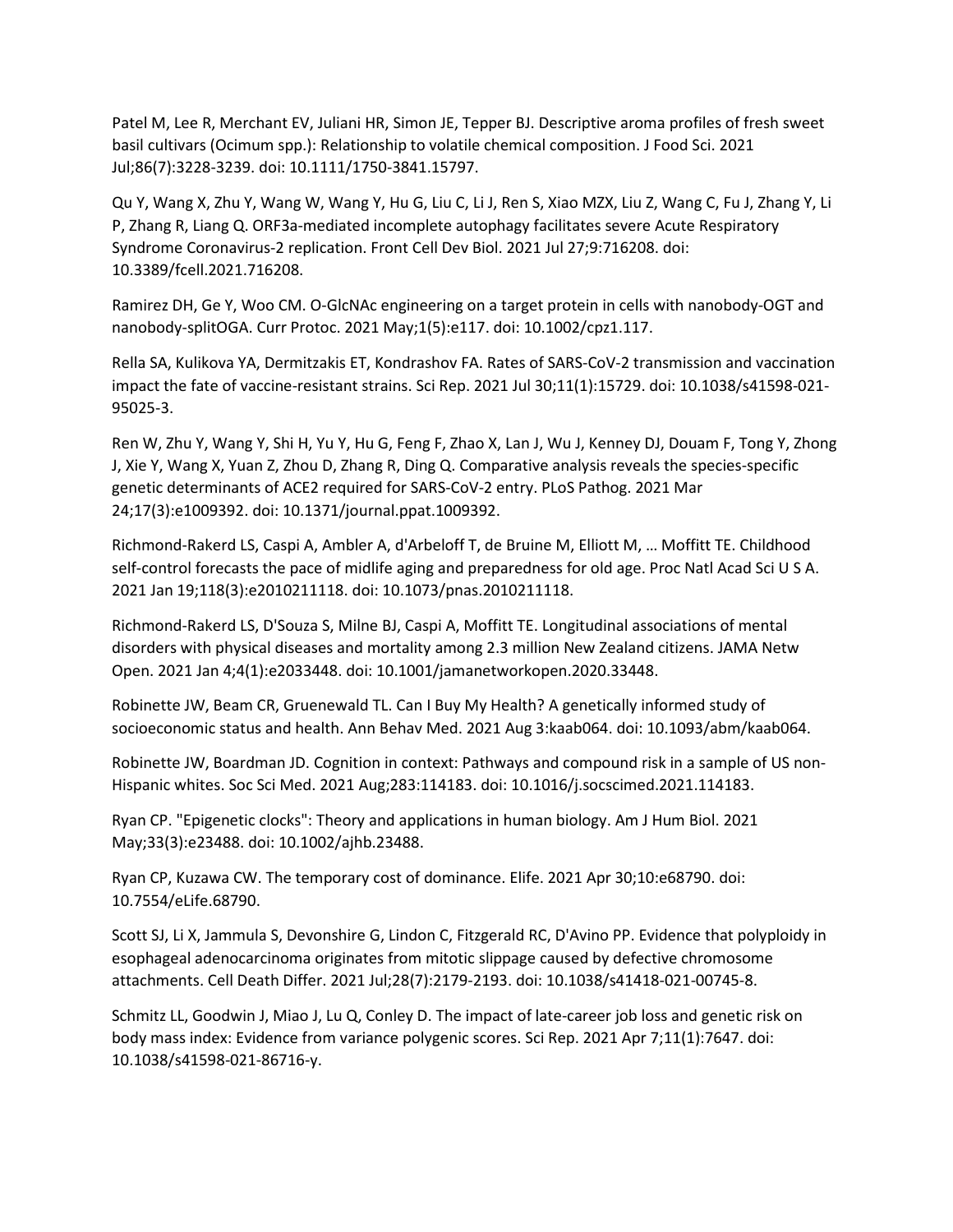Schmitz LL, Zhao W, Ratliff SM, Goodwin J, Miao J, Lu Q, Guo X, Taylor KD, Ding J, Liu Y, Levine M, Smith JA. The socioeconomic gradient in epigenetic ageing clocks: Evidence from the Multi-Ethnic Study of Atherosclerosis and the Health and Retirement Study. Epigenetics. 2021 Jul 6:1-23. doi: 10.1080/15592294.2021.1939479.

Shams-White MM, Barajas R, Jensen RE, Rotunno M, Dueck H, Ginexi EM, Rogers SD, Gillanders EM, Mechanic LE. Systems epidemiology and cancer: A review of the National Institutes of Health extramural grant portfolio 2013-2018. PLoS One. 2021 Apr 15;16(4):e0250061. doi: 10.1371/journal.pone.0250061.

Shoeb M, Meier HCS, Antonini JM. Telomeres in toxicology: Occupational health. Pharmacol Ther. 2021 Apr;220:107742. doi: 10.1016/j.pharmthera.2020.107742.

Silventoinen K, Bogl LH, Jelenkovic A, … Kaprio J. Educational attainment of same-sex and opposite-sex dizygotic twins: An individual-level pooled study of 19 twin cohorts. Horm Behav. 2021 Sep 3;136:105054. doi: 10.1016/j.yhbeh.2021.105054.

Simons RL, Ong ML, Lei MK, Klopack E, Berg M, Zhang Y, Philibert R, Beach SSR. Unstable childhood, adult adversity, and smoking accelerate biological aging among middle-age African Americans: Similar findings for GrimAge and PoAm. J Aging Health. 2021 Sep 15. doi: 10.1177/08982643211043668.

Singh D, Sun D, King AG, Alquezar-Planas DE, Johnson RN, Alvarez-Ponce D, Yi SV. Koala methylomes reveal divergent and conserved DNA methylation signatures of X chromosome regulation. Proc Biol Sci. 2021 Feb 24;288(1945):20202244. doi: 10.1098/rspb.2020.2244.

Smeeth D, Beck S, Karam EG, Pluess M. The role of epigenetics in psychological resilience. Lancet Psychiatry. 2021 Jul;8(7):620-629. doi: 10.1016/S2215-0366(20)30515-0.

Smeeth DM, Kourouzidou I, Duarte RRR, Powell TR, Thuret S. Prolactin, estradiol and testosterone differentially impact human hippocampal neurogenesis in an in vitro model. Neuroscience. 2021 Feb 1;454:15-39. doi: 10.1016/j.neuroscience.2019.12.021.

Smith MJ, Gerber D, Olsen A, Khouri OR, Wang Y, Liu M, Smith J, Pothuri B. Uptake and timing of riskreducing salpingo-oophorectomy among patients with BRCA1 and BRCA2 mutations. Am J Obstet Gynecol. 2021 Jun 23:S0002-9378(21)00705-5. doi: 10.1016/j.ajog.2021.06.070.

Smith AM, Harper N, Meunier JA, Branum AP, Jimenez F, Pandranki L, … Ahuja SK. Repetitive aeroallergen challenges elucidate maladaptive epithelial and inflammatory traits that underpin allergic airway diseases. J Allergy Clin Immunol. 2021 Aug;148(2):533-549. doi: 10.1016/j.jaci.2021.01.008.

Smith GS, Kuwabara H, Nandi A, Gould NF, Nassery N, Savonenko A, Joo JH, Kraut M, Brasic J, Holt DP, Hall AW, Mathews WB, Dannals RF, Avramopoulos D, Workman CI. Molecular imaging of beta-amyloid deposition in late-life depression. Neurobiol Aging. 2021 May;101:85-93. doi: 10.1016/j.neurobiolaging.2021.01.002.

Song Y, Zhou X, Kang J, Aung MT, Zhang M, Zhao W, Needham BL, Kardia SLR, Liu Y, Meeker JD, Smith JA, Mukherjee B. Bayesian hierarchical models for high-dimensional mediation analysis with coordinated selection of correlated mediators. Stat Med. 2021 Aug 17. doi: 10.1002/sim.9168.

Speirs V, Foden H, Hair J, Tate R, Pitman H, Oien K, Hall A, Thomas G. The cellular and molecular pathology biobanking sample quality improvement tool: A guide for improving the quality of tissue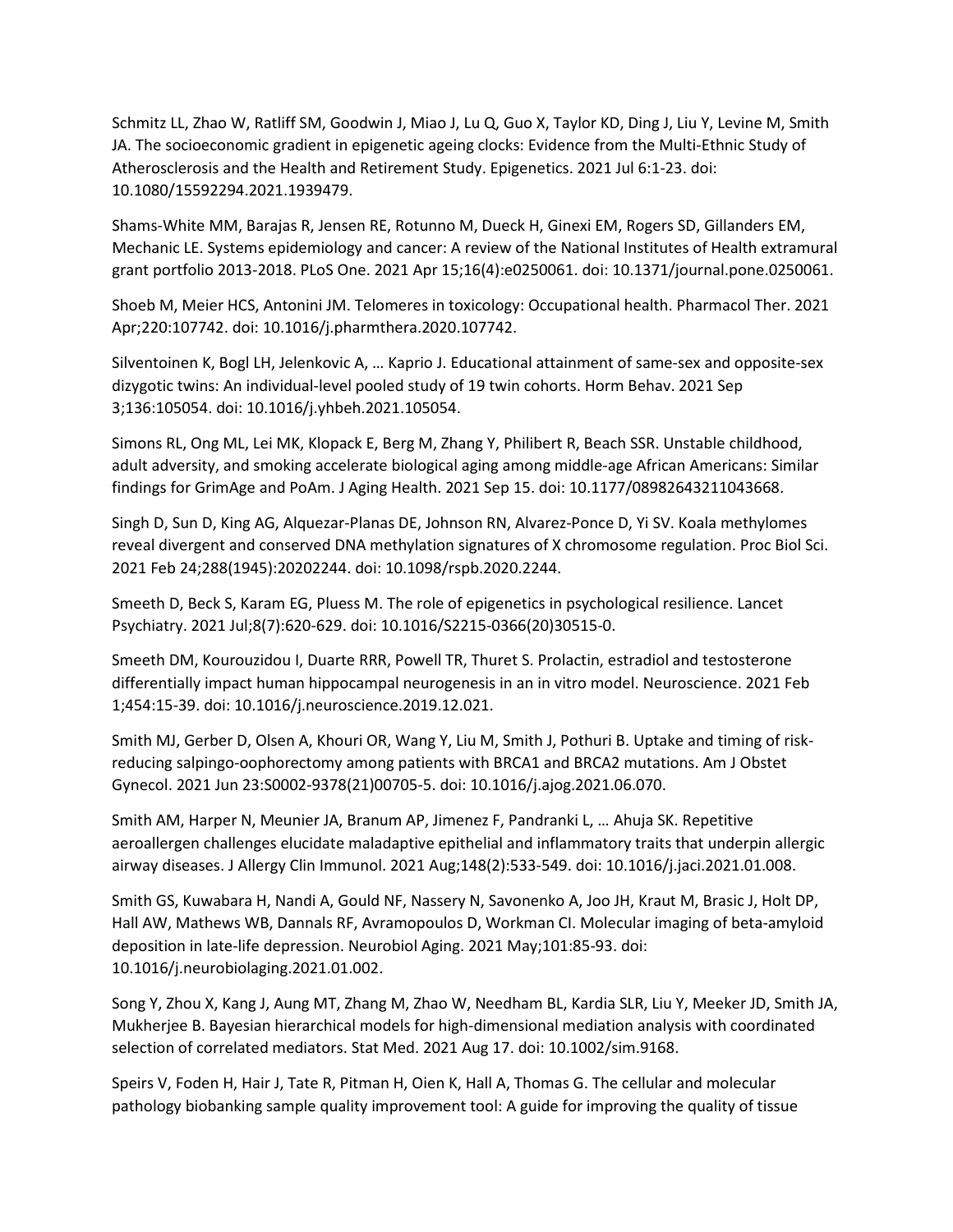collections for biomedical research and clinical trials in cancer. Biopreserv Biobank. 2021 Feb;19(1):86- 90. doi: 10.1089/bio.2020.0009.

Staley BS, Milko LV, Waltz M, Griesemer I, Mollison L, Grant TL, Farnan L, Roche M, Navas A, Lightfoot A, Foreman AKM, O'Daniel JM, O'Neill SC, Lin FC, Roman TS, Brandt A, Powell BC, Rini C, Berg JS, Bensen JT. Evaluating the clinical utility of early exome sequencing in diverse pediatric outpatient populations in the North Carolina Clinical Genomic Evaluation of Next-generation Exome Sequencing (NCGENES) 2 study: a randomized controlled trial. Trials. 2021 Jun 14;22(1):395. doi: 10.1186/s13063-021-05341-2.

Standage SW, Xu S, Brown L, Ma Q, Koterba A, Lahni P, Devarajan P, Kennedy MA. NMR-based serum and urine metabolomic profile reveals suppression of mitochondrial pathways in experimental sepsisassociated acute kidney injury. Am J Physiol Renal Physiol. 2021 May 1;320(5):F984-F1000. doi: 10.1152/ajprenal.00582.2020.

Straight B, Fisher G, Needham BL, Naugle A, Olungah C, Wanitjirattikal P, Root C, Farman J, Barkman T, Lalancette C. Lifetime stress and war exposure timing may predict methylation changes at NR3C1 based on a pilot study in a warrior cohort in a small-scale society in Kenya. Am J Hum Biol. 2021 Jul;33(4):e23515. doi: 10.1002/ajhb.23515.

Sung CA, Lin TY, Lee HN, Chan KS, Hung TH, Shaw SW. Maternal outcome of selective feticide due to fetal anomaly in late trimester: A retrospective 10 years' experience in Taiwan. J Chin Med Assoc. 2021 Aug 19. doi: 10.1097/JCMA.0000000000000610.

Szejko N, Kirsch E, Falcone GJ. Genetic determinants of LDL cholesterol and risk of intracerebral haemorrhage. Curr Opin Lipidol. 2021 Aug 1;32(4):244-248. doi: 10.1097/MOL.0000000000000761.

Szejko N, Muller-Vahl KR. Challenges in the diagnosis and assessment in patients with Tourette Syndrome and comorbid Obsessive-Compulsive Disorder. Neuropsychiatr Dis Treat. 2021 Apr 30;17:1253-1266. doi: 10.2147/NDT.S251499.

Szustakowski JD, Balasubramanian S, Kvikstad E, ... UKB-ESC Research Team. Advancing human genetics research and drug discovery through exome sequencing of the UK Biobank. Nat Genet. 2021 Jul;53(7):942-948. doi: 10.1038/s41588-021-00885-0.

Taliaz D, Spinrad A, Barzilay R, Barnett-Itzhaki Z, Averbuch D, Teltsh O, Schurr R, Darki-Morag S, Lerer B. Optimizing prediction of response to antidepressant medications using machine learning and integrated genetic, clinical, and demographic data. Transl Psychiatry. 2021 Jul 8;11(1):381. doi: 10.1038/s41398- 021-01488-3.

Tamman AJF, Wendt FR, Pathak GA, Krystal JH, Montalvo-Ortiz JL, Southwick SM, Sippel LM, Gelernter J, Polimanti R, Pietrzak RH. Attachment style moderates polygenic risk for posttraumatic stress in United States military veterans: Results from the National Health and Resilience in Veterans Study. Biol Psychiatry. 2021 May 1;89(9):878-887. doi: 10.1016/j.biopsych.2020.09.018.

Thompson CM, Warner N, Hurt CB, Alby K, Miller MB. The brief case: A case of prosthetic valve endocarditis due to Lodderomyces elongisporus. J Clin Microbiol. 2021 Jan 21;59(2):e01225-20. doi: 10.1128/JCM.01225-20.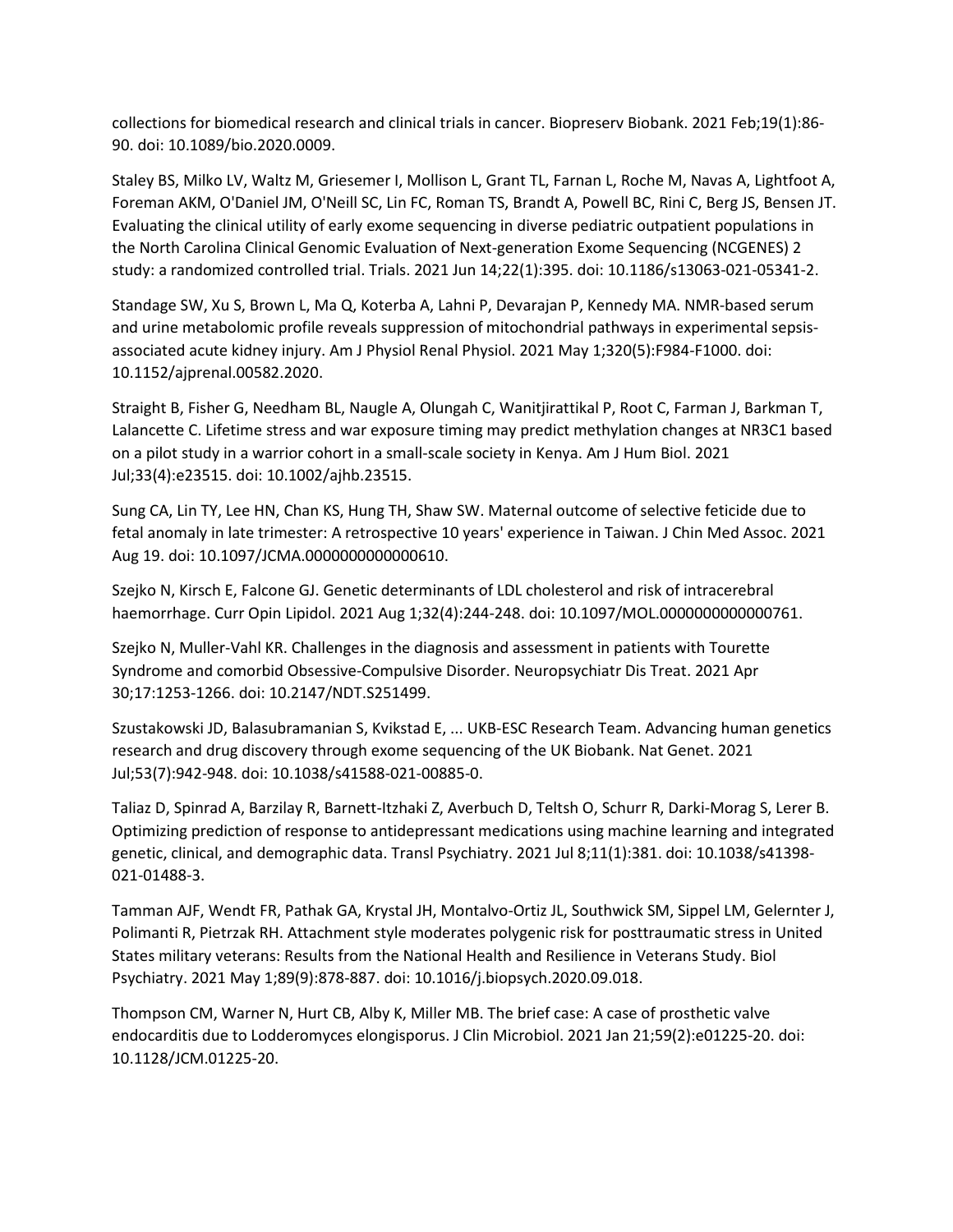Tseng MH, Huang SM, Konrad M, Huang JL, Shaw SW, Tian YC, Chueh HY, Fan WL, Wu TW, Ding JJ, Chiang MC, Lin SH. Effect of hydrocortisone on angiotensinogen (AGT) mutation-causing autosomal recessive renal tubular dysgenesis. Cells. 2021 Apr 1;10(4):782. doi: 10.3390/cells10040782.

Usher T, Buta B, Thorpe RJ, Huang J, Samuel LJ, Kasper JD, Bandeen-Roche K. Dissecting the racial/ethnic disparity in frailty in a nationally representative cohort study with respect to health, income, and measurement. J Gerontol A Biol Sci Med Sci. 2021 Jan 1;76(1):69-76. doi: 10.1093/gerona/glaa061.

Versluis JM, Hendriks AM, Weppler AM, ... Jalving M. The role of local therapy in the treatment of solitary melanoma progression on immune checkpoint inhibition: A multicentre retrospective analysis. Eur J Cancer. 2021 Jul;151:72-83. doi: 10.1016/j.ejca.2021.04.003.

Vinneau JM, Huibregtse BM, Laidley TM, Goode JA, Boardman JD. Mortality and obesity among U.S. older adults: The role of polygenic risk. J Gerontol B Psychol Sci Soc Sci. 2021 Jan 18;76(2):343-347. doi: 10.1093/geronb/gbz156.

Walker CJ, Crocini C, Ramirez D, Killaars AR, Grim JC, Aguado BA, Clark K, Allen MA, Dowell RD, Leinwand LA, Anseth KS. Nuclear mechanosensing drives chromatin remodelling in persistently activated fibroblasts. Nat Biomed Eng. 2021 Apr 19. doi: 10.1038/s41551-021-00709-w.

Wani AH, Aiello AE, Kim GS, Xue F, Martin CL, Ratanatharathorn A, Qu A, Koenen K, Galea S, Wildman DE, Uddin M. The impact of psychopathology, social adversity and stress-relevant DNA methylation on prospective risk for post-traumatic stress: A machine learning approach. J Affect Disord. 2021 Mar 1;282:894-905. doi: 10.1016/j.jad.2020.12.076.

Warrier V, Kwong ASF, Luo M, Dalvie S, Croft J, Sallis HM, Baldwin J, Munafo MR, Nievergelt CM, Grant AJ, Burgess S, Moore TM, Barzilay R, McIntosh A, van IJzendoorn MH, Cecil CAM. Gene-environment correlations and causal effects of childhood maltreatment on physical and mental health: a genetically informed approach. Lancet Psychiatry. 2021 May;8(5):373-386. doi: 10.1016/S2215-0366(20)30569-1.

Wertz J, Caspi A, Ambler A, Broadbent J, Hancox RJ, Harrington H, Hogan S, Houts RM, Leung JH, Poulton R, Purdy SC, Ramrakha S, Rasmussen LJH, Richmond-Rakerd LS, Thorne PR, Wilson GA, Moffitt TE. Association of history of psychopathology with accelerated aging at midlife. JAMA Psychiatry. 2021 May 1;78(5):530-539. doi: 10.1001/jamapsychiatry.2020.4626.

Wertz J, Israel S, Arseneault L, Belsky DW, Bourassa KJ, Harrington H, Houts R, Poulton R, Richmond-Rakerd LS, RA ysamb E, Moffitt TE, Caspi A. Vital personality scores and healthy aging: Life-course associations and familial transmission. Soc Sci Med. 2021 Sep;285:114283. doi: 10.1016/j.socscimed.2021.114283.

Wong CE, Jin LW, Chu YP, Wei WY, Ho PC, Tsai KJ. TDP-43 proteinopathy impairs mRNP granule mediated postsynaptic translation and mRNA metabolism. Theranostics. 2021 Jan 1;11(1):330-345. doi: 10.7150/thno.51004.

Wu L, Li L, Liang Y, Chen X, Mou P, Liu G, Sun X, Qin B, Zhang S, Zhao C. Identification of differentially expressed long non-coding RNAs and mRNAs in orbital adipose/connective tissue of thyroid-associated ophthalmopathy. Genomics. 2021 Jan;113(1 Pt 2):440-449. doi: 10.1016/j.ygeno.2020.09.001.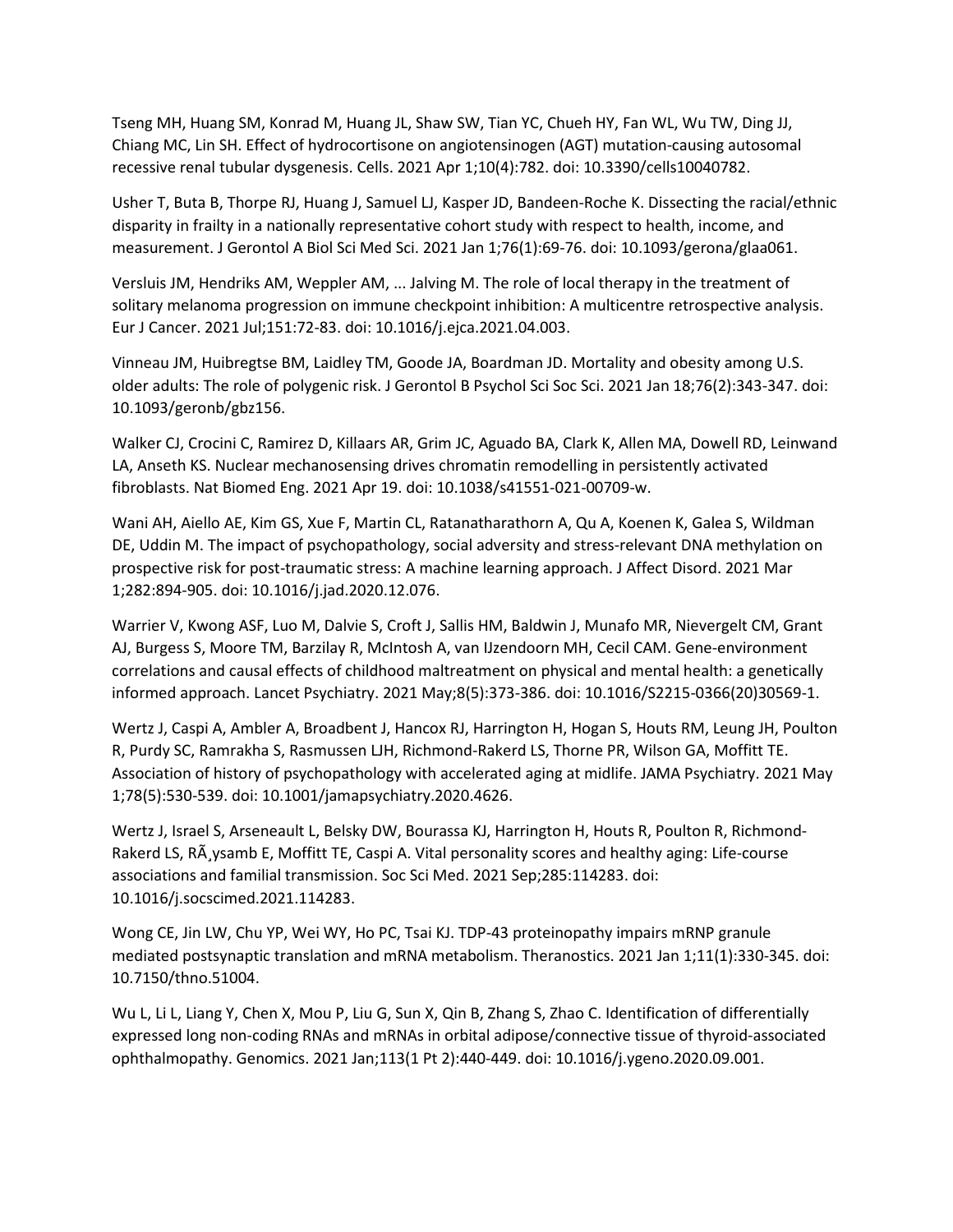Xiao T, Lu J, Zhang J, Johnson RI, McKay LGA, Storm N, Lavine CL, Peng H, Cai Y, Rits-Volloch S, Lu S, Quinlan BD, Farzan M, Seaman MS, Griffiths A, Chen B. A trimeric human angiotensin-converting enzyme 2 as an anti-SARS-CoV-2 agent. Nat Struct Mol Biol. 2021 Feb;28(2):202-209. doi: 10.1038/s41594-020-00549-3.

Zabaleta N, Dai W, Bhatt U, ... Vandenberghe LH. An AAV-based, room-temperature-stable, single-dose COVID-19 vaccine provides durable immunogenicity and protection in non-human primates. Cell Host Microbe. 2021 Sep 8;29(9):1437-1453.e8. doi: 10.1016/j.chom.2021.08.002.

Zavala VA, Bracci PM, Carethers JM, Carvajal-Carmona L, Coggins NB, Cruz-Correa MR, … Fejerman L. Cancer health disparities in racial/ethnic minorities in the United States. Br J Cancer. 2021 Jan;124(2):315-332. doi: 10.1038/s41416-020-01038-6.

Zgodic A, Zahnd WE, Advani S, Eberth JM. Low-dose CT lung cancer screening uptake: A rural-urban comparison. J Rural Health. 2021 Mar 18. doi: 10.1111/jrh.12568.

Zhang D, Advani S, Zhu Z, Dang L, Walter LC, Braithwaite D. Mammography use in relation to comorbidities and functional limitations among older breast cancer survivors. J Cancer Surviv. 2021 Feb;15(1):119-126. doi: 10.1007/s11764-020-00917-4.

Zhang S, Johnson RA, Novembre J, Freeland E, Conley D. Public attitudes toward genetic risk scoring in medicine and beyond. Soc Sci Med. 2021 Apr;274:113796. doi: 10.1016/j.socscimed.2021.113796.

Zhu Y, Feng F, Hu G, Wang Y, Yu Y, Zhu Y, Xu W, Cai X, Sun Z, Han W, Ye R, Qu D, Ding Q, Huang X, Chen H, Xu W, Xie Y, Cai Q, Yuan Z, Zhang R. A genome-wide CRISPR screen identifies host factors that regulate SARS-CoV-2 entry. Nat Commun. 2021 Feb 11;12(1):961. doi: 10.1038/s41467-021-21213-4.

Advani SM, Shi Q, Overman MJ, Loree JM, Lam M, Morris V, Shureiqi I, Kee B, Dasari A, Vilar E, Sarshekeh AM, Lin HK, Manuel S, Hamilton S, Raghav K, Maru D, Kopetz S, Wang XS. Patient-reported symptom outcomes and microsatellite instability in patients with metastatic colorectal cancer. Clin Colorectal Cancer. 2020 Mar;19(1):48-56.e2. doi: 10.1016/j.clcc.2019.10.006.

Agnew-Blais JC, Polanczyk GV, Danese A, Wertz J, Moffitt TE, Arseneault L. Are changes in ADHD course reflected in differences in IQ and executive functioning from childhood to young adulthood? Psychol Med. 2020 Dec;50(16):2799-2808. doi: 10.1017/S0033291719003015.

Ahmed M, Advani S, Moreira A, Zoretic S, Martinez J, Chorath K, Acosta S, Naqvi R, Burmeister-Morton F, Burmeister F, Tarriela A, Petershack M, Evans M, Hoang A, Rajasekaran K, Ahuja S, Moreira A. Multisystem inflammatory syndrome in children: A systematic review. EClinicalMedicine. 2020 Sep;26:100527. doi: 10.1016/j.eclinm.2020.100527.

Ajnakina O, Agbedjro D, Lally J, Forti MD, Trotta A, Mondelli V, Pariante C, Dazzan P, Gaughran F, Fisher HL, David A, Murray RM, Stahl D. Predicting onset of early- and late-treatment resistance in first-episode schizophrenia patients using advanced shrinkage statistical methods in a small sample. Psychiatry Res. 2020 Dec;294:113527. doi: 10.1016/j.psychres.2020.113527.

Anchan A, Martin O, Hucklesby JJW, Finlay G, Johnson RH, Robilliard LD, O'Carroll SJ, Angel CE, Graham ES. Analysis of melanoma secretome for factors that directly disrupt the barrier integrity of brain endothelial cells. Int J Mol Sci. 2020 Nov 1;21(21):8193. doi: 10.3390/ijms21218193.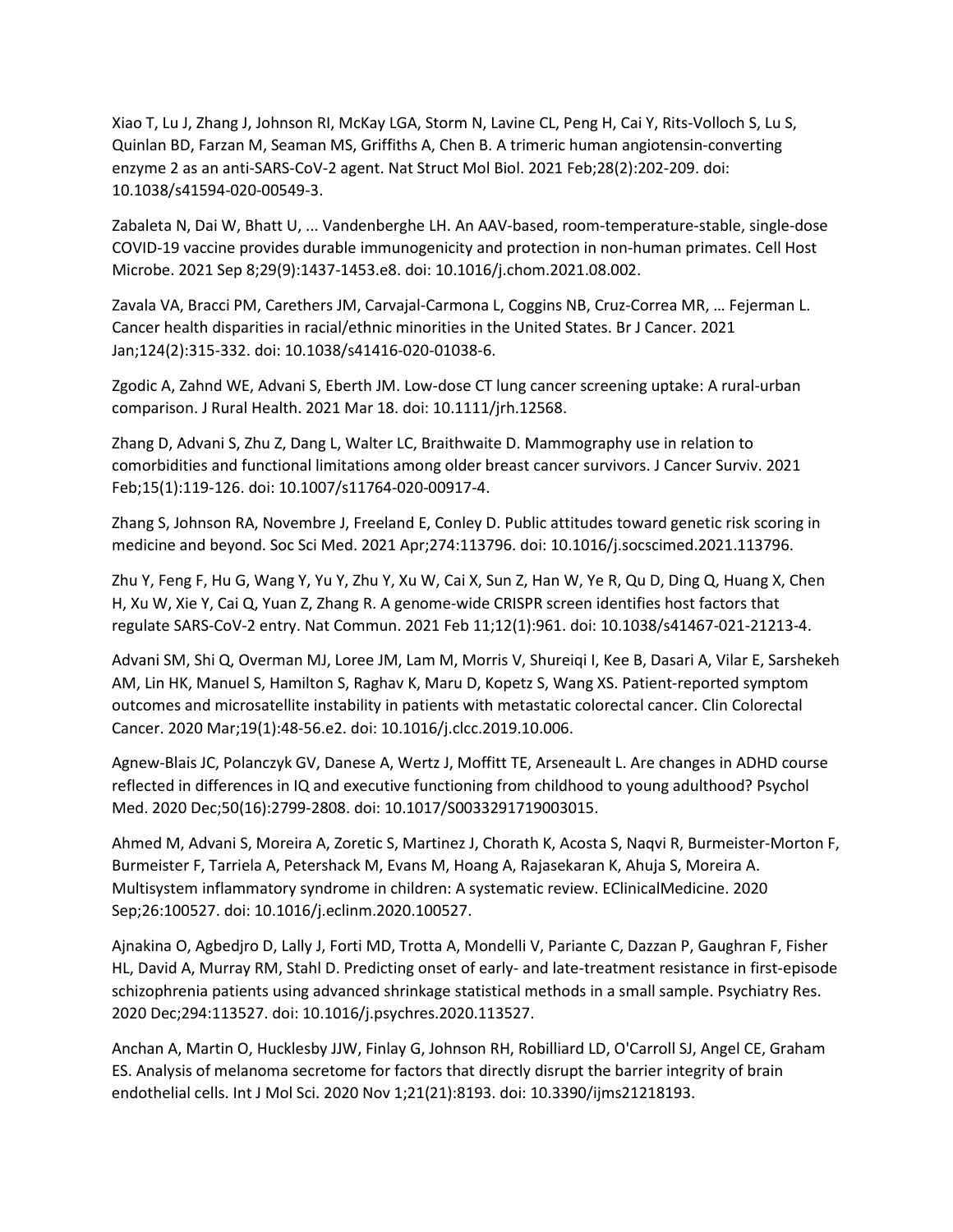Arnold NS, Noren Hooten N, Zhang Y, Lehrmann E, Wood W 3rd, Camejo Nunez W, Thorpe RJ Jr, Evans MK, Dluzen DF. The association between poverty and gene expression within peripheral blood mononuclear cells in a diverse Baltimore City cohort. PLoS One. 2020 Sep 24;15(9):e0239654. doi: 10.1371/journal.pone.0239654.

Arnold MT, Temte JL, Barlow SK, Bell CJ, Goss MD, Temte EG, Checovich MM, Reisdorf E, Scott S, Guenther K, Wedig M, Shult P, Uzicanin A. Comparison of participant-collected nasal and staff-collected oropharyngeal specimens for human ribonuclease P detection with RT-PCR during a community-based study. PLoS One. 2020 Oct 7;15(10):e0239000. doi: 10.1371/journal.pone.0239000.

Bakulski KM, Dou JF, Feinberg JI, Brieger KK, Croen LA, Hertz-Picciotto I, Newschaffer CJ, Schmidt RJ, Fallin MD. Prenatal multivitamin use and MTHFR genotype are associated with newborn cord blood DNA methylation. Int J Environ Res Public Health. 2020 Dec 9;17(24):9190. doi: 10.3390/ijerph17249190.

Balcha SA, Demisse AG, Mishra R, Vartak T, Cousminer DL, Hodge KM, Voight BF, Lorenz K, Schwartz S, Jerram ST, Gamper A, Holmes A, Wilson HF, Williams AJK, Grant SFA, Leslie RD, Phillips DIW, Trimble ER. Type 1 diabetes in Africa: An immunogenetic study in the Amhara of north-west Ethiopia. Diabetologia. 2020 Oct;63(10):2158-2168. doi: 10.1007/s00125-020-05229-x.

Barcelona V, Wang Z, Crusto C, Hui Q, Sun YV, Taylor JY. High blood pressure in pregnancy, DNA methylation, and later blood pressure in African American women enrolled in the InterGEN Study. Birth. 2020 Sep;47(3):290-298. doi: 10.1111/birt.12501.

Beam CR, Kaneshiro C, Jang JY, Reynolds CA, Pedersen NL, Gatz M. A twin study of sex differences in genetic risk for all dementia, Alzheimer's Disease (AD), and non-AD dementia. J Alzheimers Dis. 2020;76(2):539-551. doi: 10.3233/JAD-191192.

Beam CR, Pezzoli P, Mendle J, Burt SA, Neale MC, Boker SM, Keel PK, Klump KL. How nonshared environmental factors come to correlate with heredity. Dev Psychopathol. 2020 Oct 29:1-13. doi: 10.1017/S0954579420001017.

Beam CR, Turkheimer E, Finkel D, Levine ME, Zandi E, Guterbock TM, Giangrande EJ, Ryan L, Pasquenza N, Davis DW. Midlife study of the Louisville twins: Connecting cognitive development to biological and cognitive aging. Behav Genet. 2020 Mar;50(2):73-83. doi: 10.1007/s10519-019-09983-6.

Benca-Bachman CE, Najera DD, Whitfield KE, Taylor JL, Thorpe RJ Jr, Palmer RHC. Quality and quantity of social support show differential associations with stress and depression in African Americans. Am J Geriatr Psychiatry. 2020 Jun;28(6):597-605. doi: 10.1016/j.jagp.2020.02.004.

Benson MD, Buxbaum JN, Eisenberg DS, Merlini G, Saraiva MJM, Sekijima Y, Sipe JD, Westermark P. Amyloid nomenclature 2020: Update and recommendations by the International Society of Amyloidosis (ISA) nomenclature committee. Amyloid. 2020 Dec;27(4):217-222. doi: 10.1080/13506129.2020.1835263.

Bezerra F, Saraiva MJ, Almeida MR. Modulation of the mechanisms driving Transthyretin Amyloidosis. Front Mol Neurosci. 2020 Dec 11;13:592644. doi: 10.3389/fnmol.2020.592644.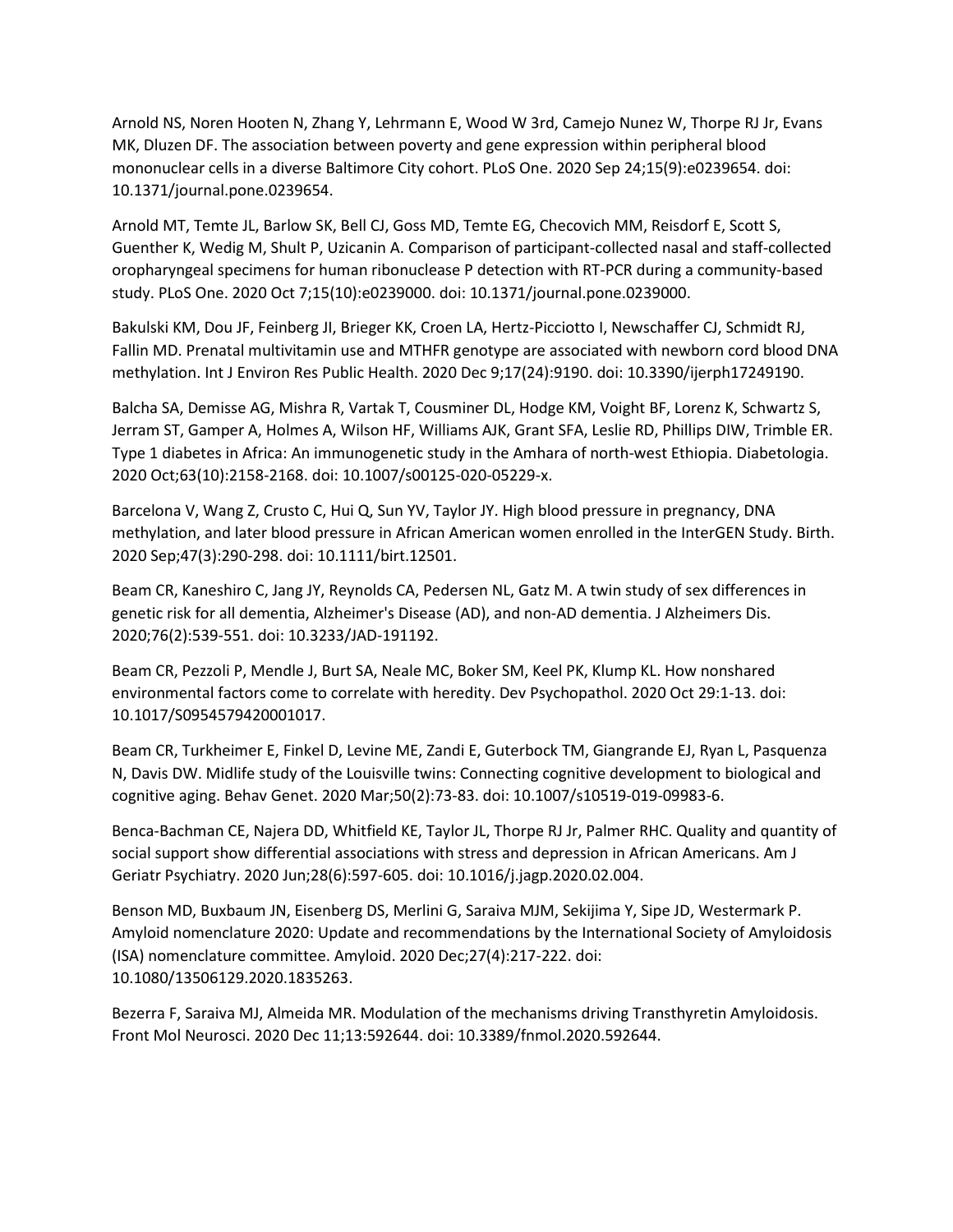Blostein F, Gelaye B, Sanchez SE, Williams MA, Foxman B. Vaginal microbiome diversity and preterm birth: results of a nested case-control study in Peru. Ann Epidemiol. 2020 Jan;41:28-34. doi: 10.1016/j.annepidem.2019.11.004.

Boateng-Poku A, Benca-Bachman CE, Najera DD, Whitfield KE, Taylor JL, Thorpe RJ Jr, Palmer RHC. The role of social support on the effects of stress and depression on African American tobacco and alcohol use. Drug Alcohol Depend. 2020 Apr 1;209:107926. doi: 10.1016/j.drugalcdep.2020.107926.

Bolouri H, Young M, Beilke J, Johnson R, Fox B, Huang L, Santini CC, Hill CM, Vries AVV, Shannon PT, Dervan A, Sivakumar P, Trotter M, Bassett D, Ratushny A. Integrative network modeling reveals mechanisms underlying T cell exhaustion. Sci Rep. 2020 Feb 5;10(1):1915. doi: 10.1038/s41598-020- 58600-8.

Brazeau NF, Levinson KJ, Schranz A, Moser KA, Hollis I, Iyer P, Chien C, Bowen A, van Duin D, Lachiewicz A, Andermann T, Jones M, Miller M, Juliano JJ, Bartelt LA. Loss of daptomycin susceptibility in clinical Staphylococcus epidermidis infection coincided with variants in Walk. Evol Med Public Health. 2020 Sep 7;2020(1):219-224. doi: 10.1093/emph/eoaa031.

Brown KM, Diez-Roux AV, Smith JA, Needham BL, Mukherjee B, Ware EB, Liu Y, Cole SW, Seeman TE, Kardia SLR. Social regulation of inflammation related gene expression in the multi-ethnic study of atherosclerosis. Psychoneuroendocrinology. 2020 Jul;117:104654. doi: 10.1016/j.psyneuen.2020.104654.

Brown LM, Lonsdale A, Zhu A, Davidson NM, Schmidt B, Hawkins A, Wallach E, Martin M, Mechinaud FM, Khaw SL, Bartolo RC, Ludlow LEA, Challis J, Brooks I, Petrovic V, Venn NC, Sutton R, Majewski IJ, Oshlack A, Ekert PG. The application of RNA sequencing for the diagnosis and genomic classification of pediatric acute lymphoblastic leukemia. Blood Adv. 2020 Mar 10;4(5):930-942. doi: 10.1182/bloodadvances.2019001008.

Caceres BA, Barcelona V, Crusto C, Taylor JY. Exploring psychosocial mediators of the associations of lifetime trauma and body mass index in African American women. Health Equity. 2020 Dec 30;4(1):542- 548. doi: 10.1089/heq.2020.0056.

Caine EA, Mahan SD, Johnson RL, Nieman AN, Lam N, Warren CR, Riching KM, Urh M, Daniels DL. Targeted protein degradation phenotypic studies using HaloTag CRISPR/Cas9 endogenous tagging coupled with HaloPROTAC3. Curr Protoc Pharmacol. 2020 Dec;91(1):e81. doi: 10.1002/cpph.81.

Campbell KA, Colacino JA, Park SK, Bakulski KM. Cell types in environmental epigenetic studies: Biological and epidemiological frameworks. Curr Environ Health Rep. 2020 Sep;7(3):185-197. doi: 10.1007/s40572-020-00287-0.

Canadas-Garre M, Smyth LJ, Anderson K, Kerr K, McKnight AJ. Genetic strategies to understand human diabetic nephropathy: In silico strategies for molecular data-association studies. Methods Mol Biol. 2020;2067:241-275. doi: 10.1007/978-1-4939-9841-8\_16.

Carvalho AF, Solmi M, Sanches M, Machado MO, Stubbs B, Ajnakina O, ... Herrmann N. Evidence-based umbrella review of 162 peripheral biomarkers for major mental disorders. Transl Psychiatry. 2020 May 18;10(1):152. doi: 10.1038/s41398-020-0835-5.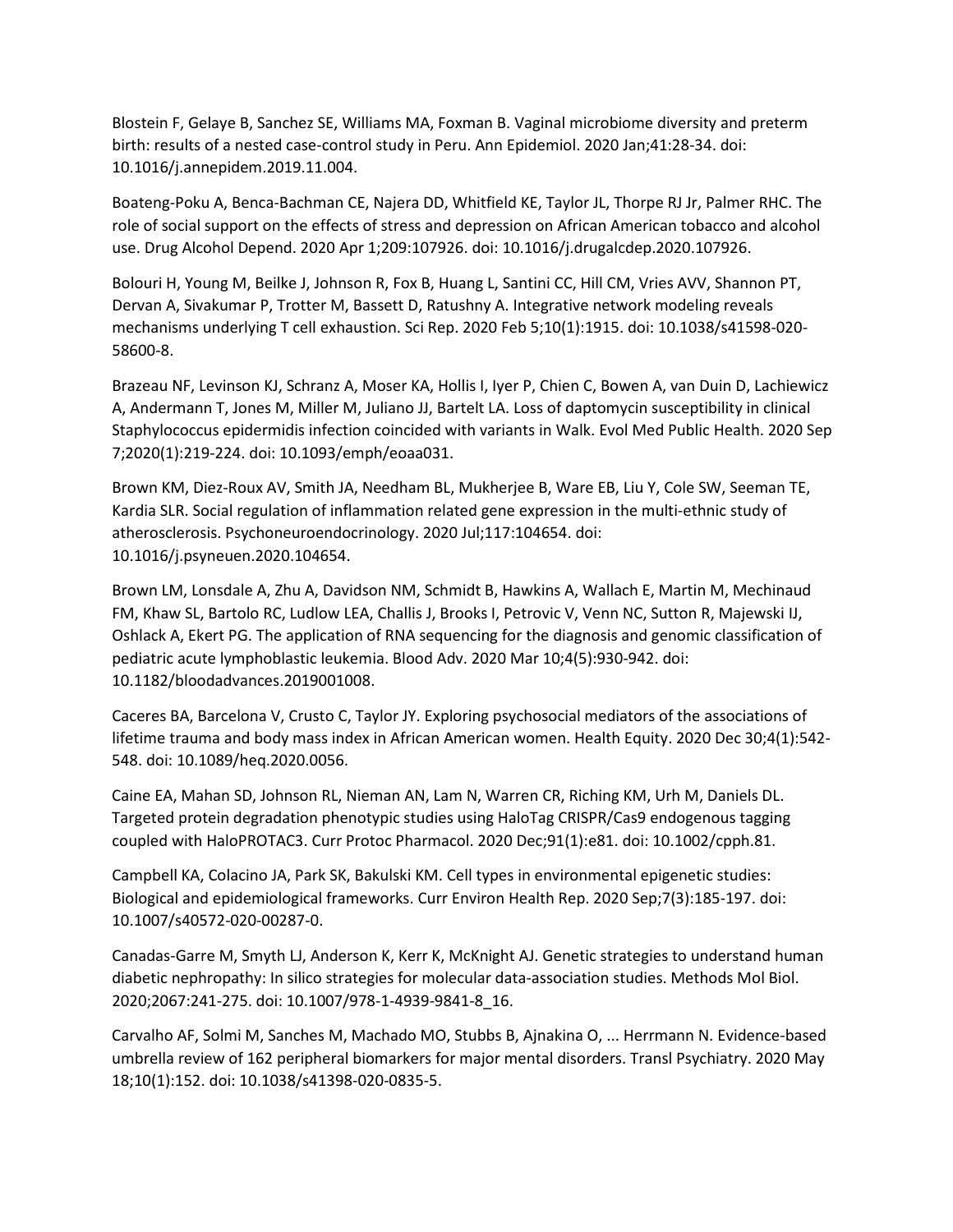Caspi A, Houts RM, Ambler A, Danese A, Elliott ML, Hariri A, Harrington H, Hogan S, Poulton R, Ramrakha S, Rasmussen LJH, Reuben A, Richmond-Rakerd L, Sugden K, Wertz J, Williams BS, Moffitt TE. Longitudinal assessment of mental health disorders and comorbidities across 4 decades among participants in the Dunedin Birth Cohort Study. JAMA Netw Open. 2020 Apr 1;3(4):e203221. doi: 10.1001/jamanetworkopen.2020.3221.

Chandler BC, Moubadder L, Ritter CL, Liu M, Cameron M, Wilder-Romans K, Zhang A, Pesch AM, Michmerhuizen AR, Hirsh N, Androsiglio M, Ward T, Olsen E, Niknafs YS, Merajver S, Thomas DG, Brown PH, Lawrence TS, Nyati S, Pierce LJ, Chinnaiyan A, Speers C. TTK inhibition radiosensitizes basal-like breast cancer through impaired homologous recombination. J Clin Invest. 2020 Feb 3;130(2):958-973. doi: 10.1172/JCI130435.

Chang S, Finklea F, Williams B, Hammons H, Hodge A, Scott S, Lipke E. Emulsion-based encapsulation of pluripotent stem cells in hydrogel microspheres for cardiac differentiation. Biotechnol Prog. 2020 Jul;36(4):e2986. doi: 10.1002/btpr.2986.

Chen Y, Freedman ND, Rodriquez EJ, Shiels MS, Napoles AM, Withrow DR, Spillane S, Sigel B, Perez-Stable EJ, Berrington de Gonzalez A. Trends in premature deaths among adults in the United States and Latin America. JAMA Netw Open. 2020 Feb 5;3(2):e1921085. doi: 10.1001/jamanetworkopen.2019.21085.

Chen CP, Shaw SW, Chern SR, Chen SW, Wu FT, Wang W. Prenatal diagnosis and management of monozygotic twins discordant for severe fetal abnormalities. Taiwan J Obstet Gynecol. 2020 Nov;59(6):945-947. doi: 10.1016/j.tjog.2020.09.025.

Chen X, Wang F, Cong X, Shen Q, Chen L. High expression of ICOS on CD4(+) T cells and ICOSL on CD19(+) B cells in peripheral blood and its positive correlation with TRAb in Graves' disease. Xi Bao Yu Fen Zi Mian Yi Xue Za Zhi. 2020 Dec;36(12):1102-1108.

Chen XX, Xiang KH, Zhang HP, Kong XS, Huang CY, Liu YM, Lou JL, Gao ZH, Yan HP. Occult HBV infection in patients with autoimmune hepatitis: A virological and clinical study. J Microbiol Immunol Infect. 2020 Dec;53(6):946-954. doi: 10.1016/j.jmii.2019.04.009.

Chen X, Zhang L, Yuan M, Kuang Z, Zou Y, Tang T, Zhang W, Hu X, Xia T, Cao T, Jia H. Sam68 promotes the progression of human breast cancer through inducing activation of EphA3. Curr Cancer Drug Targets. 2020;20(1):76-83. doi: 10.2174/1568009619666190718124541.

Christensen KD, Karlawish J, Roberts JS, Uhlmann WR, Harkins K, Wood EM, Obisesan TO, Le LQ, Cupples LA, Zoltick ES, Johnson MS, Bradbury MK, Waterston LB, Chen CA, Feldman S, Perry DL, Green RC; REVEAL Study Group. Disclosing genetic risk for Alzheimer's dementia to individuals with mild cognitive impairment. Alzheimers Dement (N Y). 2020 Mar 22;6(1):e12002. doi: 10.1002/trc2.12002.

Chu J, Zhang W, Cencic R, O'Connor PBF, Robert F, Devine WG, Selznick A, Henkel T, Merrick WC, Brown LE, Baranov PV, Porco JA Jr, Pelletier J. Rocaglates induce gain-of-function alterations to eIF4A and eIF4F. Cell Rep. 2020 Feb 25;30(8):2481-2488.e5. doi: 10.1016/j.celrep.2020.02.002.

Collins ME, Popowitch EB, Miller MB. Evaluation of a novel multiplex PCR panel compared to quantitative bacterial culture for diagnosis of lower respiratory tract infections. J Clin Microbiol. 2020 Apr 23;58(5):e02013-19. doi: 10.1128/JCM.02013-19.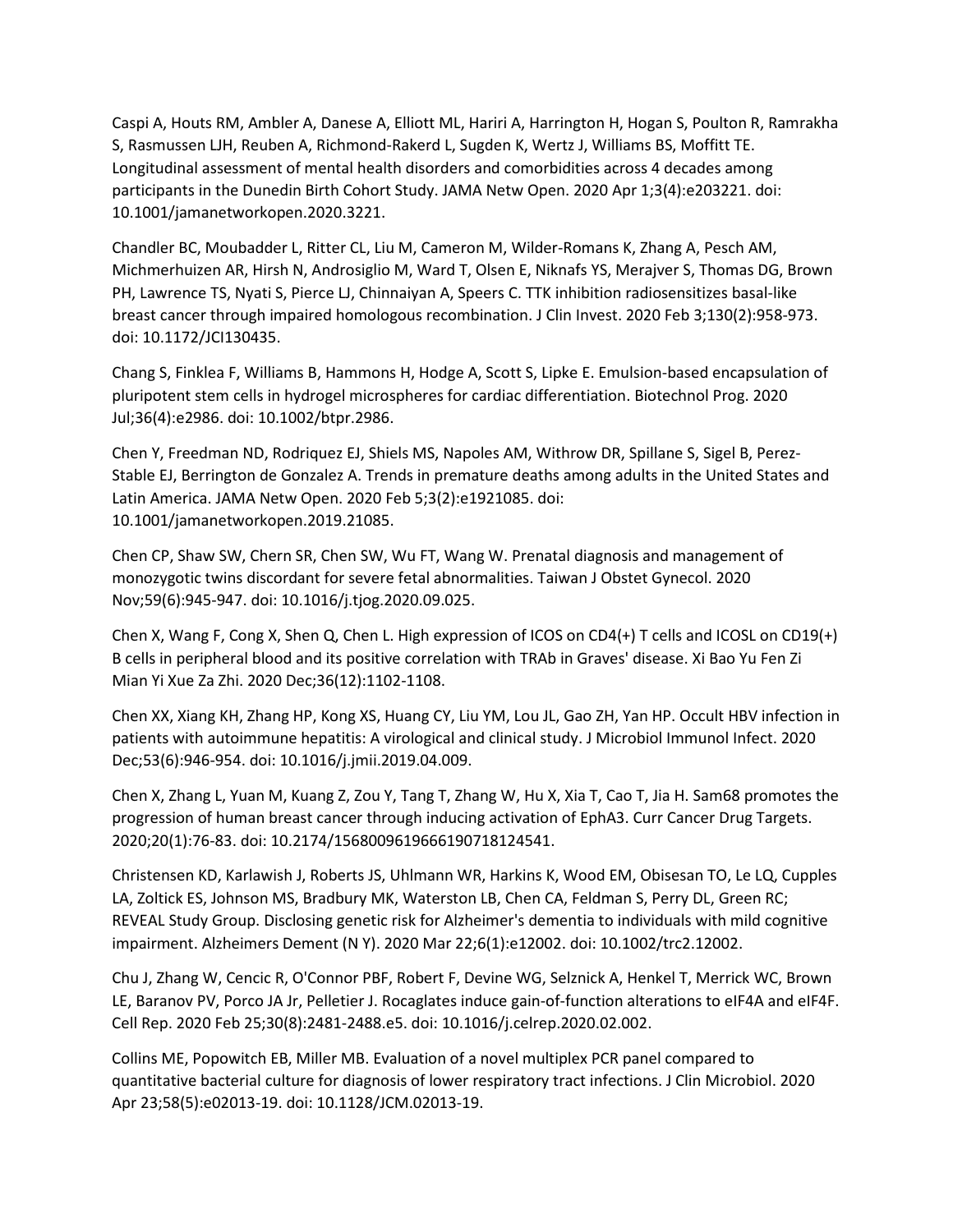Cook PW, Stark T, Jones J, Kondor R, Zanders N, Benfer J, … Davis CT. Detection and characterization of swine origin Influenza A(H1N1) pandemic 2009 viruses in humans following zoonotic transmission. J Virol. 2020 Dec 22;95(2):e01066-20. doi: 10.1128/JVI.01066-20.

Davalbhakta S, Advani S, Kumar S, Agarwal V, Bhoyar S, Fedirko E, Misra DP, Goel A, Gupta L, Agarwal V. A systematic review of smartphone applications available for Corona Virus Disease 2019 (COVID19) and the assessment of their quality using the Mobile Application Rating Scale (MARS). J Med Syst. 2020 Aug 10;44(9):164. doi: 10.1007/s10916-020-01633-3.

Diao J, Chen X, Jiang L, Mou P, Wei R. Transforming growth factor-<sup>[2</sup>1 suppress pentraxin-3 in human orbital fibroblasts. Endocrine. 2020 Oct;70(1):78-84. doi: 10.1007/s12020-020-02307-3.

Dias JP, Joseph JJ, Kluwe B, Zhao S, Shardell M, Seeman T, Needham BL, Wand GS, Kline D, Brock G, Castro-Diehl C, Golden SH. The longitudinal association of changes in diurnal cortisol features with fasting glucose: MESA. Psychoneuroendocrinology. 2020 Sep;119:104698. doi: 10.1016/j.psyneuen.2020.104698.

Dou JF, Puttabyatappa M, Padmanabhan V, Bakulski KM. Developmental programming: Transcriptional regulation of visceral and subcutaneous adipose by prenatal bisphenol-A in female sheep. Chemosphere. 2020 Sep;255:127000. doi: 10.1016/j.chemosphere.2020.127000.

Etzel JA, Courtney Y, Carey CE, Gehred MZ, Agrawal A, Braver TS. Pattern similarity analyses of frontoparietal task coding: Individual variation and genetic influences. Cereb Cortex. 2020 May 14;30(5):3167-3183. doi: 10.1093/cercor/bhz301.

Ewart KM, Lo N, Ogden R, Joseph L, Ho SYW, Frankham GJ, Eldridge MDB, Schodde R, Johnson RN. Phylogeography of the iconic Australian red-tailed black-cockatoo (Calyptorhynchus banksii) and implications for its conservation. Heredity (Edinb). 2020 Sep;125(3):85-100. doi: 10.1038/s41437-020- 0315-y.

Ewart KM, Lo N, Ogden R, Joseph L, Ho SYW, Frankham GJ, Eldridge MDB, Schodde R, Johnson RN. Correction: Phylogeography of the iconic Australian red-tailed black-cockatoo (Calyptorhynchus banksii) and implications for its conservation. Heredity (Edinb). 2020 Sep;125(3):167. doi: 10.1038/s41437-020- 0343-7.

Fan CC, Banks SJ, Thompson WK, Chen CH, McEvoy LK, Tan CH, Kukull W, Bennett DA, Farrer LA, Mayeux R, Schellenberg GD, Andreassen OA, Desikan R, Dale AM. Sex-dependent autosomal effects on clinical progression of Alzheimer's disease. Brain. 2020 Jul 1;143(7):2272-2280. doi: 10.1093/brain/awaa164.

Farooq M, Jan R, Kim KM. Gravistimulation effects on Oryza sativa amino acid profile, growth pattern and expression of OsPIN genes. Sci Rep. 2020 Oct 14;10(1):17303. doi: 10.1038/s41598-020-74531-w.

Fong TG, Vasunilashorn SM, Ngo L, Libermann TA, Dillon ST, Schmitt EM, Pascual-Leone A, Arnold SE, Jones RN, Marcantonio ER, Inouye SK; SAGES Study Group. Association of plasma neurofilament light with postoperative delirium. Ann Neurol. 2020 Nov;88(5):984-994. doi: 10.1002/ana.25889.

Forrester SN, Taylor JL, Whitfield KE, Thorpe RJ Jr. Advances in understanding the causes and consequences of health disparities in aging minorities. Curr Epidemiol Rep. 2020 Jun;7(2):59-67. doi: 10.1007/s40471-020-00234-5.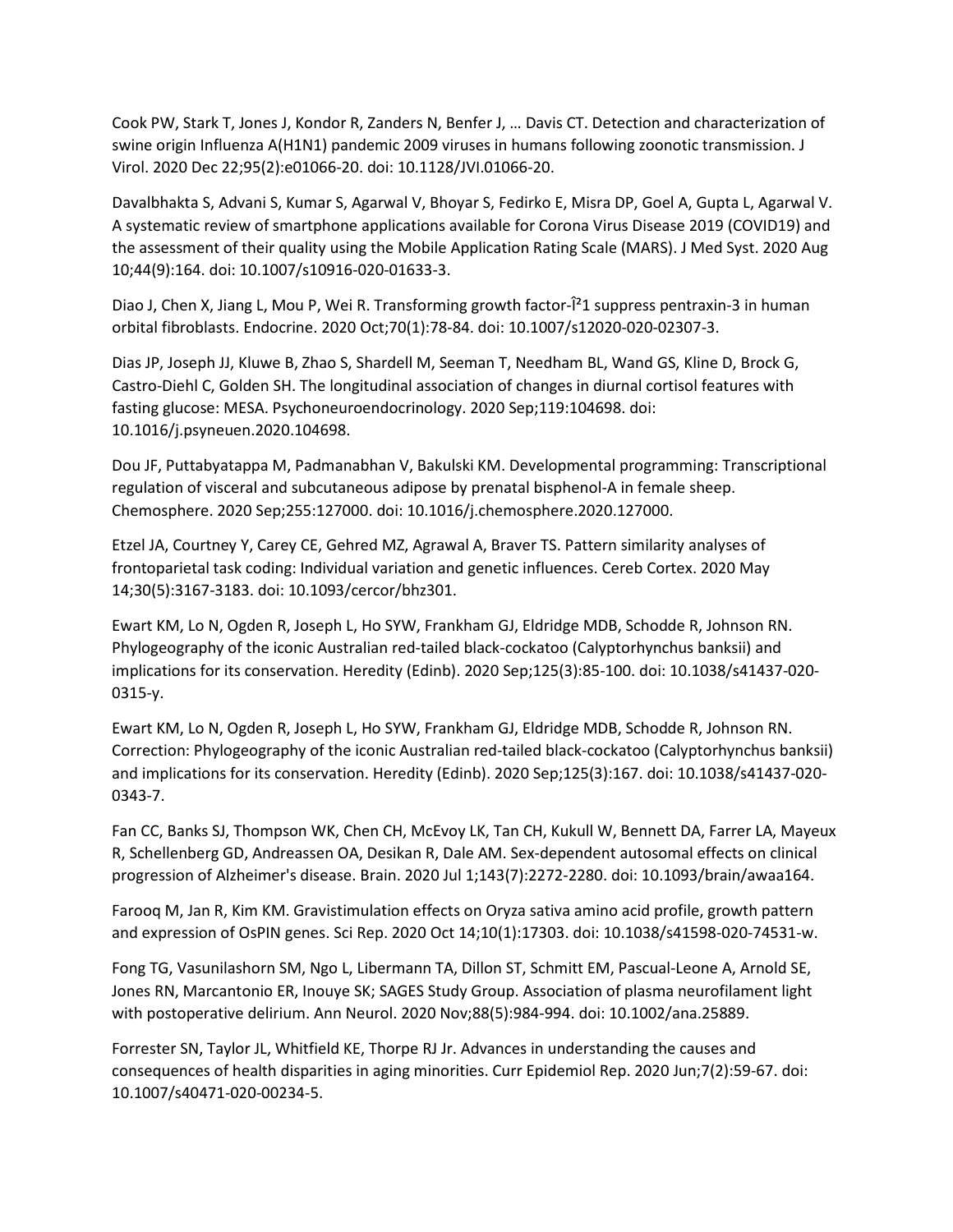Frank P, Ajnakina O, Steptoe A, Cadar D. Genetic susceptibility, inflammation and specific types of depressive symptoms: evidence from the English Longitudinal Study of Ageing. Transl Psychiatry. 2020 May 12;10(1):140. doi: 10.1038/s41398-020-0815-9.

Fu R, Fang M, Xu K, Ren J, Zou J, Su L, Chen X, An P, Yu D, Ka M, Hai T, Li Z, Li W, Yang Y, Zhou Q, Hu Z. Generation of GGTA1-/-β2M-/-CIITA-/- Pigs using CRISPR/Cas9 technology to alleviate xenogeneic immune reactions. Transplantation. 2020 Aug;104(8):1566-1573. doi: 10.1097/TP.0000000000003205.

Gaylord A, Trasande L, Kannan K, Thomas KM, Lee S, Liu M, Levine J. Persistent organic pollutant exposure and celiac disease: A pilot study. Environ Res. 2020 Jul;186:109439. doi: 10.1016/j.envres.2020.109439.

Gomes JR, Lobo A, Nogueira R, Terceiro AF, Costelha S, Lopes IM, Magalhães A, Summavielle T, Saraiva MJ. Neuronal megalin mediates synaptic plasticity-a novel mechanism underlying intellectual disabilities in megalin gene pathologies. Brain Commun. 2020 Aug 25;2(2):fcaa135. doi: 10.1093/braincomms/fcaa135.

Gomez-Verjan JC, Barrera-Va¡zquez OS, Garca-a-Vela¡zquez L, Samper-Ternent R, Arroyo P. Epigenetic variations due to nutritional status in early-life and its later impact on aging and disease. Clin Genet. 2020 Oct;98(4):313-321. doi: 10.1111/cge.13748.

Grieshober L, Graw S, Barnett MJ, Thornquist MD, Goodman GE, Chen C, Koestler DC, Marsit CJ, Doherty JA. AHRR methylation in heavy smokers: Associations with smoking, lung cancer risk, and lung cancer mortality. BMC Cancer. 2020 Sep 22;20(1):905. doi: 10.1186/s12885-020-07407-x.

Griesemer I, Staley BS, Lightfoot AF, Bain L, Byrd D, Conway C, Grant TL, Leach B, Milko L, Mollison L, Porter N, Reid S, Smith G, Waltz M, Berg JS, Rini C, O'Daniel JM. Engaging community stakeholders in research on best practices for clinical genomic sequencing. Per Med. 2020 Nov;17(6):435-444. doi: 10.2217/pme-2020-0074.

Guo Z, Chen XX, Ruan H, Qiao S, Deng R, Zhang G. Isolation of three novel Senecavirus A strains and recombination analysis among Senecaviruses in China. Front Vet Sci. 2020 Jan 22;7:2. doi: 10.3389/fvets.2020.00002.

Guo Z, Li K, Qiao S, Chen XX, Deng R, Zhang G. Development and evaluation of duplex TaqMan real-time PCR assay for detection and differentiation of wide-type and MGF505-2R gene-deleted African swine fever viruses. BMC Vet Res. 2020 Nov 9;16(1):428. doi: 10.1186/s12917-020-02639-2.

Haghani A, Miller B, Arpawong TE, Ailshire J. Integrating longitudinal population studies of aging in biological research. Methods Mol Biol. 2020;2144:259-273. doi: 10.1007/978-1-0716-0592-9\_23.

Hailu EM, Needham BL, Lewis TT, Lin J, Seeman TE, Roux AD, Mujahid MS. Discrimination, social support, and telomere length: The Multi-Ethnic Study of Atherosclerosis (MESA). Ann Epidemiol. 2020 Feb;42:58- 63.e2. doi: 10.1016/j.annepidem.2019.12.009.

Han SH, Roberts JS, Mutchler JE, Burr JA. Volunteering, polygenic risk for Alzheimer's disease, and cognitive functioning among older adults. Soc Sci Med. 2020 May;253:112970. doi: 10.1016/j.socscimed.2020.112970.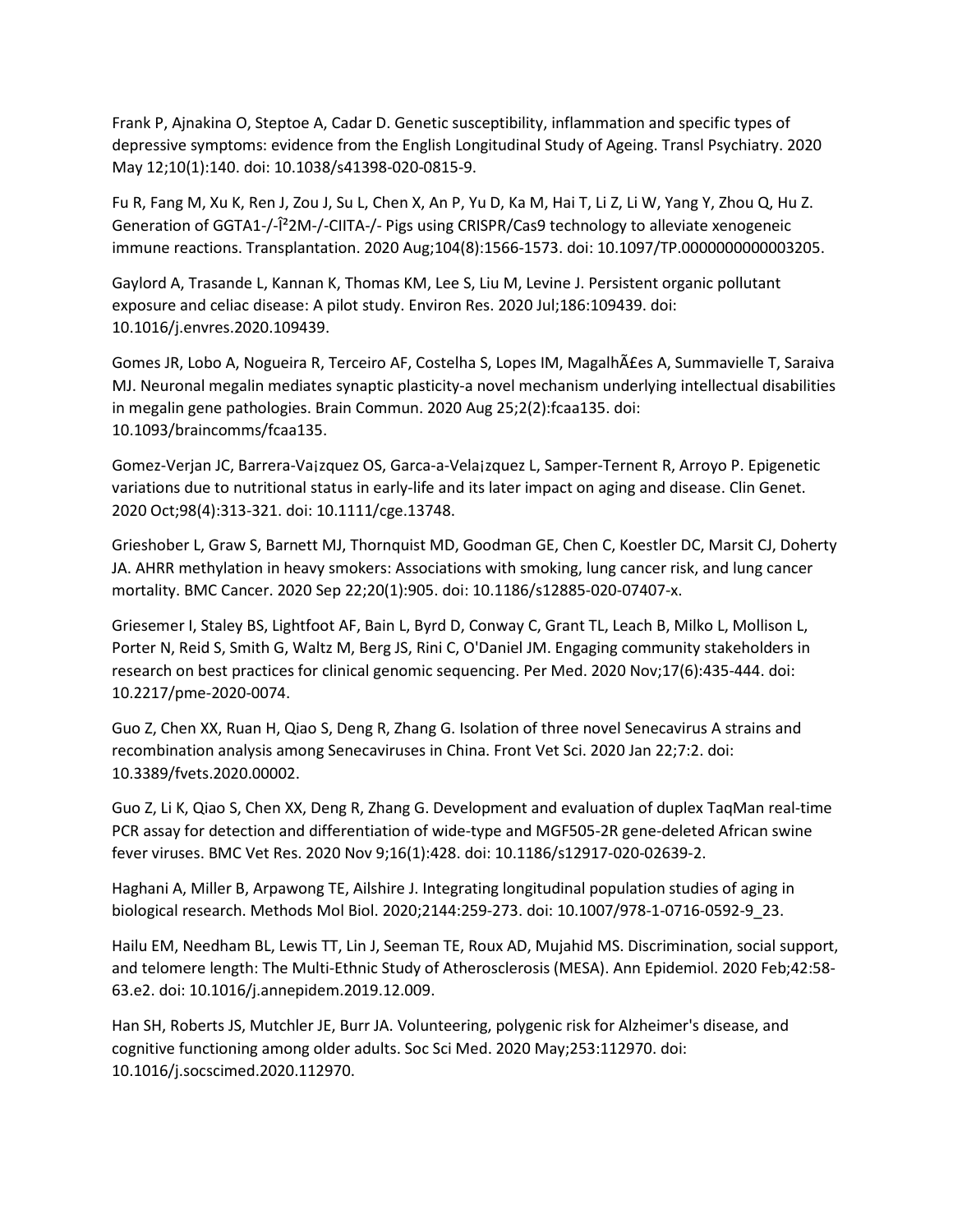Hanson KE, Caliendo AM, Arias CA, Englund JA, Hayden MK, Lee MJ, … Mustafa RA. Infectious iseases Society of America guidelines on the diagnosis of COVID-19: Serologic testing. Clin Infect Dis. 2020 Sep 12:ciaa1343. doi: 10.1093/cid/ciaa1343.

Hanson KE, Caliendo AM, Arias CA, Englund JA, Lee MJ, Loeb M, Patel R, El Alayli A, Kalot MA, Falck-Ytter Y, Lavergne V, Morgan RL, Murad MH, Sultan S, Bhimraj A, Mustafa RA. (2020). Infectious Diseases Society of America guidelines on the diagnosis of COVID-19. Clin Infect Dis. 2020 Jun 16:ciaa760. doi: 10.1093/cid/ciaa760.

Harvey MG, Bravo GA, Claramunt S, … Derryberry EP. The evolution of a tropical biodiversity hotspot. Science. 2020 Dec 11;370(6522):1343-1348. doi: 10.1126/science.aaz6970.

Hiatt RA, Engmann NJ, Balke K, Rehkopf DH; Paradigm II Multidisciplinary Panel. A complex systems model of breast cancer etiology: The Paradigm II Conceptual Model. Cancer Epidemiol Biomarkers Prev. 2020 Sep;29(9):1720-1730. doi: 10.1158/1055-9965.EPI-20-0016.

Hou J, Li R, Qiao S, Chen XX, Xing G, Zhang G. Elastase-mediated membrane fusion of highly pathogenic porcine reproductive and respiratory syndrome virus at host cell surface. Vet Microbiol. 2020 Nov;250:108851. doi: 10.1016/j.vetmic.2020.108851.

Huang DS, LeBlanc EV, Shekhar-Guturja T, Robbins N, Krysan DJ, Pizarro J, Whitesell L, Cowen LE, Brown LE. Design and synthesis of fungal-selective resorcylate aminopyrazole Hsp90 inhibitors. J Med Chem. 2020 Mar 12;63(5):2139-2180. doi: 10.1021/acs.jmedchem.9b00826.

Hyde LW, Gard AM, Tomlinson RC, Burt SA, Mitchell C, Monk CS. An ecological approach to understanding the developing brain: Examples linking poverty, parenting, neighborhoods, and the brain. Am Psychol. 2020 Dec;75(9):1245-1259. doi: 10.1037/amp0000741.

Iyer KR, Camara K, Daniel-Ivad M, ... Cowen LE. An oxindole efflux inhibitor potentiates azoles and impairs virulence in the fungal pathogen Candida auris. Nat Commun. 2020 Dec 22;11(1):6429. doi: 10.1038/s41467-020-20183-3.

Iyer KR, Whitesell L, Porco JA Jr, Henkel T, Brown LE, Robbins N, Cowen LE. Translation inhibition by rocaglates activates a species-specific cell death program in the emerging fungal pathogen Candida auris. mBio. 2020 Mar 10;11(2):e03329-19. doi: 10.1128/mBio.03329-19.

Izano MA, Cushing LJ, Lin J, Eick SM, Goin DE, Epel E, Woodruff TJ, Morello-Frosch R. The association of maternal psychosocial stress with newborn telomere length. PLoS One. 2020 Dec 10;15(12):e0242064. doi: 10.1371/journal.pone.0242064.

James SL, Castle CD, Dingels ZV, Fox JT,… Castelpietra G, et al. Estimating global injuries morbidity and mortality: methods and data used in the Global Burden of Disease 2017 Study. Inj Prev. 2020 Oct;26(Supp 1):i125-i153. doi: 10.1136/injuryprev-2019-043531.

Jan R, Khan MA, Asaf S, Lee IJ, Kim KM. Overexpression of OsF(3)H modulates WBPH stress by alteration of phenylpropanoid pathway at a transcriptomic and metabolomic level in Oryza sativa. Sci Rep. 2020 Sep 7;10(1):14685. doi: 10.1038/s41598-020-71661-z.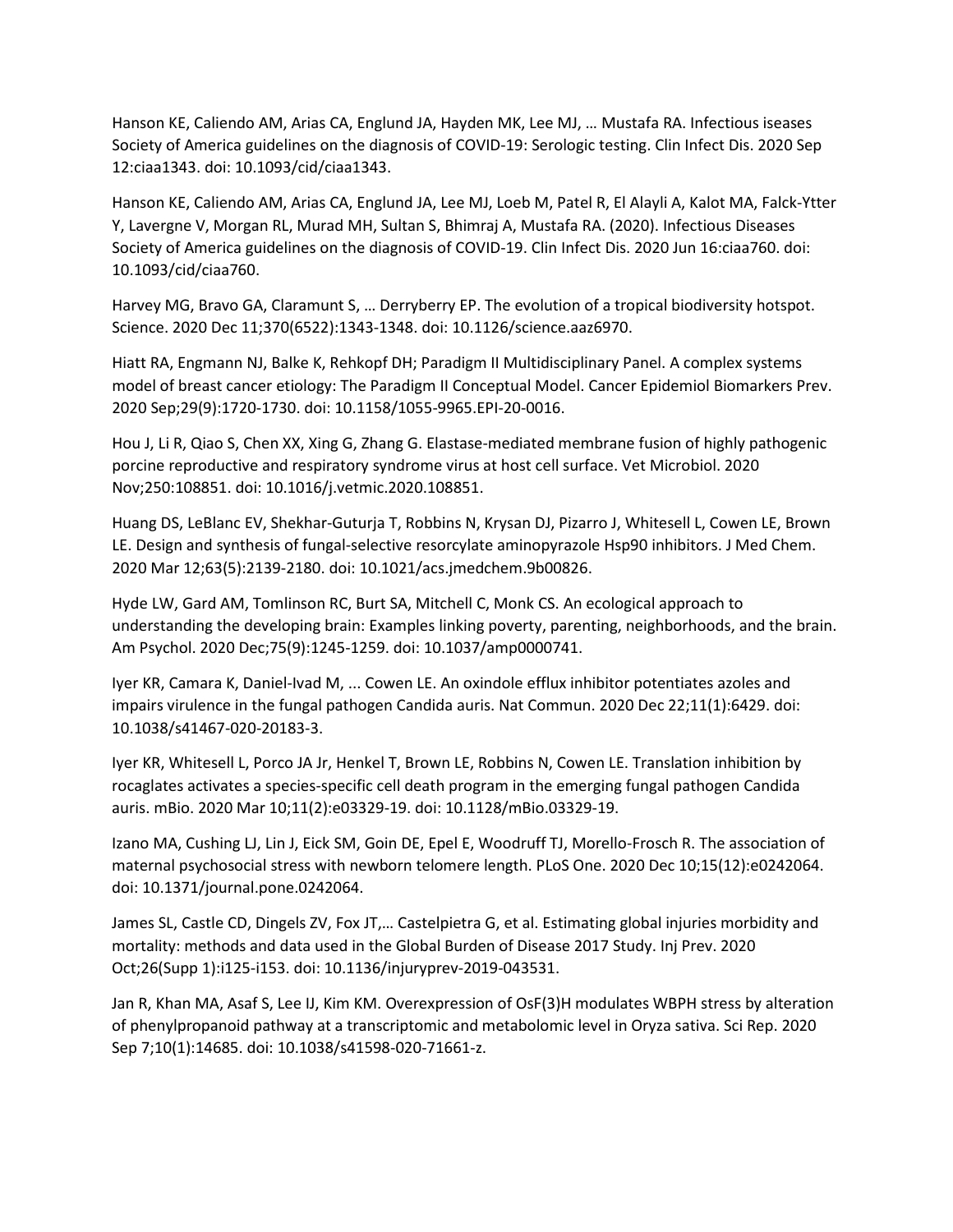Jelenkovic A, Sund R, Yokoyama Y,… Silventoinen K. Genetic and environmental influences on human height from infancy through adulthood at different levels of parental education. Sci Rep. 2020 May 14;10(1):7974. doi: 10.1038/s41598-020-64883-8.

Kao YC, Ho PC, Tu YK, Jou IM, Tsai KJ. Lipids and Alzheimer's disease. Int J Mol Sci. 2020 Feb 22;21(4):1505. doi: 10.3390/ijms21041505.

Katsumi Y, Racine AM, Torrado-Carvajal A, Loggia ML, Hooker JM, Greve DN, … Collins JA; RISE Study Group. The Role of Inflammation after Surgery for Elders (RISE) study: Examination of [(11)C]PBR28 binding and exploration of its link to post-operative delirium. Neuroimage Clin. 2020;27:102346. doi: 10.1016/j.nicl.2020.102346.

Kepinska AP, MacCabe JH, Cadar D, Steptoe A, Murray RM, Ajnakina O. Schizophrenia polygenic risk predicts general cognitive deficit but not cognitive decline in healthy older adults. Transl Psychiatry. 2020 Dec 8;10(1):422. doi: 10.1038/s41398-020-01114-8.

Kerr K, McAneney H, Smyth LJ, Bailie C, McKee S, McKnight AJ. A scoping review and proposed workflow for multi-omic rare disease research. Orphanet J Rare Dis. 2020 Apr 28;15(1):107. doi: 10.1186/s13023- 020-01376-x.

Khan MA, Asaf S, Khan AL, Jan R, Kang SM, Kim KM, Lee IJ. Thermotolerance effect of plant growthpromoting Bacillus cereus SA1 on soybean during heat stress. BMC Microbiol. 2020 Jun 22;20(1):175. doi: 10.1186/s12866-020-01822-7.

Khuong-Quang DA, Brown LM, Wong M, Mayoh C, Sexton-Oates A, Kumar A, Pinese M, Nagabushan S, Lau L, Ludlow LE, Gifford AJ, Rodriguez M, Desai J, Fox SB, Haber M, Ziegler DS, Hansford JR, Marshall GM, Cowley MJ, Ekert PG. Recurrent SPECC1L-NTRK fusions in pediatric sarcoma and brain tumors. Cold Spring Harb Mol Case Stud. 2020 Dec 17;6(6):a005710. doi: 10.1101/mcs.a005710.

Kim K, Kim H, Bae SH, Lee SY, Kim YH, Na J, Lee CH, Lee MS, Ko GB, Kim KY, Lee SH, Song IH, Cheon GJ, Kang KW, Kim SE, Chung JK, Kim EE, Paek SH, Lee JS, Lee BC, Youn H. [(18)F]CB251 PET/MR imaging probe targeting translocator protein (TSPO) independent of its Polymorphism in a Neuroinflammation Model. Theranostics. 2020 Jul 23;10(20):9315-9331. doi: 10.7150/thno.46875.

Kim SH, Kim K, Kim BS, An YH, Lee UJ, Lee SH, Kim SL, Kim BG, Hwang NS. Fabrication of polyphenolincorporated anti-inflammatory hydrogel via high-affinity enzymatic crosslinking for wet tissue adhesion. Biomaterials. 2020 Feb 26;242:119905. doi: 10.1016/j.biomaterials.2020.119905.

Kim K, Kim HH, Lee CH, Kim S, Cheon GJ, Kang KW, Chung JK, Youn H. Therapeutic efficacy of modified anti-miR21 in metastatic prostate cancer. Biochem Biophys Res Commun. 2020 Aug 27;529(3):707-713. doi: 10.1016/j.bbrc.2020.05.215.

Kim K, Min J, Kirby TW, Gabel SA, Pedersen LC, London RE. Ligand binding characteristics of the Ku80 von Willebrand domain. DNA Repair (Amst). 2020 Jan;85:102739. doi: 10.1016/j.dnarep.2019.102739.

Kim S, Seo Y, Chowdhury T, Yu HJ, Lee CE, Kim KM, Kang H, Kim HJ, Park SJ, Kim K, Park CK. Inhibition of MUC1 exerts cell-cycle arrest and telomerase suppression in glioblastoma cells. Sci Rep. 2020 Oct 26;10(1):18238. doi: 10.1038/s41598-020-75457-z.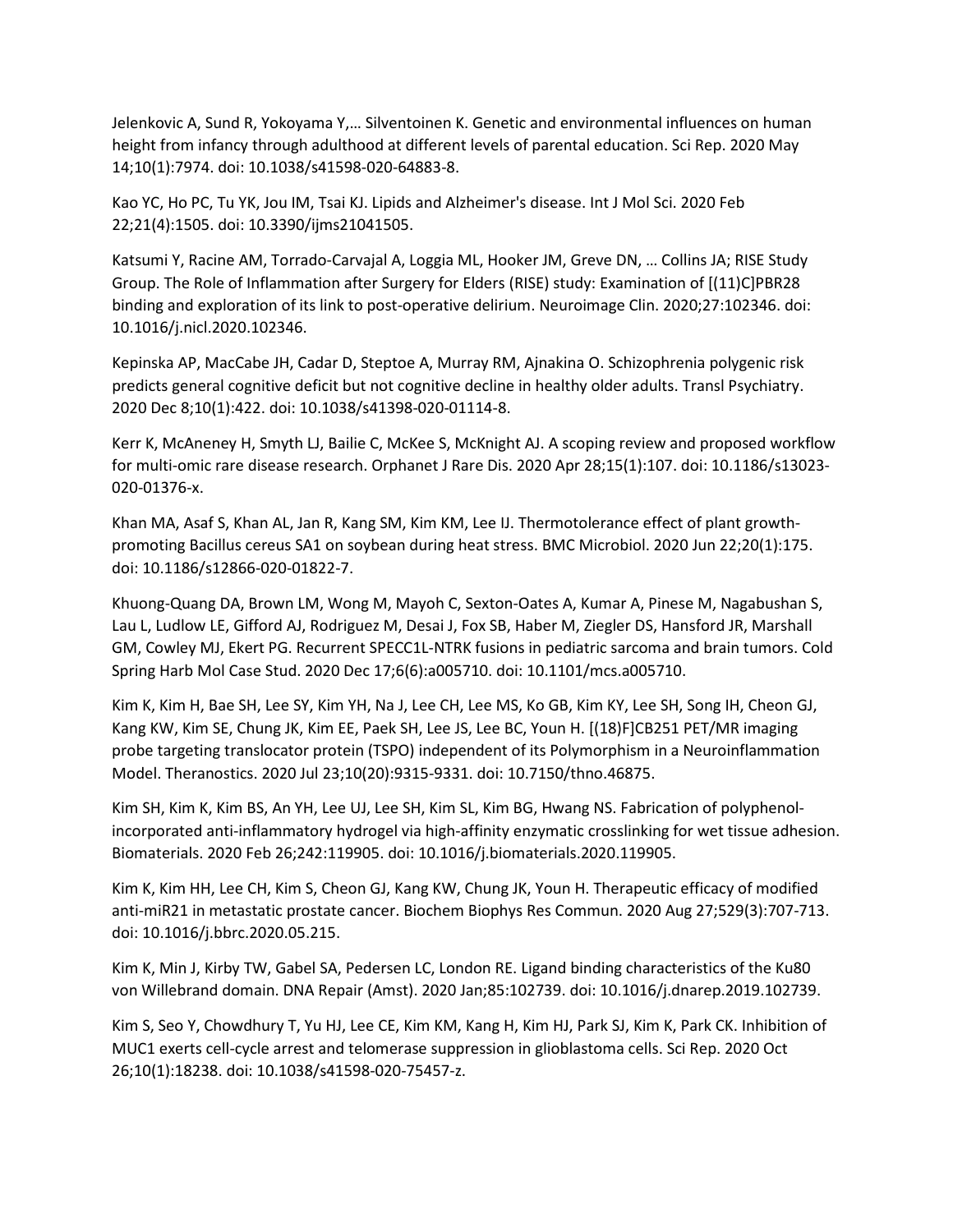Kirsch E, Szejko N, Falcone GJ. Genetic underpinnings of cerebral edema in acute brain injury: an opportunity for pathway discovery. Neurosci Lett. 2020 Jun 21;730:135046. doi: 10.1016/j.neulet.2020.135046.

Klinedinst BS, Le ST, Larsen B, Pappas C, Hoth NJ, Pollpeter A, Wang Q, Wang Y, Yu S, Wang L, Allenspach K, Mochel JP, Bennett DA, Willette AA. Genetic factors of Alzheimer's disease modulate how diet is associated with long-term cognitive trajectories: A UK biobank study. J Alzheimers Dis. 2020;78(3):1245- 1257. doi: 10.3233/JAD-201058.

Koss KJ, Schneper LM, Brooks-Gunn J, McLanahan S, Mitchell C, Notterman DA. Early puberty and telomere length in preadolescent girls and mothers. J Pediatr. 2020 Jul;222:193-199.e5. doi: 10.1016/j.jpeds.2020.02.075.

Kotov R, Jonas KG, Carpenter WT, Dretsch MN, Eaton NR, Forbes MK, … Watson D; HiTOP Utility Workgroup. Validity and utility of Hierarchical Taxonomy of Psychopathology (HiTOP): I. Psychosis superspectrum. World Psychiatry. 2020 Jun;19(2):151-172. doi: 10.1002/wps.20730.

Kuzawa CW, Adair L, Bechayda SA, Borja JRB, Carba DB, Duazo PL, Eisenberg DTA, Georgiev AV, Gettler LT, Lee NR, Quinn EA, Rosenbaum S, Rutherford JN, Ryan CP, McDade TW. Evolutionary life history theory as an organising framework for cohort studies: insights from the Cebu Longitudinal Health and Nutrition Survey. Ann Hum Biol. 2020 Mar;47(2):94-105. doi: 10.1080/03014460.2020.1742787.

Kwok MK, Kawachi I, Rehkopf D, Schooling CM. The role of cortisol in ischemic heart disease, ischemic stroke, type 2 diabetes, and cardiovascular disease risk factors: a bi-directional Mendelian randomization study. BMC Med. 2020 Nov 27;18(1):363. doi: 10.1186/s12916-020-01831-3.

Levi-Galibov O, Lavon H, Wassermann-Dozorets R, Pevsner-Fischer M, Mayer S, Wershof E, Stein Y, Brown LE, Zhang W, Friedman G, Nevo R, Golani O, Katz LH, Yaeger R, Laish I, Porco JA, Sahai E, Shouval DS, Kelsen D, Scherz-Shouval R. Heat Shock Factor 1-dependent extracellular matrix remodeling mediates the transition from chronic intestinal inflammation to colon cancer. Nat Commun. 2020 Dec 7;11(1):6245. doi: 10.1038/s41467-020-20054-x.

Liao Y, Li G, Zhang X, Huang W, Xie D, Dai G, Zhu S, Lu D, Zhang Z, Lin J, Wu B, Lin W, Chen Y, Chen Z, Peng C, Wang M, Chen X, Jiang MH, Xiang AP. Cardiac nestin(+) mesenchymal stromal cells enhance healing of ischemic heart through periostin-mediated M2 macrophage polarization. Mol Ther. 2020 Mar 4;28(3):855-873. doi: 10.1016/j.ymthe.2020.01.011.

Lim HC, Shakya SB, Harvey MG, Moyle RG, Fleischer RC, Braun MJ, Sheldon FH. Opening the door to greater phylogeographic inference in Southeast Asia: Comparative genomic study of five codistributed rainforest bird species using target capture and historical DNA. Ecol Evol. 2020 Mar 6;10(7):3222-3247. doi: 10.1002/ece3.5964.

Lin MJ. The social and genetic inheritance of educational attainment: Genes, parental education, and educational expansion. Soc Sci Res. 2020;86:102387. doi: 10.1016/j.ssresearch.2019.102387.

Liu Z, Leung D, Thrush K, Zhao W, Ratliff S, Tanaka T, Schmitz LL, Smith JA, Ferrucci L, Levine ME. Underlying features of epigenetic aging clocks in vivo and in vitro. Aging Cell. 2020 Oct;19(10):e13229. doi: 10.1111/acel.13229.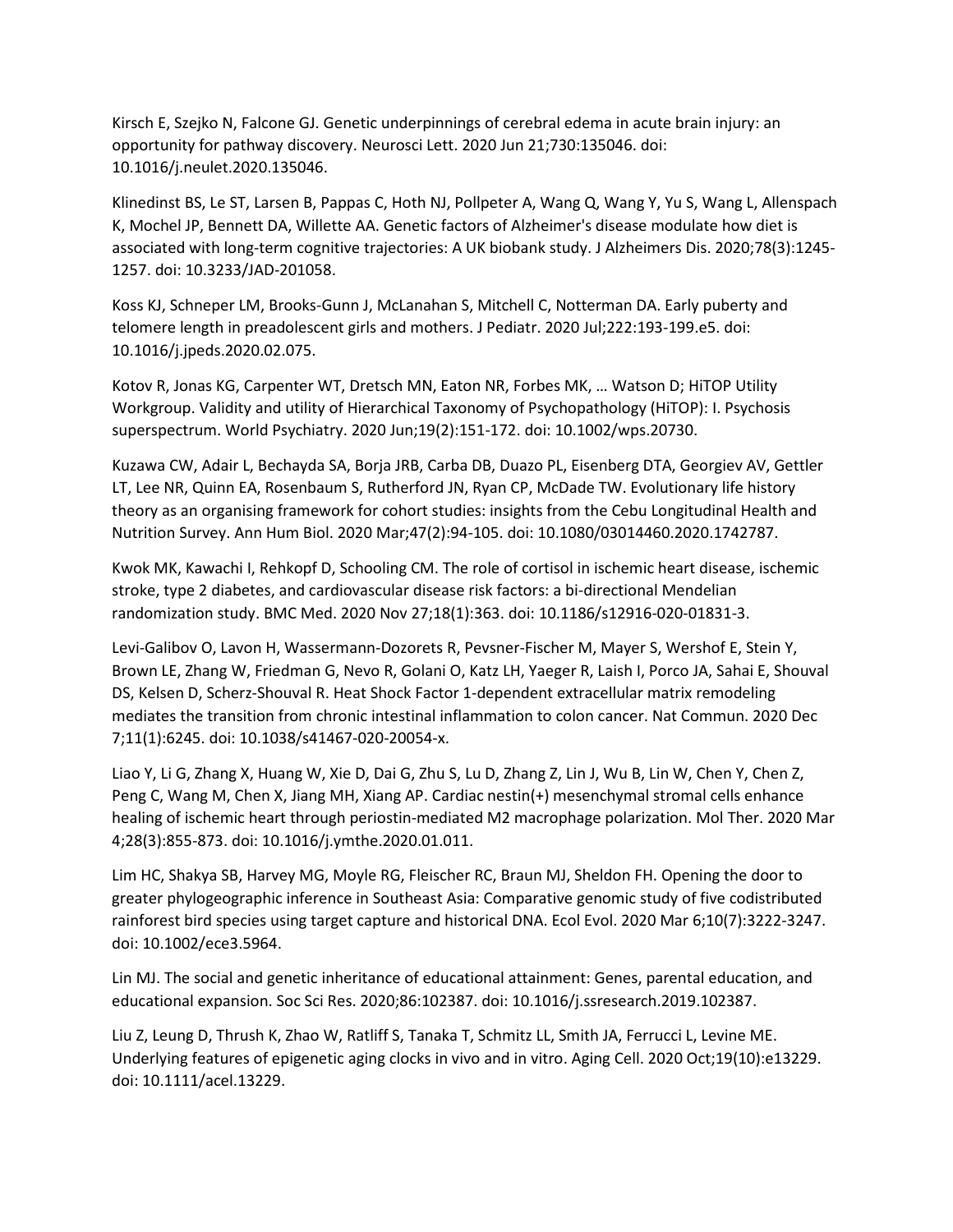Linnenbringer E, Geronimus AT, Davis KL, Bound J, Ellis L, Gomez SL. Associations between breast cancer subtype and neighborhood socioeconomic and racial composition among Black and White women. Breast Cancer Res Treat. 2020;1-11. doi: 10.1007/s10549-020-05545-1.

Luo X, Chen XX, Qiao S, Li R, Xie S, Zhou X, Deng R, Zhou EM, Zhang G. Porcine Reproductive and Respiratory Syndrome virus enhances self-replication via AP-1-dependent induction of SOCS1. J Immunol. 2020 Jan 15;204(2):394-407. doi: 10.4049/jimmunol.1900731.

Ma L, Shi W, Ma X, Zou M, Chen W, Li W, Zou R, Chen X. Comprehensive analysis of differential immunocyte infiltration and the potential ceRNA networks during epicardial adipose tissue development in congenital heart disease. J Transl Med. 2020 Mar 2;18(1):111. doi: 10.1186/s12967-020-02279-y.

Martins JR, Haenni D, Bugarski M, Figurek A, Hall AM. Quantitative intravital Ca(2+) imaging maps single cell behavior to kidney tubular structure. Am J Physiol Renal Physiol. 2020 Aug 1;319(2):F245-F255. doi: 10.1152/ajprenal.00052.2020.

McCrory C, Fiorito G, McLoughlin S, Polidoro S, Cheallaigh CN, Bourke N, Karisola P, Alenius H, Vineis P, Layte R, Kenny RA. Epigenetic clocks and allostatic load reveal potential sex-specific drivers of biological aging. J Gerontol A Biol Sci Med Sci. 2020 Feb 14;75(3):495-503. doi: 10.1093/gerona/glz241.

McNamara RP, Caro-Vegas C, Landis JT, Moorad R, Pluta LJ, Eason AB, … Dittmer DP. High-density amplicon sequencing identifies community spread and ongoing evolution of SARS-CoV-2 in the southern United States. Cell Rep. 2020;33(5):108352. doi: 10.1016/j.celrep.2020.108352.

Michmerhuizen AR, Chandler B, Olsen E, Wilder-Romans K, Moubadder L, Liu M, … Speers C. Seviteronel, a novel CYP17 lyase inhibitor and androgen receptor antagonist, radiosensitizes AR-positive triple negative breast cancer cells. Front Endocrinol (Lausanne). 2020 Feb 11;11:35. doi: 10.3389/fendo.2020.00035.

Miller S, Chiu C, Rodino KG, Miller MB. Point-counterpoint: Should we be performing metagenomic nextgeneration sequencing for infectious disease diagnosis in the clinical laboratory? J Clin Microbiol. 2020 Feb 24;58(3):e01739-19. doi: 10.1128/JCM.01739-19.

Miller B, Haghani A, Ailshire J, Arpawong TE. Human population genetics in aging studies for molecular biologists. Methods Mol Biol. 2020;2144:67-76. doi: 10.1007/978-1-0716-0592-9\_6.

Miller ML, Wright CC, Rodriguez B. Use of Lipid Lowering Medications in Youth. 2020 Jan 12. In: Feingold KR, Anawalt B, Boyce A, Chrousos G, de Herder WW, Dhatariya K, … Wilson DP, editors. Endotext [Internet]. South Dartmouth (MA): MDText.com.

Mitchell SL, St George K, Rhoads DD, Butler-Wu SM, Dharmarha V, McNult P, Miller MB. Understanding, verifying, and implementing emergency use authorization molecular diagnostics for the detection of SARS-CoV-2 RNA. J Clin Microbiol. 2020 Jul 23;58(8):e00796-20. doi: 10.1128/JCM.00796-20.

Mo X, Du S, Chen X, Wang Y, Liu X, Zhang C, Zhu C, Ding L, Li Y, Tong Y, Ju Q, Qu D, Tan F, Wei F, Cai Q. Lactate induces production of the tRNA(His) half to promote B-lymphoblastic cell proliferation. Mol Ther. 2020 Nov 4;28(11):2442-2457. doi: 10.1016/j.ymthe.2020.09.010.

Montgomery ND, Randall C, Painschab M, Seguin R, Kaimila B, Kasonkanji E, Zuze T, Krysiak R, Sanders MK, Elliott A, Miller MB, Kampani C, Chimzimu F, Mulenga M, Damania B, Tomoka T, Fedoriw Y, Dittmer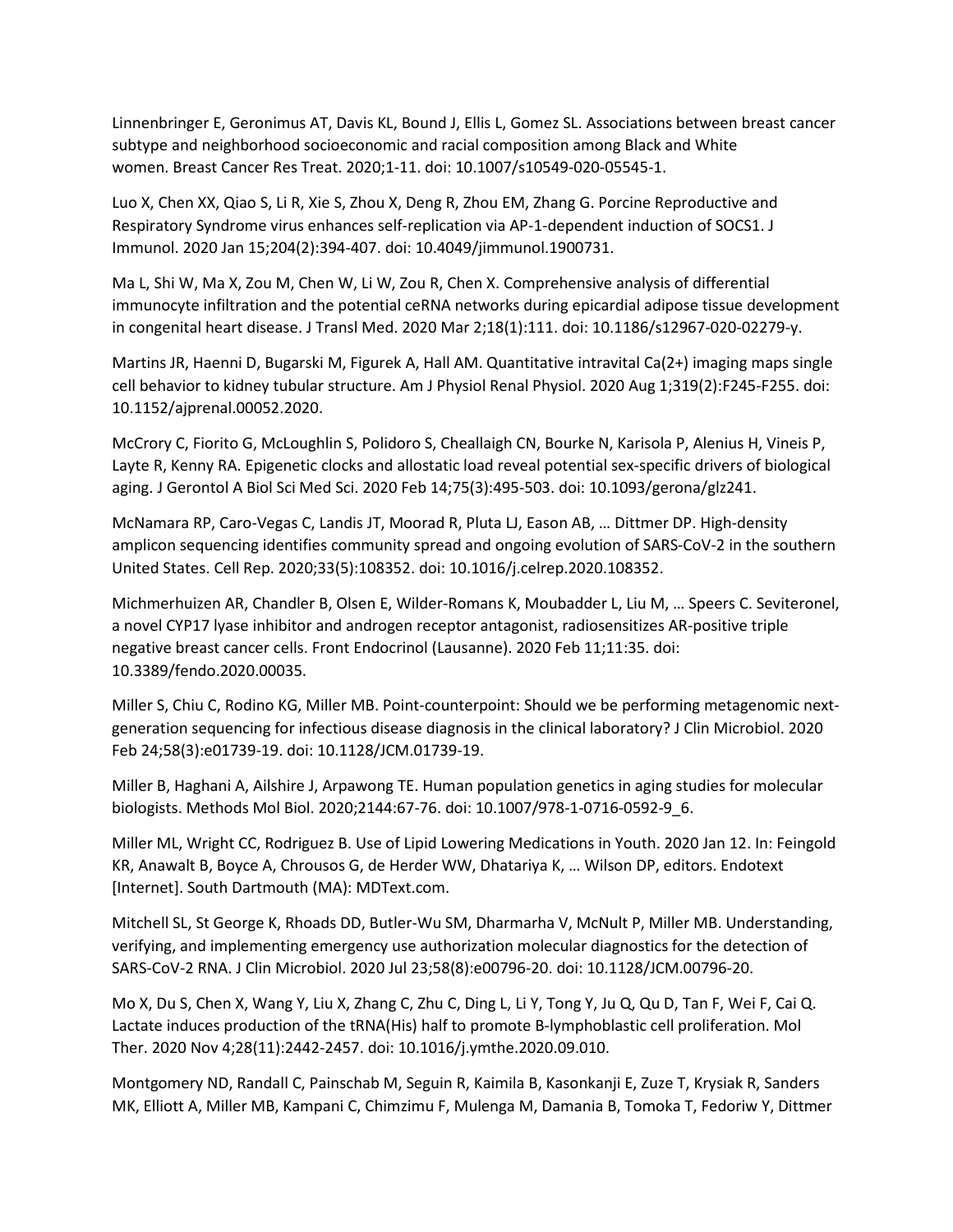DP, Gopal S. High pretreatment plasma Epstein-Barr virus (EBV) DNA level is a poor prognostic marker in HIV-associated, EBV-negative diffuse large B-cell lymphoma in Malawi. Cancer Med. 2020 Jan;9(2):552- 561. doi: 10.1002/cam4.2710.

Motz RT, Barnes JC, Caspi A, Arseneault L, Cullen FT, Houts R, Wertz J, Moffitt TE. Does contact with the justice system deter or promote future delinquency? Results from a longitudinal study of British adolescent twins. Criminology. 2020 May;58(2):307-335. doi: 10.1111/1745-9125.12236.

Moujalled DM, Hanna DT, Hediyeh-Zadeh S, Pomilio G, Brown L, Litalien V, …Khaw SL. Cotargeting BCL-2 and MCL-1 in high-risk B-ALL. Blood Adv. 2020 Jun 23;4(12):2762-2767. doi: 10.1182/bloodadvances.2019001416.

Newell-Stamper BL, Huibregtse BM, Boardman JD, Domingue BW. A mutation associated with stress resistance in mice is associated with human grip strength and mortality. Biodemography Soc Biol. 2020 Jul-Sep;65(3):245-256. doi: 10.1080/19485565.2020.1744425.

Niemietz C, Bezerra F, Almeida MR, Guo S, … Zibert A. SERPINA1 modulates expression of amyloidogenic transthyretin. Exp Cell Res. 2020 Oct 15;395(2):112217. doi: 10.1016/j.yexcr.2020.112217.

Palmos AB, Duarte RRR, Smeeth DM, Hedges EC, Nixon DF, Thuret S, Powell TR. Telomere length and human hippocampal neurogenesis. Neuropsychopharmacology. 2020 Dec;45(13):2239-2247. doi: 10.1038/s41386-020-00863-w.

Pandey T, Ghosh A, Todur VN, Rajendran V, Kalita P, Kalita J, Shukla R, Chetri PB, Shukla H, Sonkar A, Lyngdoh DL, Singh R, Khan H, Nongkhlaw J, Das KC, Tripathi T. Draft genome of the liver fluke Fasciola gigantica. ACS Omega. 2020 May 6;5(19):11084-11091. doi: 10.1021/acsomega.0c00980.

Park CH, Min SY, Yu HW, Kim K, Kim S, Lee HJ, Kim JH, Park YJ. Effects of apigenin on RBL-2H3, RAW264.7, and HaCaT cells: Anti-allergic, anti-inflammatory, and skin-protective activities. Int J Mol Sci. 2020 Jun 29;21(13):4620. doi: 10.3390/ijms21134620.

Park JR, Yang WT, Kim DH, Kim KM. Identification of a novel gene, Osbht, in response to high temperature tolerance at booting stage in rice. Int J Mol Sci. 2020 Aug 15;21(16):5862. doi: 10.3390/ijms21165862.

Pierce JR, Barton MA, Tan MMJ, Oertel G, Halder MD, Lopez-Guijosa PA, Nuttall R. Actions, indicators, and outputs in urban biodiversity plans: A multinational analysis of city practice. PLoS One. 2020 Jul 8;15(7):e0235773. doi: 10.1371/journal.pone.0235773.

Protsenko E, Rehkopf D, Prather AA, Epel E, Lin J. Are long telomeres better than short? Relative contributions of genetically predicted telomere length to neoplastic and non-neoplastic disease risk and population health burden. PLoS One. 2020 Oct 8;15(10):e0240185. doi: 10.1371/journal.pone.0240185.

Puttabyatappa M, Guo X, Dou J, Dumesic D, Bakulski KM, Padmanabhan V. Developmental programming: Sheep granulosa and theca cell-specific transcriptional regulation by prenatal testosterone. Endocrinology. 2020 Aug 1;161(8):bqaa094. doi: 10.1210/endocr/bqaa094.

Ramadugu K, Blostein F, Bhaumik D, Jiang W, Davis E, Salzman E, Srinivasan U, Marrs CF, Neiswanger K, McNeil DW, Marazita ML, Foxman B. Co-occurrence of yeast, streptococci, dental decay, and gingivitis in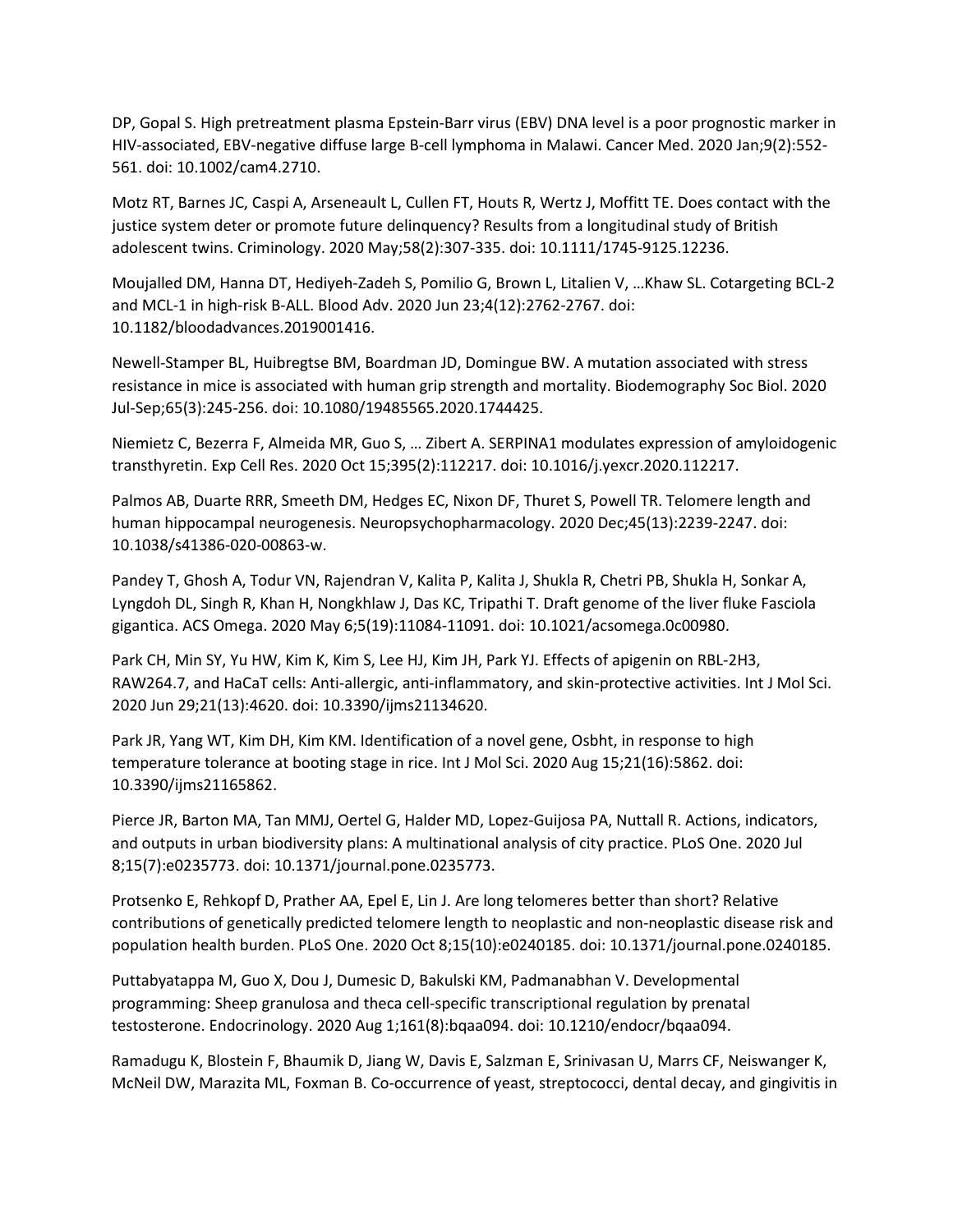the post-partum period: results of a longitudinal study. J Oral Microbiol. 2020 Apr 15;12(1):1746494. doi: 10.1080/20002297.2020.1746494.

Ramirez DH, Aonbangkhen C, Wu HY, Naftaly JA, Tang S, O'Meara TR, Woo CM. Engineering a proximitydirected O-GlcNAc transferase for selective protein O-GlcNAcylation in cells. ACS Chem Biol. 2020 Apr 17;15(4):1059-1066. doi: 10.1021/acschembio.0c00074.

Ramirez D, Kohar V, Lu M. Toward modeling context-specific EMT regulatory networks using temporal single cell RNA-seq data. Front Mol Biosci. 2020 Apr 23;7:54. doi: 10.3389/fmolb.2020.00054.

Ranganathan N, Johnson R, Edwards AM. The general stress response of Staphylococcus aureus promotes tolerance of antibiotics and survival in whole human blood. Microbiology (Reading). 2020 Nov;166(11):1088-1094. doi: 10.1099/mic.0.000983.

Richmond-Rakerd LS, D'Souza S, Andersen SH, Hogan S, Houts RM, Poulton R, Ramrakha S, Caspi A, Milne BJ, Moffitt TE. Clustering of health, crime and social-welfare inequality in 4 million citizens from two nations. Nat Hum Behav. 2020 Mar;4(3):255-264. doi: 10.1038/s41562-019-0810-4.

Richmond-Rakerd LS, Moffitt TE, Arseneault L, Belsky DW, Connor J, Corcoran DL, Harrington H, Houts RM, Poulton R, Prinz JA, Ramrakha S, Sugden K, Wertz J, Williams BS, Caspi A. A polygenic score for ageat-first-birth predicts disinhibition. (2020). J Child Psychol Psychiatry. 2020 Dec;61(12):1349-1359. doi: 10.1111/jcpp.13224.

Robboy SJ, Gross D, Park JY, Kittrie E, Crawford JM, Johnson RL, Cohen MB, Karcher DS, Hoffman RD 2nd, Smith AT, Black-Schaffer WS. Reevaluation of the US pathologist workforce size. JAMA Netw Open. 2020 Jul 1;3(7):e2010648. doi: 10.1001/jamanetworkopen.2020.10648.

Robinette JW, Beam CR. A genetically informed study of neighborhoods and health: Results from the MIDUS twin sample. J Gerontol B Psychol Sci Soc Sci. 2020 Apr 16;75(5):1072-1081. doi: 10.1093/geronb/gby157.

Robinette JW, Boardman JD, Crimmins E. Perceived neighborhood social cohesion and cardiometabolic risk: a gene x environment study. Biodemography Soc Biol. 2020 Jan-Mar;65(1):1-15. doi: 10.1080/19485565.2019.1568672.

Ronca E, Miller M, Brinkhof MWG; SwiSCI Study Group. Poor adherence to influenza vaccination guidelines in spinal cord injury: results from a community-based survey in Switzerland. Spinal Cord. 2020 Jan;58(1):18-24. doi: 10.1038/s41393-019-0333-x.

Rotunno M, Barajas R, Clyne M, Hoover E, Simonds NI, Lam TK, Mechanic LE, Goldstein AM, Gillanders EM. A systematic literature review of whole exome and genome sequencing population studies of genetic susceptibility to cancer. Cancer Epidemiol Biomarkers Prev. 2020 Aug;29(8):1519-1534. doi: 10.1158/1055-9965.EPI-19-1551.

Ryan CP, Kuzawa CW. Germline epigenetic inheritance: Challenges and opportunities for linking human paternal experience with offspring biology and health. Evol Anthropol. 2020 Jul;29(4):180-200. doi: 10.1002/evan.21828.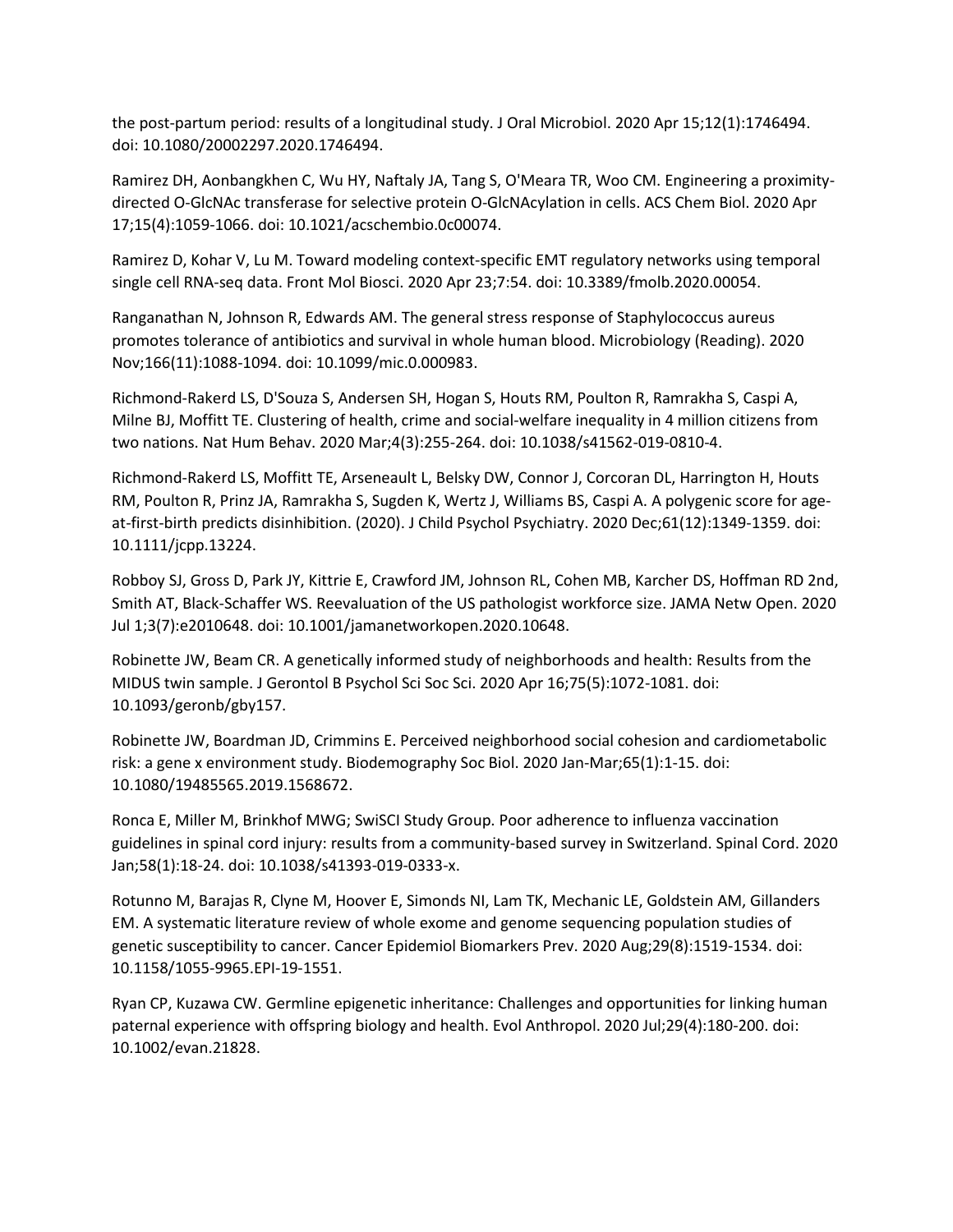Sagar R, Almeida-Porada G, Blakemore K,... David AL. Fetal and maternal safety considerations for in utero therapy clinical trials: iFeTiS consensus statement. Mol Ther. 2020 Nov 4;28(11):2316-2319. doi: 10.1016/j.ymthe.2020.10.012.

Salganik MJ, Lundberg I, Kindel AT, Ahearn CE, Al-Ghoneim K, et al. Measuring the predictability of life outcomes with a scientific mass collaboration. Proc Natl Acad Sci U S A. 2020 Apr 14;117(15):8398-8403. doi: 10.1073/pnas.1915006117.

Sarkar C, Sadhukhan T, Bagh MB, Appu AP, Chandra G, Mondal A, Saha A, Mukherjee AB. Cln1-mutations suppress Rab7-RILP interaction and impair autophagy contributing to neuropathology in a mouse model of infantile neuronal ceroid lipofuscinosis. J Inherit Metab Dis. 2020 Sep;43(5):1082-1101. doi: 10.1002/jimd.12242.

Scott SA, Fu J, Chang PV. Microbial tryptophan metabolites regulate gut barrier function via the aryl hydrocarbon receptor. Proc Natl Acad Sci U S A. 2020 Aug 11;117(32):19376-19387. doi: 10.1073/pnas.2000047117.

Sellers SA, Dover KL, Bailey AG, Cheves A, Eason AB, Popowitch EB, Miller MB, Wohl DA, Dittmer DP, Fischer WA. Burden of respiratory viral infection in persons with human immunodeficiency virus. Influenza Other Respir Viruses. 2020 Jul;14(4):465-469. doi: 10.1111/irv.12734.

Senter L, Austin JC, Carey M, Cho MT, Harris SL, Linnenbringer EL, MacFarlane IM, Pan VY, Quillin JM, Wynn J, Hooker GW. Advancing the genetic counseling profession through research: Identification of priorities by the National Society of Genetic Counselors research task force. J Genet Couns. 2020 Dec;29(6):884-887. doi: 10.1002/jgc4.1330.

Settlecowski AE, Cuervo AM, Tello JG, Harvey MG, Brumfield RT, Derryberry EP. Investigating the utility of traditional and genomic multi-locus datasets to resolve relationships in Lipaugus and Tijuca (Cotingidae). Mol Phylogenet Evol. 2020 Jun;147:106779. doi: 10.1016/j.ympev.2020.106779.

Shaney KJ, Maldonado J, Smart U, Thammachoti P, Fujita M, Hamidy A, Kurniawan N, Harvey MB, Smith EN. Phylogeography of montane dragons could shed light on the history of forests and diversification processes on Sumatra. Mol Phylogenet Evol. 2020 Aug;149:106840. doi: 10.1016/j.ympev.2020.106840.

Shaw BM, Shaw SD, McCormack FX. Pulmonary Alveolar Microlithiasis. Semin Respir Crit Care Med. 2020 Apr;41(2):280-287. doi: 10.1055/s-0040-1702211.

Sheerin CM, Bountress KE, Meyers JL, Saenz de Viteri SS, Shen H, Maihofer AX, Duncan LE, Amstadter AB. Shared molecular genetic risk of alcohol dependence and posttraumatic stress disorder (PTSD). Psychol Addict Behav. 2020 Aug;34(5):613-619. doi: 10.1037/adb0000568.

Shen H, Gelaye B, Huang H, Rondon MB, Sanchez S, Duncan LE. Polygenic prediction and GWAS of depression, PTSD, and suicidal ideation/self-harm in a Peruvian cohort. Neuropsychopharmacology. 2020 Sep;45(10):1595-1602. doi: 10.1038/s41386-020-0603-5.

Shi L, Song L, Maurer K, Dou Y, Patel VR, Su C, Leonard ME, Lu S, Hodge KM, Torres A, Chesi A, Grant SFA, Wells AD, Zhang Z, Petri MA, Sullivan KE. IL-1 transcriptional responses to lipopolysaccharides are regulated by a complex of RNA binding proteins. J Immunol. 2020 Mar 1;204(5):1334-1344. doi: 10.4049/jimmunol.1900650.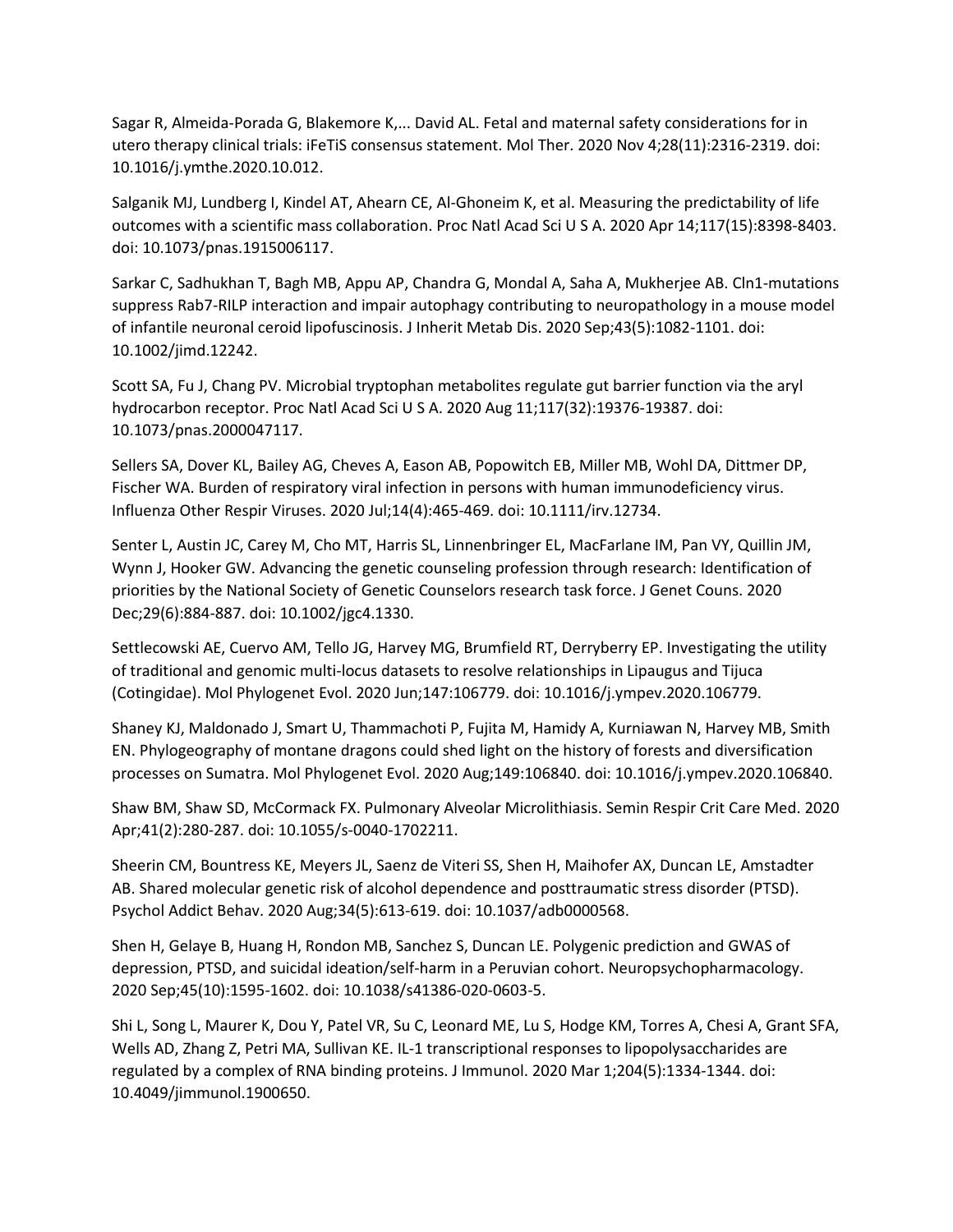Shiels MS, Tatalovich Z, Chen Y, ... Freedman ND. Trends in mortality from drug poisonings, suicide, and alcohol-induced deaths in the United States from 2000 to 2017. JAMA Netw Open. 2020 Sep 1;3(9):e2016217. doi: 10.1001/jamanetworkopen.2020.16217.

Smyth LJ, Kerr K, Duffy S, Kilner J, McKnight AJ. Genetic strategies to understand human diabetic nephropathy: Wet-lab approaches. Methods Mol Biol. 2020;2067:205-240. doi: 10.1007/978-1-4939- 9841-8\_15.

Smyth LJ, Patterson CC, Swan EJ, Maxwell AP, McKnight AJ. DNA methylation associated with diabetic kidney disease in blood-derived DNA. Front Cell Dev Biol. 2020 Oct 15;8:561907. doi: 10.3389/fcell.2020.561907.

Song Y, Zhou X, Zhang M, Zhao W, Liu Y, Kardia SLR, Roux AVD, Needham BL, Smith JA, Mukherjee B. Bayesian shrinkage estimation of high dimensional causal mediation effects in omics studies. Biometrics. 2020 Sep;76(3):700-710. doi: 10.1111/biom.13189.

Speers C, Chang SL, Pesch A, Ritter C, Olsen E, Chandler B, Moubadder L, Liu M, Cameron M, Michmerhuizen A, Wilder-Romans K, Zhao SG, Nyati S, Bartelink H, Feng FY, Pierce LJ. A signature that may be predictive of early versus late recurrence after radiation treatment for breast cancer that may inform the biology of early, aggressive recurrences. Int J Radiat Oncol Biol Phys. 2020 Nov 1;108(3):686- 696. doi: 10.1016/j.ijrobp.2020.05.015.

Stern A, Agnew-Blais JC, Danese A, Fisher HL, Matthews T, Polanczyk GV, Wertz J, Arseneault L. Associations between ADHD and emotional problems from childhood to young adulthood: A longitudinal genetically sensitive study. J Child Psychol Psychiatry. 2020 Nov;61(11):1234-1242. doi: 10.1111/jcpp.13217.

Su C, Johnson ME, Torres A, Thomas RM, Manduchi E, Sharma P, Mehra P, Le Coz C, Leonard ME, Lu S, Hodge KM, Chesi A, Pippin J, Romberg N, Grant SFA, Wells AD. Mapping effector genes at lupus GWAS loci using promoter Capture-C in follicular helper T cells. Nat Commun. 2020 Jul 3;11(1):3294. doi: 10.1038/s41467-020-17089-5.

Subramanian K, Hutt DM, Scott SM, Gupta V, Mao S, Balch WE. Correction of Niemann-Pick type C1 trafficking and activity with the histone deacetylase inhibitor valproic acid. J Biol Chem. 2020 Jun 5;295(23):8017-8035. doi: 10.1074/jbc.RA119.010524.

Szibor M, Schreckenberg R, Gizatullina Z,...Jacobs HT. Respiratory chain signalling is essential for adaptive remodelling following cardiac ischaemia. J Cell Mol Med. 2020 Mar;24(6):3534-3548. doi: 10.1111/jcmm.15043.

Tanksley PT, Barnes JC, Boutwell BB, Arseneault L, Caspi A, Danese A, Fisher HL, Moffitt TE. Identifying psychological pathways to polyvictimization: Evidence from a longitudinal cohort study of twins from the United Kingdom. J Exp Criminol. 2020 Sep;16(3):431-461. doi: 10.1007/s11292-020-09422-1.

Thayer JA, Awad O, Hegdekar N, Sarkar C, Tesfay H, Burt C, Zeng X, Feldman RA, Lipinski MM. The PARK10 gene USP24 is a negative regulator of autophagy and ULK1 protein stability. Autophagy. 2020 Jan;16(1):140-153. doi: 10.1080/15548627.2019.1598754.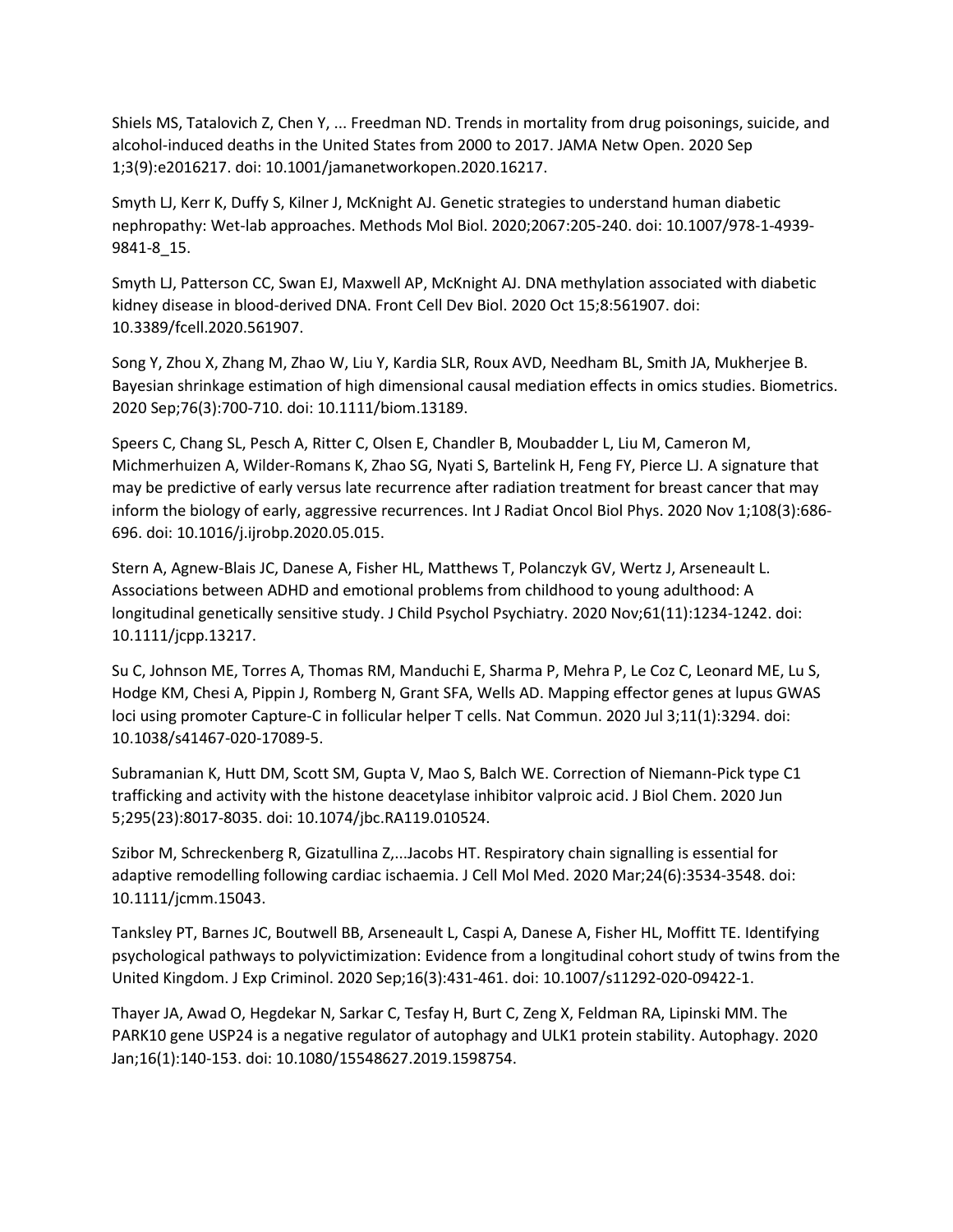Thorpe RJ Jr, Cobb R, King K, Bruce MA, Archibald P, Jones HP, Norris KC, Whitfield KE, Hudson D. The association between depressive symptoms and accumulation of stress among Black men in the Health and Retirement Study. Innov Aging. 2020 Sep 29;4(5):igaa047. doi: 10.1093/geroni/igaa047.

Thorpe RJ Jr, Vishwanatha JK, Harwood EM, Krug EL, Unold T, Boman KE, Jones HP. The impact of grantsmanship self-efficacy on early stage investigators of the National Research Mentoring Network steps toward academic research (NRMN STAR). Ethn Dis. 2020 Jan 16;30(1):75-82. doi: 10.18865/ed.30.1.75.

Tong G, Guo G. The life-course association of birth-weight genes with self-rated health. Biodemography Soc Biol. 2020 Jul-Sep;65(3):268-286. doi: 10.1080/19485565.2020.1765733.

Tsivion-Visbord H, Kopel E, Feiglin A, Sofer T, Barzilay R, Ben-Zur T, Yaron O, Offen D, Levanon EY. Increased RNA editing in maternal immune activation model of neurodevelopmental disease. Nat Commun. 2020 Oct 16;11(1):5236. doi: 10.1038/s41467-020-19048-6.

Tseng MH, Huang SM, Huang JL, Fan WL, Konrad M, Shaw SW, Lien R, Chien HP, Ding JJ, Wu TW, Tsai JD, Tian YC, Lee HJ, Cheng PJ, Hsu JF, Lin SH. Autosomal recessive renal tubular dysgenesis caused by a founder mutation of angiotensinogen. Kidney Int Rep. 2020 Aug 20;5(11):2042-2051. doi: 10.1016/j.ekir.2020.08.011.

Vasunilashorn SM, Ngo LH, Inouye SK, Fong TG, Jones RN, Dillon ST, Libermann TA, O'Connor M, Arnold SE, Xie Z, Marcantonio ER. Apolipoprotein E genotype and the association between C-reactive protein and postoperative delirium: Importance of gene-protein interactions. Alzheimers Dement. 2020 Mar;16(3):572-580. doi: 10.1016/j.jalz.2019.09.080.

Vineis P, Avendano-Pabon M, Barros H, Bartley M, Carmeli C, Carra L, … Zins M. Special report: The biology of inequalities in health: The Lifepath Consortium. Front Public Health. 2020 May 12;8:118. doi: 10.3389/fpubh.2020.00118.

Vineis P, Delpierre C, Castaga R, Fiorito G, McCrory C, Kivimaki M, Stringhini S, Carmeli C, Kelly-Irving M. Health inequalities: Embodied evidence across biological layers. Soc Sci Med. 2020 Feb;246:112781. doi: 10.1016/j.socscimed.2019.112781.

Wang Y, Du S, Zhu C, Wang C, Yu N, Lin Z, Gan J, Guo Y, Huang X, He Y, Robertson E, Qu D, Wei F, Cai Q. STUB1 is targeted by the SUMO-interacting motif of EBNA1 to maintain Epstein-Barr Virus latency. PLoS Pathog. 2020 Mar 16;16(3):e1008447. doi: 10.1371/journal.ppat.1008447.

Wang C, Scott SM, Sun S, Zhao P, Hutt DM, Shao H, Gestwicki JE, Balch WE. Individualized management of genetic diversity in Niemann-Pick C1 through modulation of the Hsp70 chaperone system. Hum Mol Genet. 2020 Jan 1;29(1):1-19. doi: 10.1093/hmg/ddz215.

Wang B, Wu T, Neale MC, Verweij R, Liu G, Su S, Snieder H. Genetic and environmental influences on blood pressure and body mass index in the National Academy of Sciences-National Research Council World War II veteran twin registry. Hypertension. 2020 Nov;76(5):1428-1434. doi: 10.1161/HYPERTENSIONAHA.120.15232.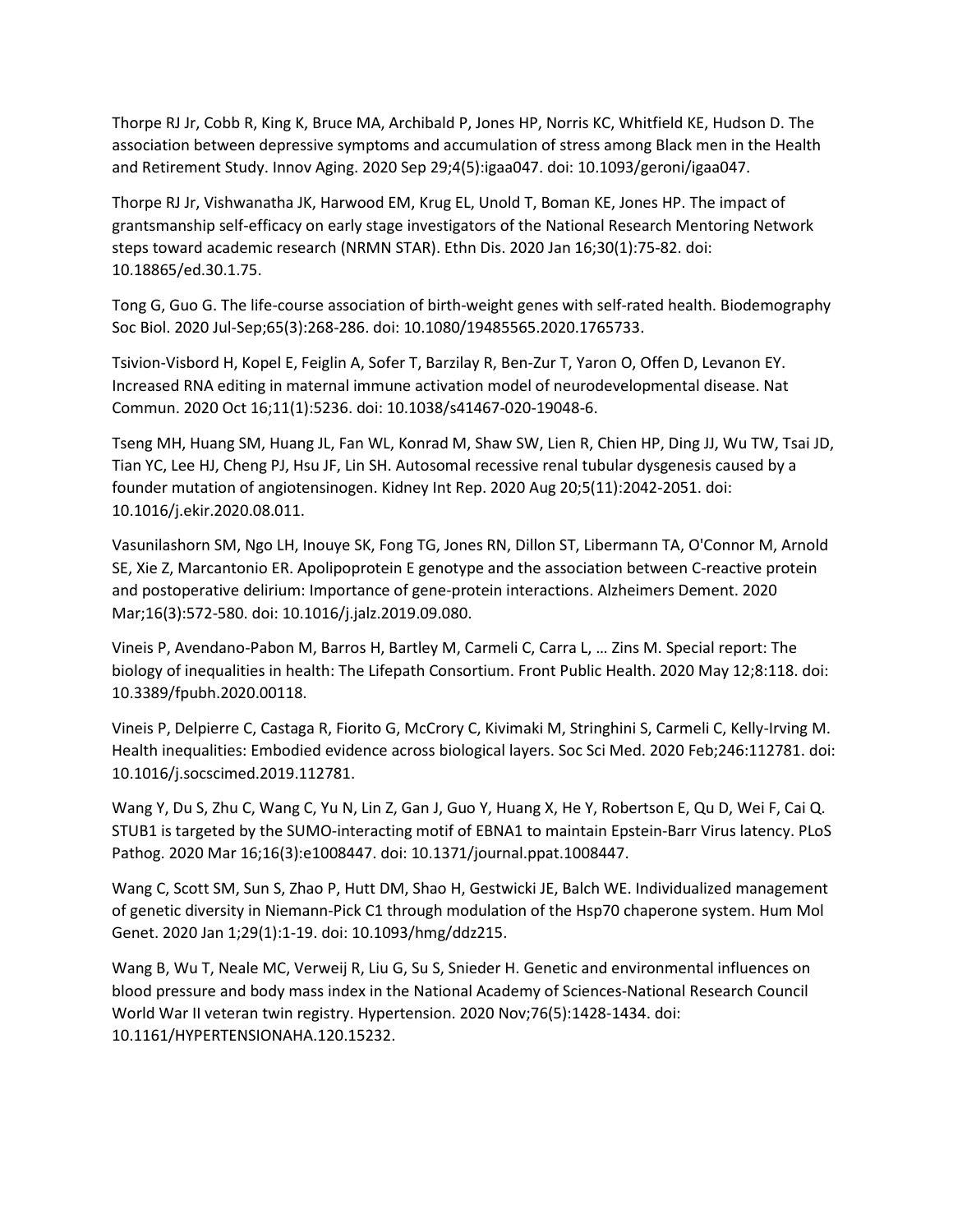Ward-Caviness CK, Pu S, Martin CL, Galea S, Uddin M, Wildman DE, Koenen K, Aiello AE. Epigenetic predictors of all-cause mortality are associated with objective measures of neighborhood disadvantage in an urban population. Clin Epigenetics. 2020 Mar 11;12(1):44. doi: 10.1186/s13148-020-00830-8.

Weaver FM, Hickok A, Prasad B, Tarlov E, Zhang Q, Taylor A, Bartle B, Gordon H, Young R, Sarmiento K, Hynes DM. Comparing VA and community-based care: Trends in sleep studies following the Veterans Choice Act. J Gen Intern Med. 2020 Sep;35(9):2593-2599. doi: 10.1007/s11606-020-05802-5.

Weiss J, Puterman E, Prather AA, Ware EB, Rehkopf DH. A data-driven prospective study of dementia among older adults in the United States. PLoS One. 2020 Oct 7;15(10):e0239994. doi: 10.1371/journal.pone.0239994.

Wertz J, Caspi A, Ambler A, Arseneault L, Belsky DW, Danese A, Fisher HL, Matthews T, Richmond-Rakerd LS, Moffitt TE. Borderline symptoms at age 12 signal risk for poor outcomes during the transition to adulthood: Findings from a genetically sensitive longitudinal cohort study. J Am Acad Child Adolesc Psychiatry. 2020 Oct;59(10):1165-1177.e2. doi: 10.1016/j.jaac.2019.07.005.

Wertz J, Moffitt TE, Agnew-Blais J, Arseneault L, Belsky DW, Corcoran DL, Houts R, Matthews T, Prinz JA, Richmond-Rakerd LS, Sugden K, Williams B, Caspi A. Using DNA From mothers and children to study parental investment in children's educational attainment. Child Dev. 2020 Sep;91(5):1745-1761. doi: 10.1111/cdev.13329.

Weston G, Dombrowski C, Harvey MJ, Iftner T, Kyrgiou M, Founta C, Adams EJ. Use of the Aptima mRNA high-risk human papillomavirus (HR-HPV) assay compared to a DNA HR-HPV assay in the English cervical screening programme: a decision tree model based economic evaluation. BMJ Open. 2020 Mar 8;10(3):e031303. doi: 10.1136/bmjopen-2019-031303.

Wickliffe JK, Stock TH, Howard JL, Frahm E, Simon-Friedt BR, Montgomery K, Wilson MJ, Lichtveld MY, Harville E. Increased long-term health risks attributable to select volatile organic compounds in residential indoor air in southeast Louisiana. Sci Rep. 2020 Dec 10;10(1):21649. doi: 10.1038/s41598- 020-78756-7.

Wong H, Levenga J, LaPlante L, Keller B, Cooper-Sansone A, Borski C, Milstead R, Ehringer M, Hoeffer C. Isoform-specific roles for AKT in affective behavior, spatial memory, and extinction related to psychiatric disorders. Elife. 2020 Dec 16;9:e56630. doi: 10.7554/eLife.56630.

Wright ML, Newhall K, Barcelona V, Taylor JY. African American mothers' attitudes towards genetic testing in the InterGEN study. J Community Genet. 2020 Jul;11(3):285-290. doi: 10.1007/s12687-019- 00440-9.

Wu CC, Beird HC, Andrew Livingston J, Advani S, Mitra A, Cao S, … Futreal PA. Immuno-genomic landscape of osteosarcoma. Nat Commun. 2020 Feb 21;11(1):1008. doi: 10.1038/s41467-020-14646-w.

Wu CC, Jin LW, Wang IF, Wei WY, Ho PC, Liu YC, Tsai KJ. HDAC1 dysregulation induces aberrant cell cycle and DNA damage in progress of TDP-43 proteinopathies. EMBO Mol Med. 2020 Jun 8;12(6):e10622. doi: 10.15252/emmm.201910622.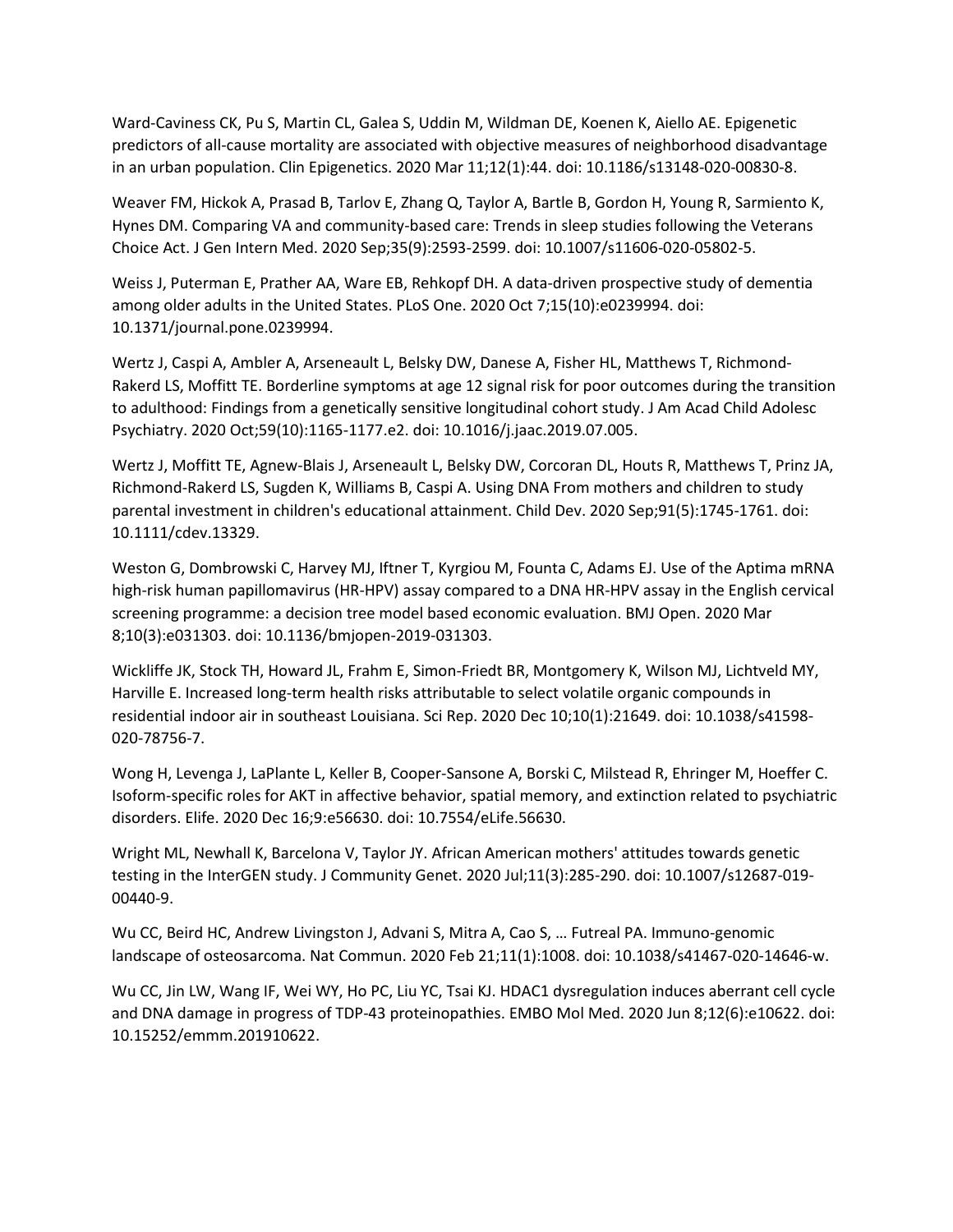Wu L, Zhou R, Diao J, Chen X, Huang J, Xu K, Ling L, Xia W, Liang Y, Liu G, Sun X, Qin B, Zhao C. Differentially expressed circular RNAs in orbital adipose/connective tissue from patients with thyroidassociated ophthalmopathy. Exp Eye Res. 2020 Jul;196:108036. doi: 10.1016/j.exer.2020.108036.

Yang J, Zhang H, Gong W, Liu Z, Wu H, Hu W, Chen X, Wang L, Wu S, Chen C, Perrett S. S-Glutathionylation of human inducible Hsp70 reveals a regulatory mechanism involving the C-terminal ahelical lid. J Biol Chem. 2020 Jun 12;295(24):8302-8324. doi: 10.1074/jbc.RA119.012372.

Yeh VM, Bergner EM, Bruce MA, Kripalani S, Mitrani VB, Ogunsola TA, Wilkins CH, Griffith DM. Can precision medicine actually help people like me? African American and Hispanic perspectives on the benefits and barriers of precision medicine. Ethn Dis. 2020 Apr 2;30(Suppl 1):149-158. doi: 10.18865/ed.30.S1.149.

Yu X, Mao M, Liu X, Shen T, Li T, Yu H, Zhang J, Chen X, Zhao X, Zhu D. A cytosolic heat shock protein 90 and co-chaperone p23 complex activates RIPK3/MLKL during necroptosis of endothelial cells in acute respiratory distress syndrome. J Mol Med (Berl). 2020 Apr;98(4):569-583. doi: 10.1007/s00109-020- 01886-y.

Zeng WJ, Lu C, Shi Y, Wu C, Chen X, Li C, Yao J. Initiation of stress granule assembly by rapid clustering of IGF2BP proteins upon osmotic shock. Biochim Biophys Acta Mol Cell Res. 2020 Oct;1867(10):118795. doi: 10.1016/j.bbamcr.2020.118795.

Zhang D, Advani S, Waller J, Cupertino AP, Hurtado-de-Mendoza A, Chicaiza A, Rohloff PJ, Akinyemiju TF, Gharzouzi E, Huchko MJ, Barnoya J, Braithwaite D. Mobile technologies and cervical cancer screening in low- and middle-income countries: A systematic review. JCO Glob Oncol. 2020 Apr;6:617-627. doi: 10.1200/JGO.19.00201.

Zhang X, Bi C, Lu T, Zhang W, Yue T, Wang C, Tian T, Zhang X, Huang Y, Lunning M, Hao X, Brown LE, Devine WG, Vose J, Porco JA Jr, Fu K. Targeting translation initiation by synthetic rocaglates for treating MYC-driven lymphomas. Leukemia. 2020 Jan;34(1):138-150. doi: 10.1038/s41375-019-0503-z.

Zhang Q, Cao J, Wu Y, Zhao J, Guo W, Huang W, Feng Q, Fang F, Aleem M, Luo J. Shifts of microbial community and metabolic function during food wastes and waste activated sludge co-fermentation in semi-continuous-flow reactors: Effects of fermentation substrate and zero-valent iron. Bioresour Technol. 2020 Oct;313:123686. doi: 10.1016/j.biortech.2020.123686.

Zhang S, Liu Y, Wang X, Yang L, Li H, Wang Y, Liu M, Zhao X, Xie Y, Yang Y, Zhang S, Fan Z, Dong J, Yuan Z, Ding Z, Zhang Y, Hu L. SARS-CoV-2 binds platelet ACE2 to enhance thrombosis in COVID-19. J Hematol Oncol. 2020 Sep 4;13(1):120. doi: 10.1186/s13045-020-00954-7.

Zhang Y, Wang Y, Zhu C, Robertson ES, Cai Q. Role of SUMOylation in Human Oncogenic Herpesvirus infection. Virus Res. 2020 Jul 2;283:197962. doi: 10.1016/j.virusres.2020.197962.

Zhao B, Ni C, Gao R, Wang Y, Yang L, Wei J, Lv T, Liang J, Zhang Q, Xu W, Xie Y, Wang X, Yuan Z, Liang J, Zhang R, Lin X. Recapitulation of SARS-CoV-2 infection and cholangiocyte damage with human liver ductal organoids. Protein Cell. 2020 Oct;11(10):771-775. doi: 10.1007/s13238-020-00718-6.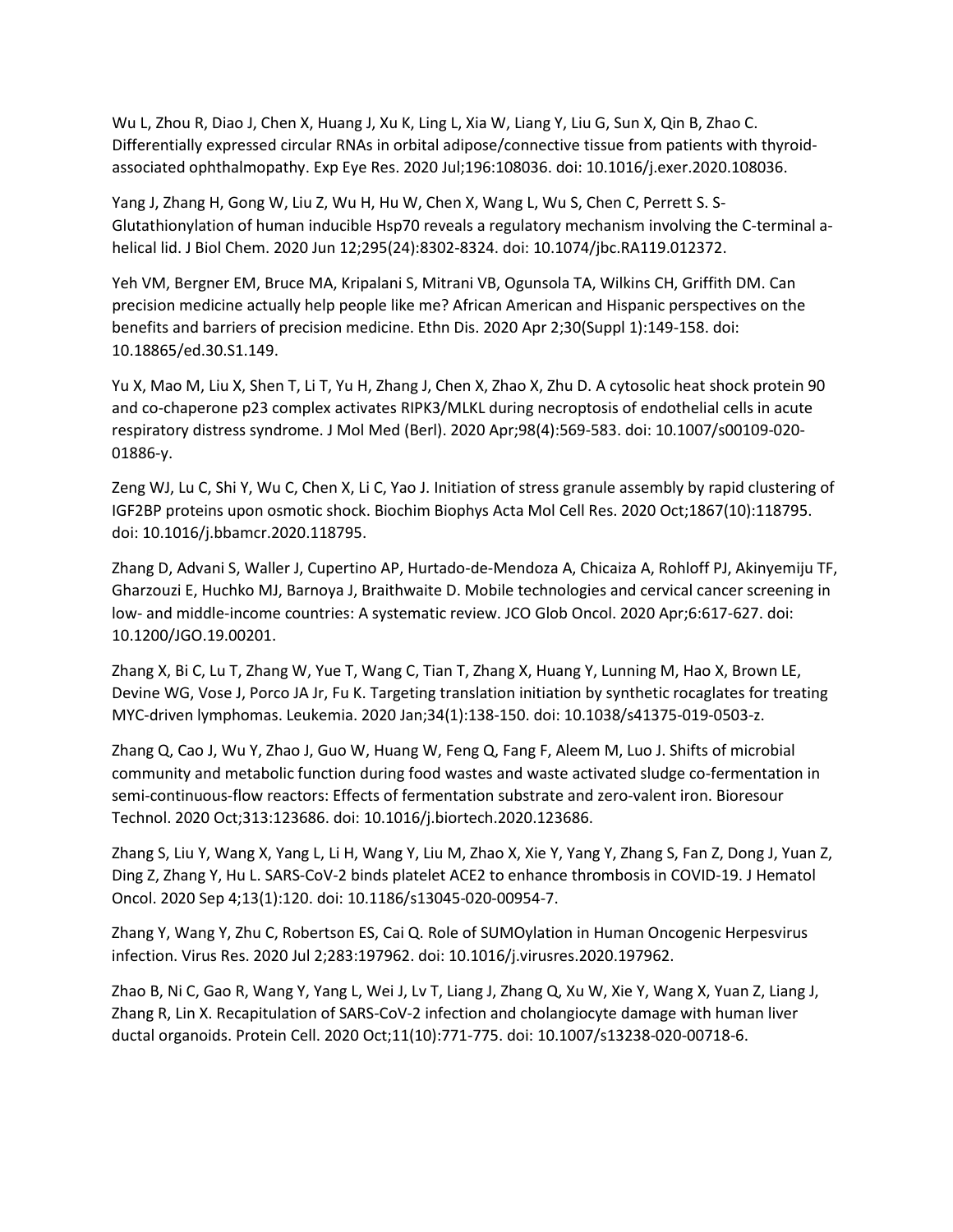Zhou CK, Advani S, Chaloux M, Gibson JT, Yu M, Bradley M, Hoover RN, Cook MB. Trends and patterns of testosterone therapy among U.S. male medicare beneficiaries, 1999 to 2014. J Urol. 2020 Jun;203(6):1184-1190. doi: 10.1097/JU.0000000000000744.

Zhuo M, Guan Y, Yang X, Hong L, Wang Y, Li Z, … Zhao J. The prognostic and therapeutic role of genomic subtyping by sequencing tumor or cell-free DNA in pulmonary large-cell Neuroendocrine Carcinoma. Clin Cancer Res. 2020 Feb 15;26(4):892-901. doi: 10.1158/1078-0432.CCR-19-0556.

Zhou Y, Liao L, Liu X, Liu B, Chen X, Guo Y, Huang C, Zhao Y, Zeng Z. Crystal structure of Oryza sativa TDC reveals the substrate specificity for TDC-mediated melatonin biosynthesis. J Adv Res. 2020 Jun 12;24:501-511. doi: 10.1016/j.jare.2020.06.004.

Zhu GG, Ramirez D, Chen W, Lu C, Wang L, Frosina D, Jungbluth A, Ntiamoah P, Nafa K, Boland PJ, Hameed MR. Chromosome 3p loss of heterozygosity and reduced expression of H3K36me3 correlate with longer relapse-free survival in sacral conventional chordoma. Hum Pathol. 2020 Oct;104:73-83. doi: 10.1016/j.humpath.2020.07.002.

Ammous F, Zhao W, Ratliff SM, Mosley TH, Kardia SL, Zhou X, Smith JA. Epigenome-wide association study identifies DNA methylation sites associated with target organ damage in older African Americans. Hypertension. 2019;74(Suppl1):A057. doi: 10.1161/hyp.74.suppl\_1.057.

Bailey JC, Kinzy TG, Schiltz NK. 3354 biomedical informatics/health informatics a preliminary study of glaucoma: The intersection of genetics and survey data from the Health and Retirement Study. J Clin Transl Sci. 2019:3(s1):26-27. doi: 10.1017/cts.2019.64.

Barnes JC, Liu H, Motz RT, Tanksley PT, Kail R, Beckley AL, … Wertz J. The propensity for aggressive behavior and lifetime incarceration risk: A test for gene-environment interaction (G× E) using wholegenome data. Aggress Violent Behav. 2019:49;101307. doi: 10.1016/j.avb.2019.07.002Get.

Brieger K, Zajac GJ, Pandit A, Foerster JR, Li KW, Annis AC, ... Yang, J. Genes for good: Engaging the public in genetics research via social media. Am J Hum Genet. 2019 Jul 3:105(1);65-77. doi: 10.1016/j.ajhg.2019.05.006.

Childebayeva A, Jones TR, Goodrich JM, Leon-Velarde F, Rivera-Chira M, Kiyamu M, Brutsaert TD, Dolinoy DC, Bigham AW. LINE-1 and EPAS1 DNA methylation associations with high-altitude exposure. Epigenetics. 2019 Jan;14(1):1-15. doi: 10.1080/15592294.2018.1561117.

Gard AM, Dotterer HL, Hyde LW. Genetic influences on antisocial behavior: recent advances and future directions. Curr Opin Psychol. 2019 Jun;27:46-55. doi: 10.1016/j.copsyc.2018.07.013.

Gard AM, Ware EB, Hyde LW, Schmitz L, Faul J, Mitchell C. Assessing the structure and specificity of polygenic scores for psychiatric disorders in a population-based cohort of older adults. BioRxiv. 2019;601609. doi: 10.1101/601609.

Gottschling J, Hahn E, Beam CR, Spinath FM, Carroll S, Turkheimer E. Socioeconomic status amplifies genetic effects in middle childhood in a large German twin sample. Intelligence. 2019 Jan-Feb;72:20-27. doi: 10.1016/j.intell.2018.11.006.

Guo G, Lin MJ, Harris KM. Socioeconomic and genomic roots of verbal ability. BioRxiv. 2019;544411. doi: 10.1101/544411.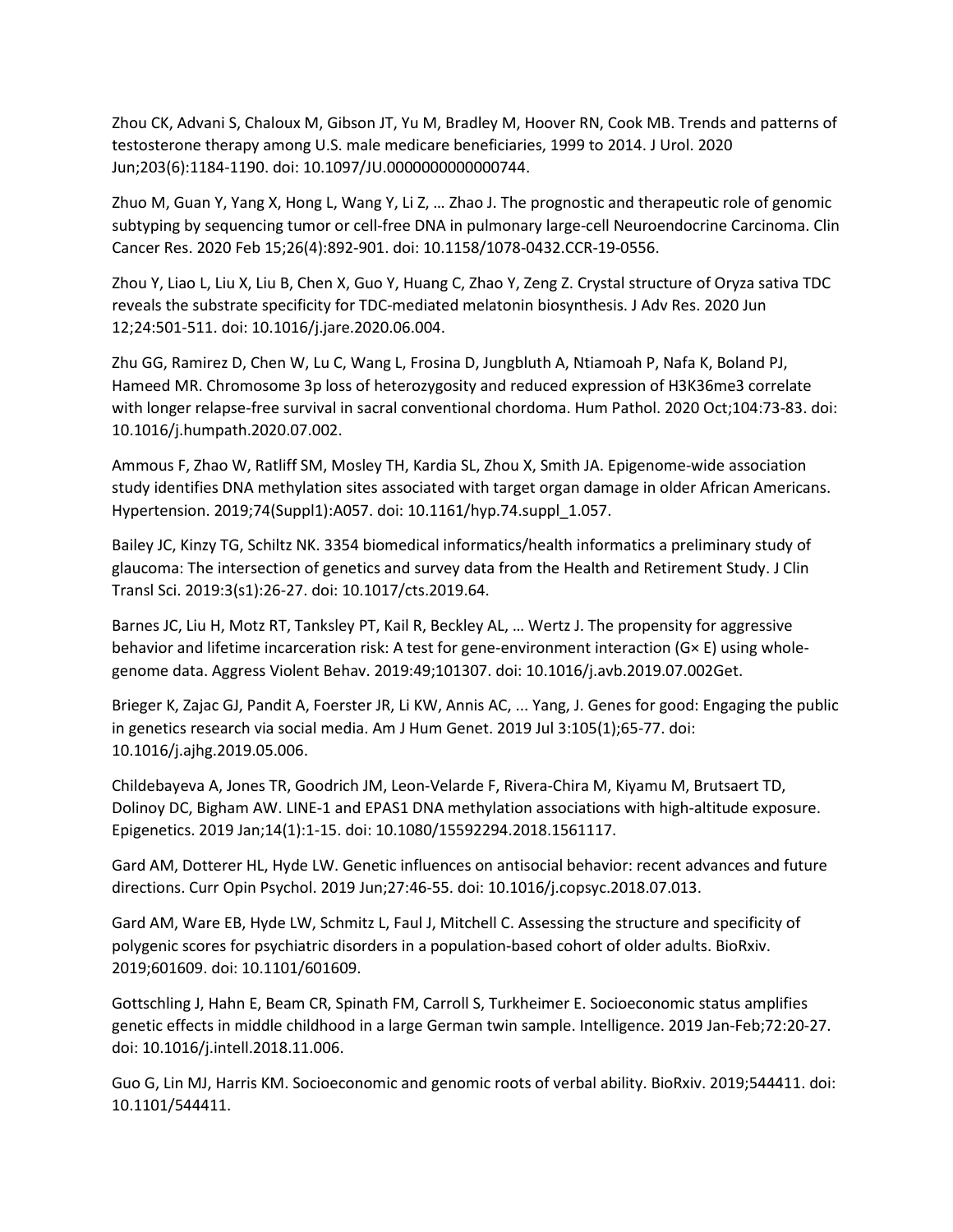Herd P, Freese J, Sicinski K, Domingue BW, Mullan Harris K, Wei C, Hauser RM. Genes, gender inequality, and educational attainment. Am Sociol Rev. 2019;84(6):1069-1098. doi: 10.1177/0003122419886550.

Kolc KL, Sadleir LG, Scheffer IE, Ivancevic A, Roberts R, Pham DH, Gecz J. A systematic review and metaanalysis of 271 PCDH19-variant individuals identifies psychiatric comorbidities, and association of seizure onset and disease severity. Mol Psychiatry. 2019 Feb;24(2):241-251. doi: 10.1038/s41380-018- 0066-9.

Ma J, Nano J, Ding J, Zheng Y, Hennein R, Liu C, … Levy D. A peripheral blood DNA methylation signature of hepatic fat reveals a potential causal pathway for nonalcoholic Fatty Liver Disease. Diabetes. 2019 May;68(5):1073-1083. doi: 10.2337/DB18-1193.

Robinette JW, Boardman JD, Crimmins EM. Differential vulnerability to neighbourhood disorder: a gene×environment interaction study. J Epidemiol Community Health. 2019 May;73(5):388-392. doi: 10.1136/jech-2018-211373.

Schmitz LL, Gard AM, Ware EB. Examining sex differences in pleiotropic effects for depression and smoking using polygenic and gene-region aggregation techniques. Am J Med Genet B Neuropsychiatr Genet. 2019 Sep;180(6):448-468. doi: 10.1002/ajmg.b.32748.

Smith JA, Raisky J, Ratliff SM, Liu J, Kardia SLR, Turner ST, Mosley TH, Zhao W. Intrinsic and extrinsic epigenetic age acceleration are associated with hypertensive target organ damage in older African Americans. BMC Med Genomics. 2019 Oct 22;12(1):141. doi: 10.1186/s12920-019-0585-5.

Verweij RM, Mills MC, Stulp G, Nolte IM, Barban N, Tropf FC, … Snieder H. Using polygenic scores in social science research: Unraveling childlessness. Front Sociol. 2019 Nov 22;4:74. doi: 10.3389/fsoc.2019.00074.

Wertz J, Belsky J, Moffitt TE, Belsky DW, Harrington H, Avinun R, Poulton R, Ramrakha S, Caspi A. Genetics of nurture: A test of the hypothesis that parents' genetics predict their observed caregiving. Dev Psychol. 2019 Jul;55(7):1461-1472. doi: 10.1037/dev0000709.

Wertz J, Caspi A, Ambler A, Arseneault L, Belsky DW, Danese A, Fisher HL, Matthews T, Richmond-Rakerd LS, Moffitt TE. Borderline symptoms at age 12 signal risk for poor outcomes during the transition to adulthood: Findings From a genetically sensitive longitudinal cohort study. J Am Acad Child Adolesc Psychiatry. 2019;59(10):1165-1177.e2. doi: 10.1016/j.jaac.2019.07.005.

Wertz J, Moffitt TE, Agnew-Blais J, Arseneault L, Belsky DW, Corcoran DL, Houts R, Matthews T, Prinz JA, Richmond-Rakerd LS, Sugden K, Williams B, Caspi A. Using DNA from mothers and children to study parental investment in children's educational attainment. Child Dev. 2019;91(5):1745-1761. doi: 10.1111/cdev.13329.

Zhao W, Ammous F, Ratliff S, Liu J, Yu M, Mosley TH, Kardia SLR, Smith JA. Education and lifestyle factors are associated with DNA methylation clocks in older African Americans. Int J Environ Res Public Health. 2019 Aug 28;16(17):3141. doi: 10.3390/ijerph16173141.

Amin V, Dunn P, Spector T. Does education attenuate the genetic risk of obesity? Evidence from U.K. Twins. Econ Hum Biol. 2018 Sep;31:200-208. doi: 10.1016/j.ehb.2018.08.011.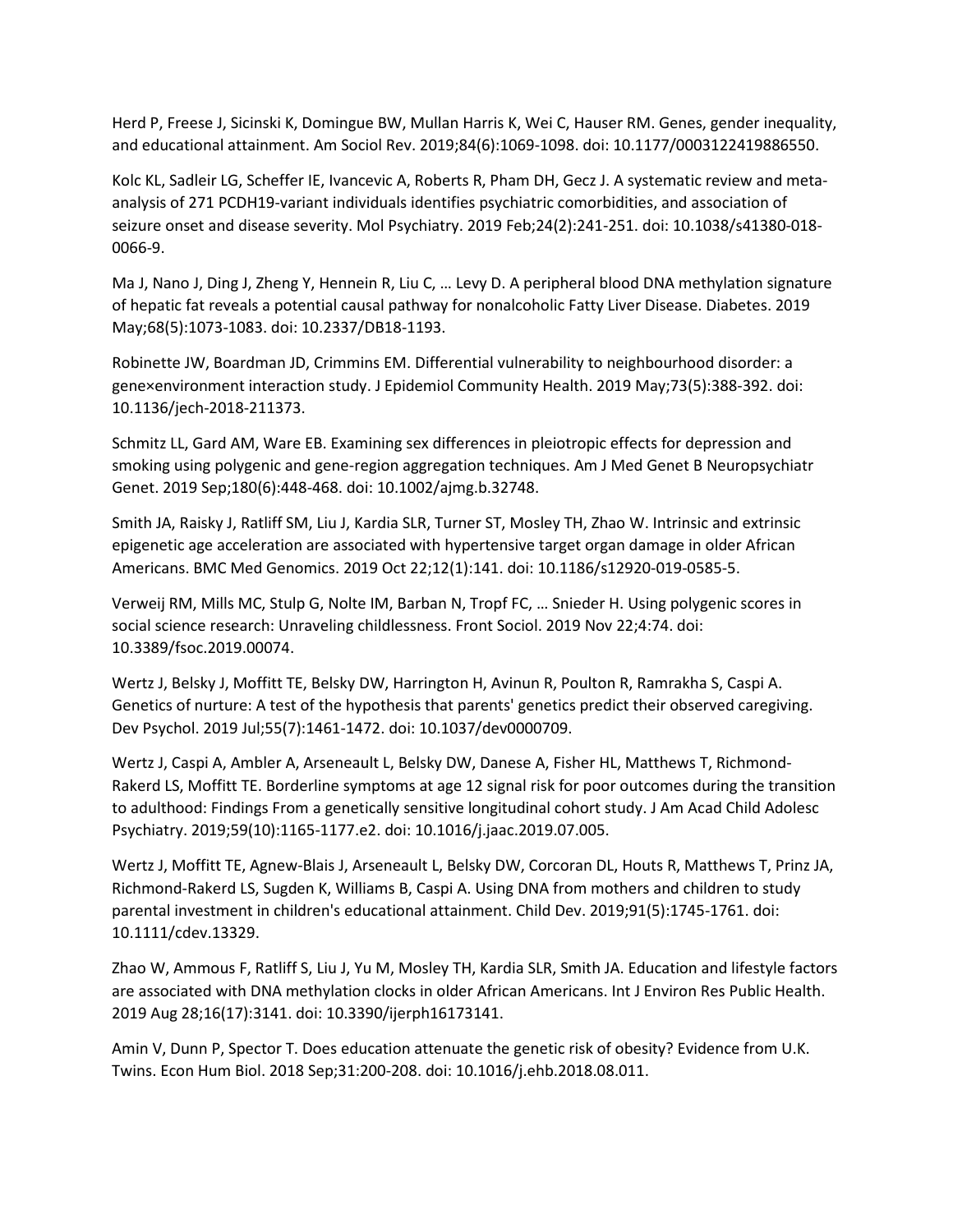Beam C, Pezzoli P, Mendle J, Burt SA, Neale M, Keel P, ... Klump K. (2018). Stress vulnerability effects on gene-environment correlation over time. Behav Genet. 2018;48(6):456-457.

Belsky DW, Caspi A, Arseneault L, Corcoran DL, Domingue BW, Harris KM, Houts RM, Mill JS, Moffitt TE, Prinz J, Sugden K, Wertz J, Williams B, Odgers CL. Genetics and the geography of health, behaviour and attainment. Nat Hum Behav. 2018. doi: 10.1038/s41562-019-0562-1.

Belsky DW, Domingue BW, Wedow R, Arseneault L, Boardman JD, Caspi A, ... Moffitt TE. Genetic analysis of social-class mobility in five longitudinal studies. Proc Natl Acad Sci. 2018;115(31):E7275-E7284. doi: 10.1073/pnas.1801238115.

Burke SL, Maramaldi P, Cadet T, Kukull W. Decreasing hazards of Alzheimer's disease with the use of antidepressants: Mitigating the risk of depression and apolipoprotein E. Int J Geriatr Psychiatry. 2018 Jan;33(1):200-211. doi: 10.1002/gps.4709.

Christensen KD, Uhlmann WR, Roberts JS, Linnenbringer E, Whitehouse PJ, Royal CDM, … Green RC. A randomized controlled trial of disclosing genetic risk information for Alzheimer disease via telephone. Genet Med. 2018 Jan;20(1):132-141. doi: 10.1038/gim.2017.103.

Evangelou E, Gao H, Chu C, Ntritsos G, Blakeley P, Butts AR, ... Karaman I. Genome-wide association and functional studies identify 46 novel loci for alcohol consumption and suggest common genetic mechanisms with neuropsychiatric disorders. BioRxiv. 2018;453332. doi: 10.1101/453332.

Hupfeld KE, Vaillancourt DE, Seidler RD. Genetic markers of dopaminergic transmission predict performance for older males but not females. Neurobiol Aging. 2018 Jun;66:180.e11-180.e21. doi: 10.1016/j.neurobiolaging.2018.02.005.

Moorman SM, Carr K, Greenfield EA. Childhood socioeconomic status and genetic risk for poorer cognition in later life. Soc Sci Med. 2018 Sep;212:219-226. doi: 10.1016/j.socscimed.2018.07.025.

Murray L, Dotterer HL, Waller R, Hyde LW. (2018). Routledge International Handbook of Psychopathy and Crime. 1st ed. London (England): Routledge; c2018. Chapter 7, Neurogenetics approaches to understanding psychopathy; p. 113-138.

Robinette JW, Beam CR. A genetically informed study of neighborhoods and health: Results from the MIDUS twin sample. J Gerontol B Psychol Sci Soc Sci. 2018. doi: 10.1093/geronb/gby157.

Todd M, Schneper L, Vasunilashorn SM, Notterman D, Ullman MT, Goldman N. Apolipoprotein E, cognitive function, and cognitive decline among older Taiwanese adults. PLoS One. 2018 Oct 19;13(10):e0206118. doi: 10.1371/journal.pone.0206118.

Wertz J, Caspi A, Belsky DW, Beckley AL, Arseneault L, Barnes JC, ... Odgers CL. Genetics and crime: Integrating new genomic discoveries into psychological research about antisocial behavior. Psychol Sci. 2018;29(5):791-803. doi: 10.1177/0956797617744542.

Zavala C, Beam CR, Finch BK, Gatz M, Johnson W, Kremen WS, Neiderhiser JM, Pedersen NL, Reynolds CA. Attained SES as a moderator of adult cognitive performance: Testing gene-environment interaction in various cognitive domains. Dev Psychol. 2018 Dec;54(12):2356-2370. doi: 10.1037/dev0000576.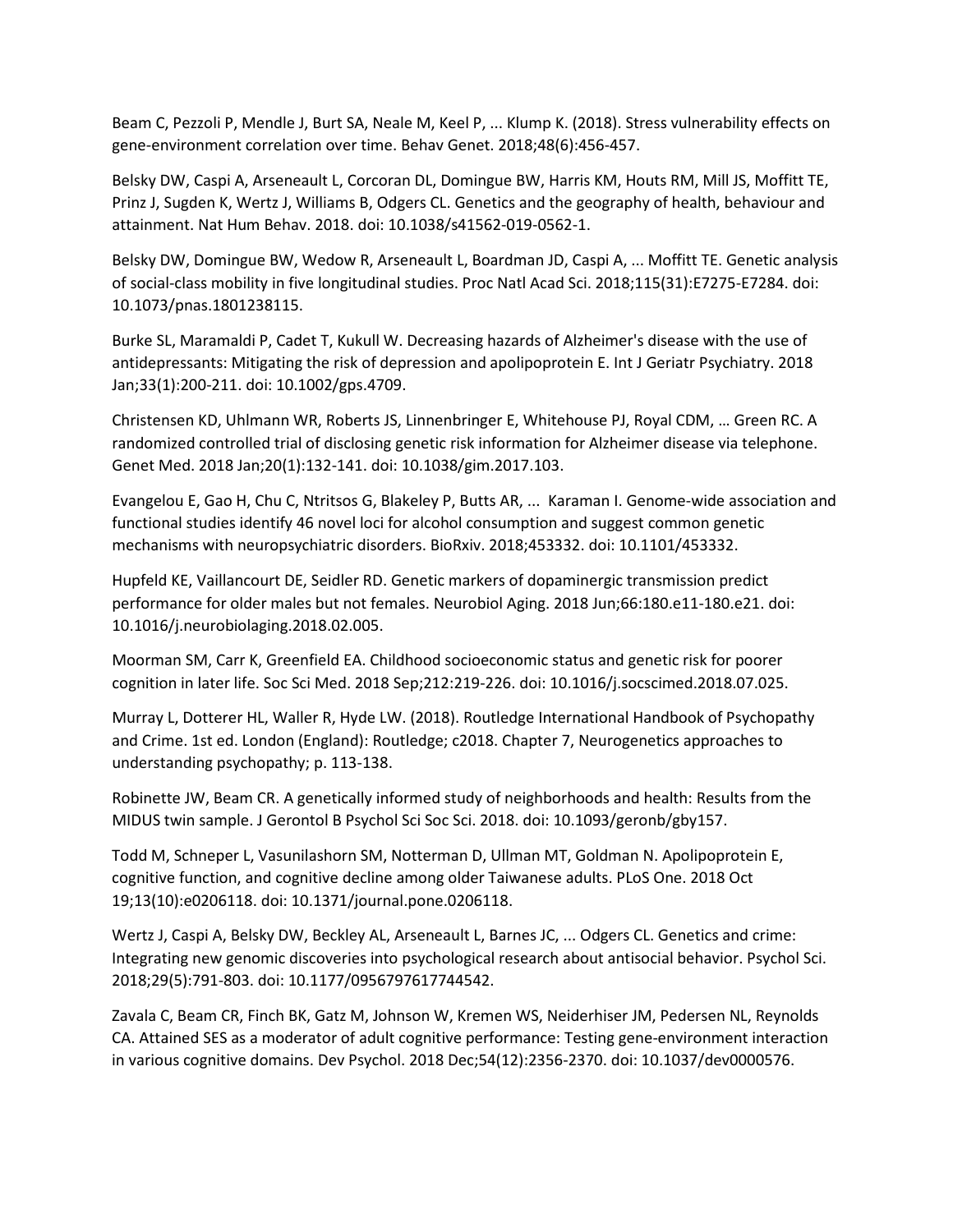Amin V, Böckerman P, Viinikainen J, Smart MC, Bao Y, Kumari M, Pitkänen N, Lehtimäki T, Raitakari O, Pehkonen J. Gene-environment interactions between education and body mass: Evidence from the UK and Finland. Soc Sci Med. 2017 Dec;195:12-16. doi: 10.1016/j.socscimed.2017.10.027.

Burke SL, O'Driscoll J, Alcide A, Li T. Moderating risk of Alzheimer's disease through the use of anxiolytic agents. Int J Geriatr Psychiatry. 2017 Dec;32(12):1312-1321. doi: 10.1002/gps.4614.

Linnenbringer E, Gehlert S, Geronimus AT. Black-White Disparities in Breast Cancer Subtype: The Intersection of Socially Patterned Stress and Genetic Expression. AIMS Public Health. 2017;4(5):526-556. doi: 10.3934/publichealth.2017.5.526.

Liu M, Rea-Sandin G, Foerster J, Fritsche L, Brieger K, Clark C, Li K, Pandit A, Zajac G, Abecasis GR, Vrieze S. Validating online measures of cognitive ability in genes for good, a genetic study of health and behavior. Assessment. 2017. doi: 10.1177/1073191117744048.

Needham BL, Hicken MT, Govia IO, Mitchell C, Abdou CM. Maternal social disadvantage and newborn telomere length in archived dried blood spots from the Michigan Neonatal Biobank. Biodemography Soc Biol. 2017;63(3):221-235. doi: 10.1080/19485565.2017.1300520.

O'Connor SM, Beam CR, Luo X, Cohen LA, VanHuysse JL, Emery RE, … Klump K. Genetic and environmental associations between body dissatisfaction, weight preoccupation, and binge eating: Evidence for a common factor with differential loadings across symptom type. Int J Eat Disord. 2017 Feb;50(2):157-161. doi: 10.1002/eat.22625.

Petkus AJ, Beam CR, Johnson W, Kaprio J, Korhonen T, McGue M, Neiderhiser JM, Pedersen NL, Reynolds CA, Gatz M; IGEMS Consortium. Gene-environment interplay in depressive symptoms: Moderation by age, sex, and physical illness. Psychol Med. 2017 Jul;47(10):1836-1847. doi: 10.1017/S0033291717000290.

Smith JA, Zhao W, Wang X, Ratliff SM, Mukherjee B, Kardia SLR, Liu Y, Roux AVD, Needham BL. Neighborhood characteristics influence DNA methylation of genes involved in stress response and inflammation: The Multi-Ethnic Study of Atherosclerosis. Epigenetics. 2017 Aug;12(8):662-673. doi: 10.1080/15592294.2017.1341026.

Smith JA, Zhao W, Yasutake K, August C, Ratliff SM, Faul JD, … Needham BL. Gene-by-psychosocial factor interactions influence diastolic blood pressure in European and African ancestry populations: Metaanalysis of four cohort studies. Int J Environ Res Public Health. 2017 Dec 18;14(12):1596. doi: 10.3390/ijerph14121596.

Tropf FC, Lee SH, Verweij RM, Stulp G, van der Most PJ, de Vlaming R, … Mills MC. Hidden heritability due to heterogeneity across seven populations. Nat Hum Behav. 2017 Oct;1(10):757-765. doi: 10.1038/s41562-017-0195-1.

Verweij RM, Mills MC, Tropf FC, Veenstra R, Nyman A, Snieder H. Sexual dimorphism in the genetic influence on human childlessness. Eur J Hum Genet. 2017 Sep;25(9):1067-1074. doi: 10.1038/ejhg.2017.105.

Ware EB, Schmitz LL, Faul JD, Gard A, Mitchell C, Smith JA, ... Kardia SL. Heterogeneity in polygenic scores for common human traits. BioRxiv. 2017;106062. doi: 10.1101/106062.